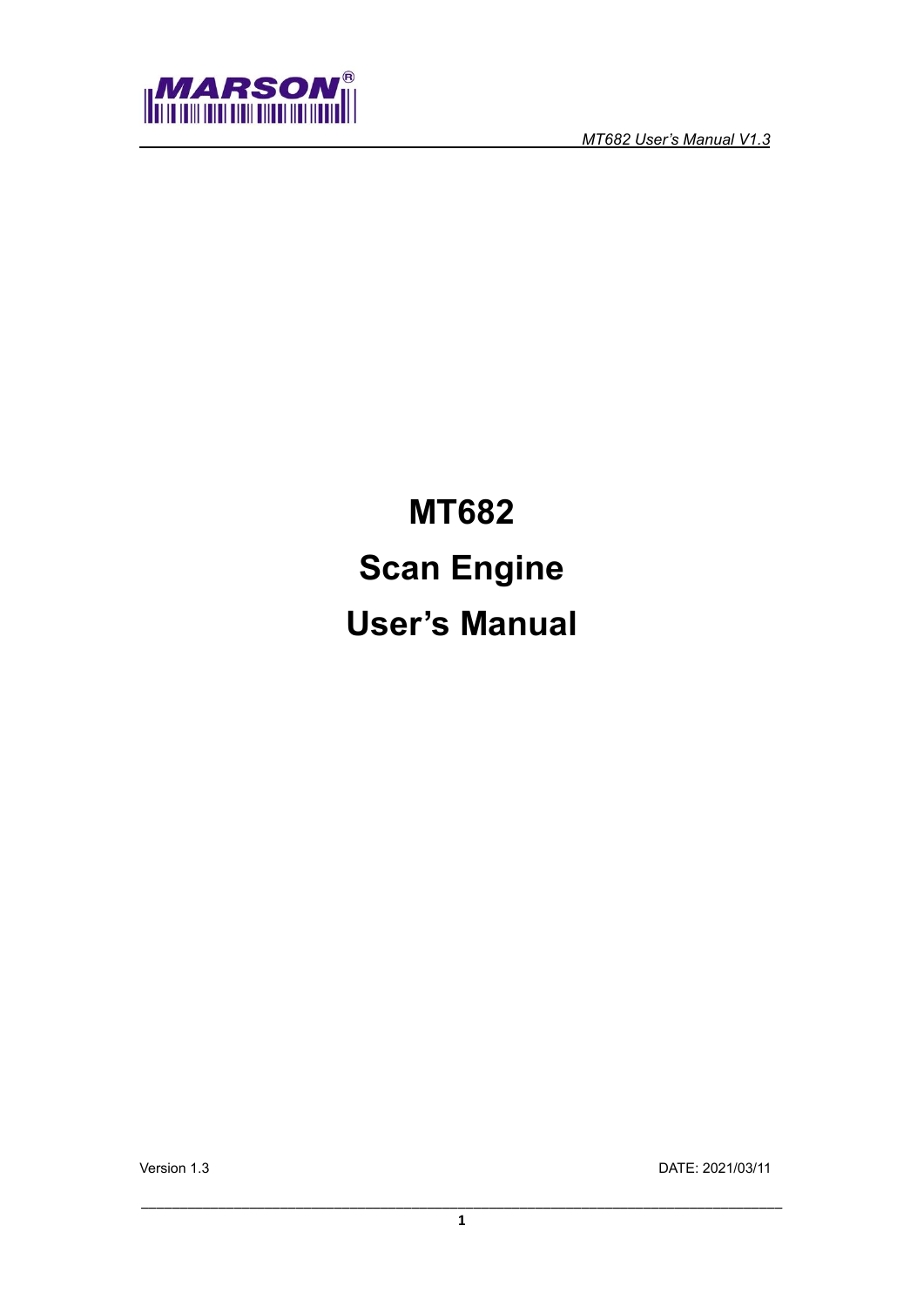

# **Table of Content**

| 2. |    |
|----|----|
|    |    |
|    |    |
|    |    |
|    |    |
|    |    |
|    |    |
|    |    |
|    |    |
|    |    |
| 3. | 17 |
|    |    |
|    |    |
|    |    |
|    |    |
|    |    |
|    |    |
|    |    |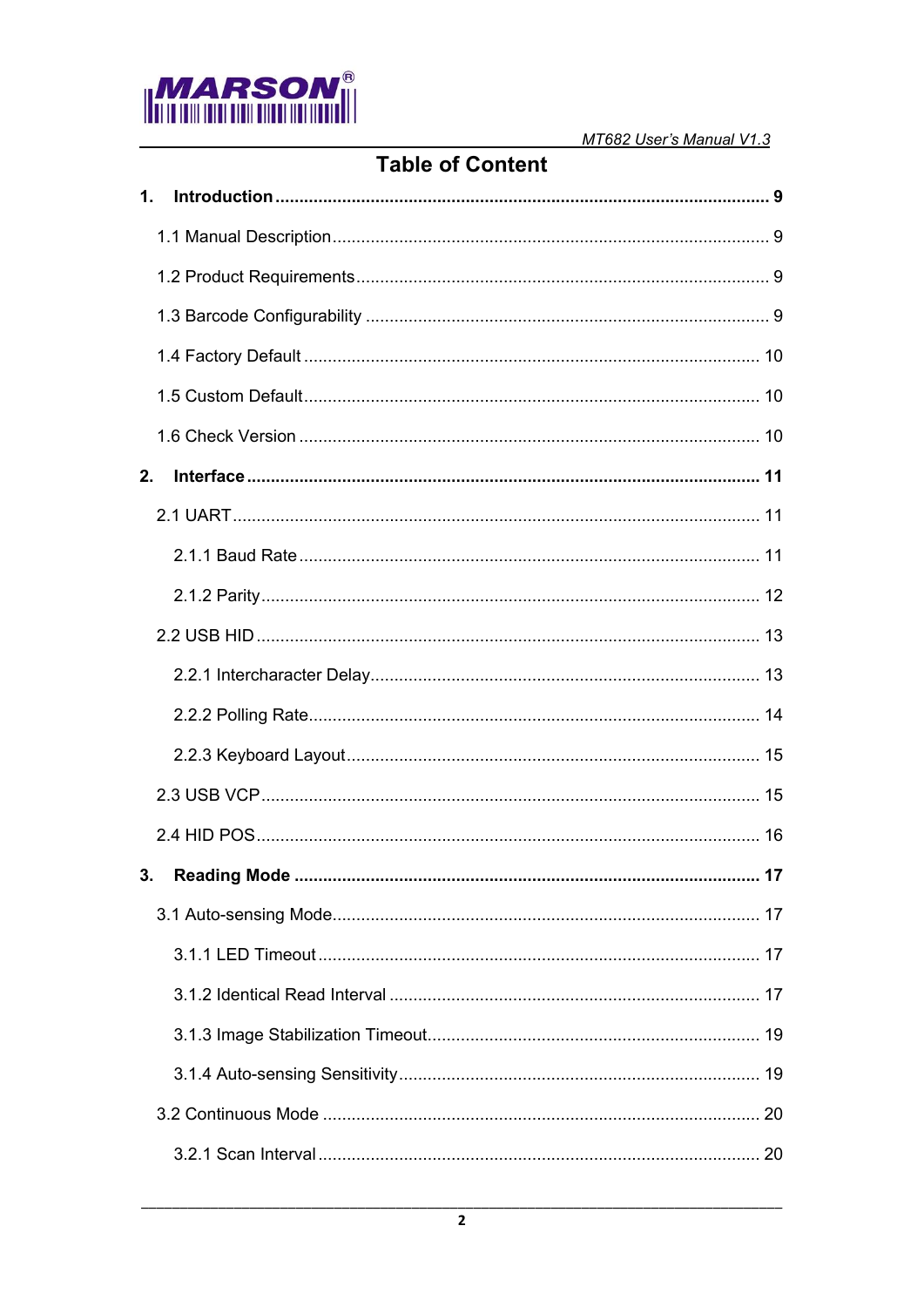

|              | MT682 User's Manual V1.3 |  |
|--------------|--------------------------|--|
|              |                          |  |
| $\mathbf{4}$ |                          |  |
|              |                          |  |
| 5.           |                          |  |
|              |                          |  |
|              |                          |  |
|              |                          |  |
|              |                          |  |
|              |                          |  |
|              |                          |  |
|              |                          |  |
| 6.           |                          |  |
|              |                          |  |
|              |                          |  |
|              | 6.3                      |  |
|              |                          |  |
|              | 6.4                      |  |
|              |                          |  |
|              |                          |  |
|              | 6.5                      |  |
|              |                          |  |
|              |                          |  |
|              | 6.6                      |  |
|              |                          |  |
|              |                          |  |
|              | 6.7                      |  |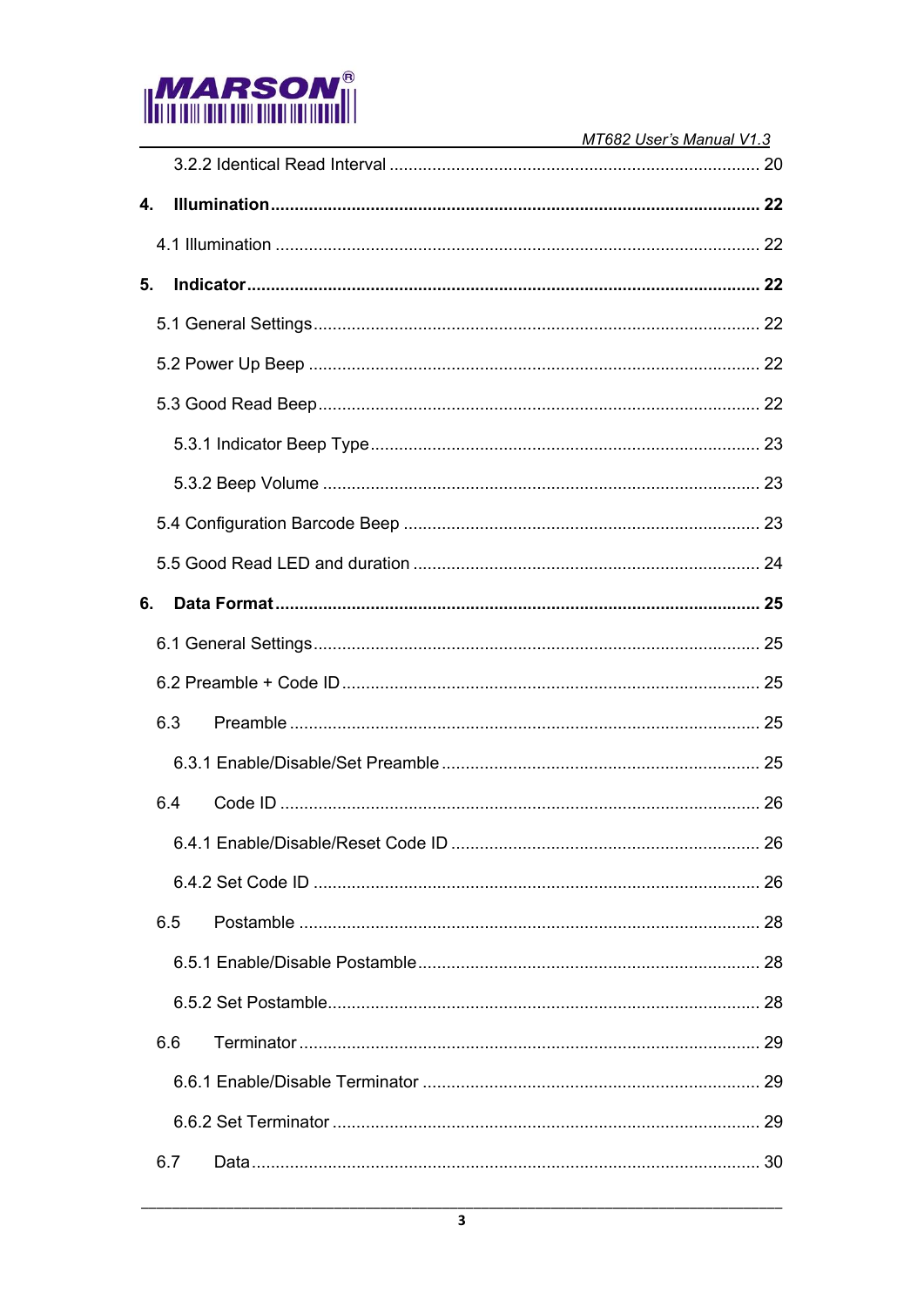

| <u> 1980 - Johann Barn, mars ann an t-Amhain Aonaich an t-Aonaich an t-Aonaich an t-Aonaich an t-Aonaich an t-Aon</u> | MT682 User's Manual V1.3 |
|-----------------------------------------------------------------------------------------------------------------------|--------------------------|
|                                                                                                                       |                          |
|                                                                                                                       |                          |
| 6.8                                                                                                                   |                          |
| 7.                                                                                                                    |                          |
|                                                                                                                       |                          |
|                                                                                                                       |                          |
|                                                                                                                       |                          |
|                                                                                                                       |                          |
|                                                                                                                       |                          |
|                                                                                                                       |                          |
|                                                                                                                       |                          |
|                                                                                                                       |                          |
|                                                                                                                       |                          |
|                                                                                                                       |                          |
|                                                                                                                       |                          |
|                                                                                                                       |                          |
|                                                                                                                       |                          |
|                                                                                                                       |                          |
|                                                                                                                       |                          |
|                                                                                                                       |                          |
|                                                                                                                       |                          |
|                                                                                                                       |                          |
|                                                                                                                       |                          |
|                                                                                                                       |                          |
|                                                                                                                       |                          |
|                                                                                                                       |                          |
|                                                                                                                       |                          |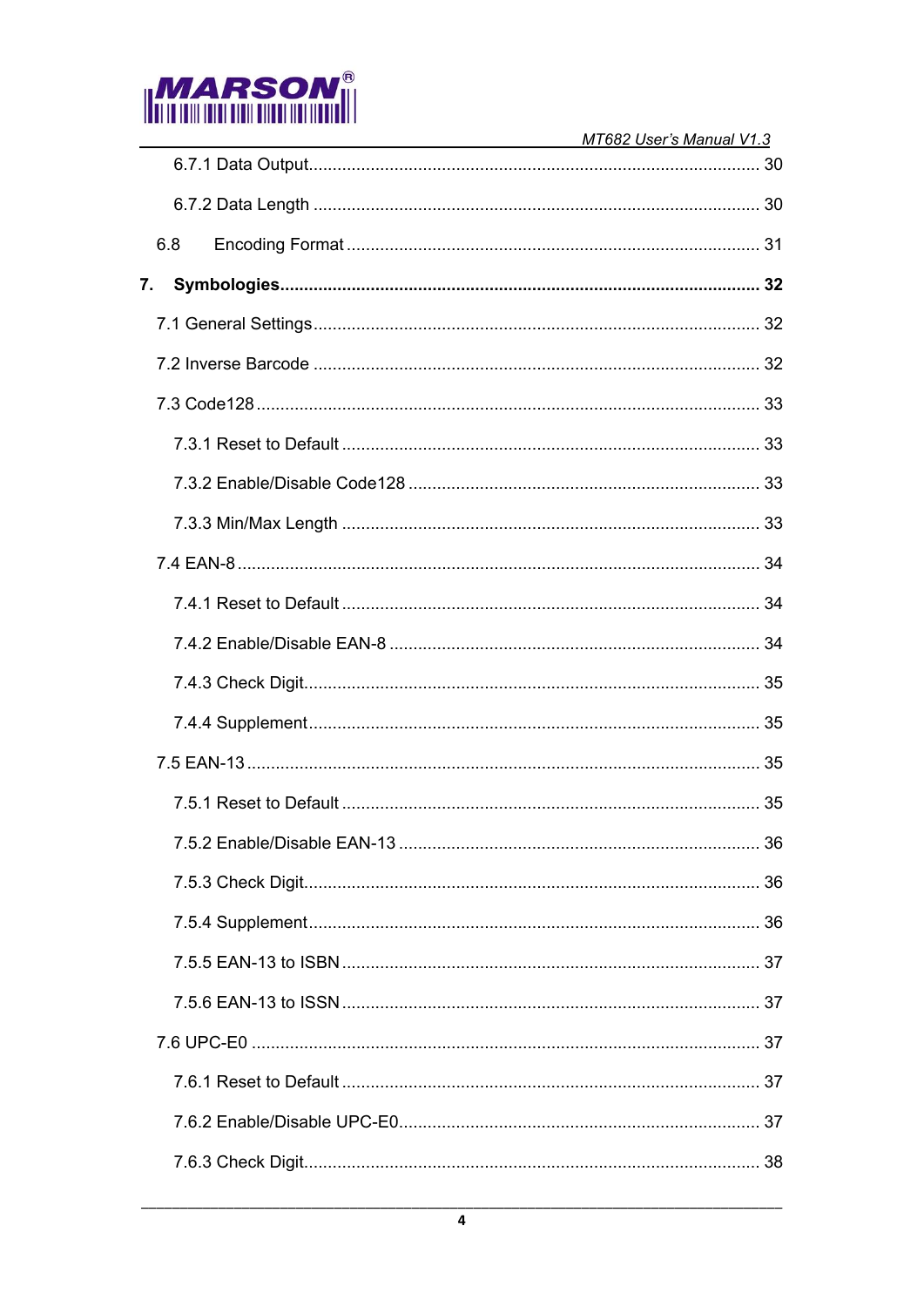

 $\overline{a}$ 

| <u>MT682 User's Manual V1.3</u> |
|---------------------------------|
|                                 |
|                                 |
|                                 |
|                                 |
|                                 |
|                                 |
|                                 |
|                                 |
|                                 |
|                                 |
|                                 |
|                                 |
|                                 |
|                                 |
|                                 |
|                                 |
|                                 |
|                                 |
|                                 |
|                                 |
|                                 |
|                                 |
|                                 |
|                                 |
|                                 |
|                                 |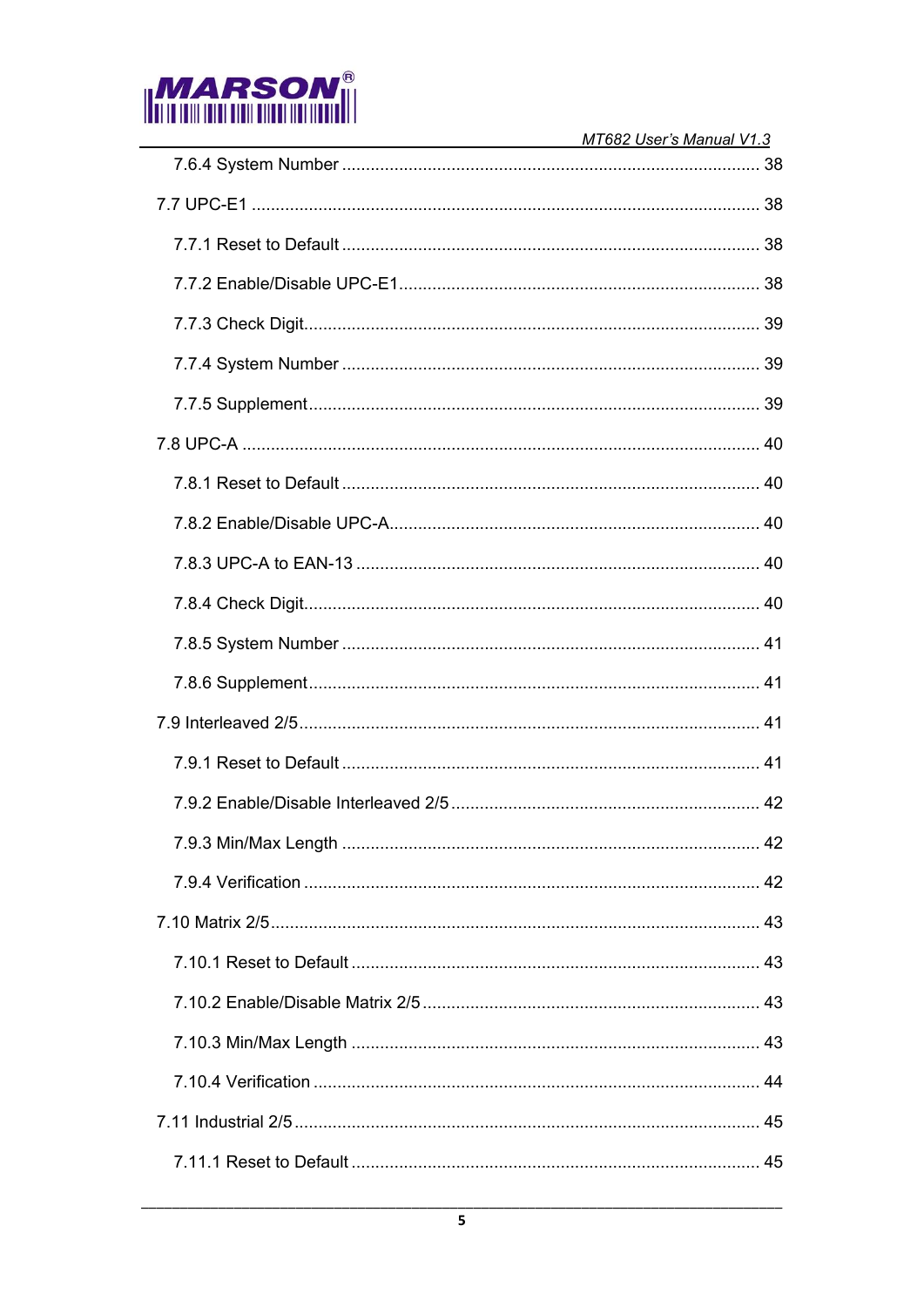

 $\overline{a}$ 

| MT682 User's Manual V1.3<br><u> 1980 - Johann Barbara, martxa alemaniar a</u> |  |
|-------------------------------------------------------------------------------|--|
|                                                                               |  |
|                                                                               |  |
|                                                                               |  |
|                                                                               |  |
|                                                                               |  |
|                                                                               |  |
|                                                                               |  |
|                                                                               |  |
|                                                                               |  |
|                                                                               |  |
|                                                                               |  |
|                                                                               |  |
|                                                                               |  |
|                                                                               |  |
|                                                                               |  |
|                                                                               |  |
|                                                                               |  |
|                                                                               |  |
|                                                                               |  |
|                                                                               |  |
|                                                                               |  |
|                                                                               |  |
|                                                                               |  |
|                                                                               |  |
|                                                                               |  |
|                                                                               |  |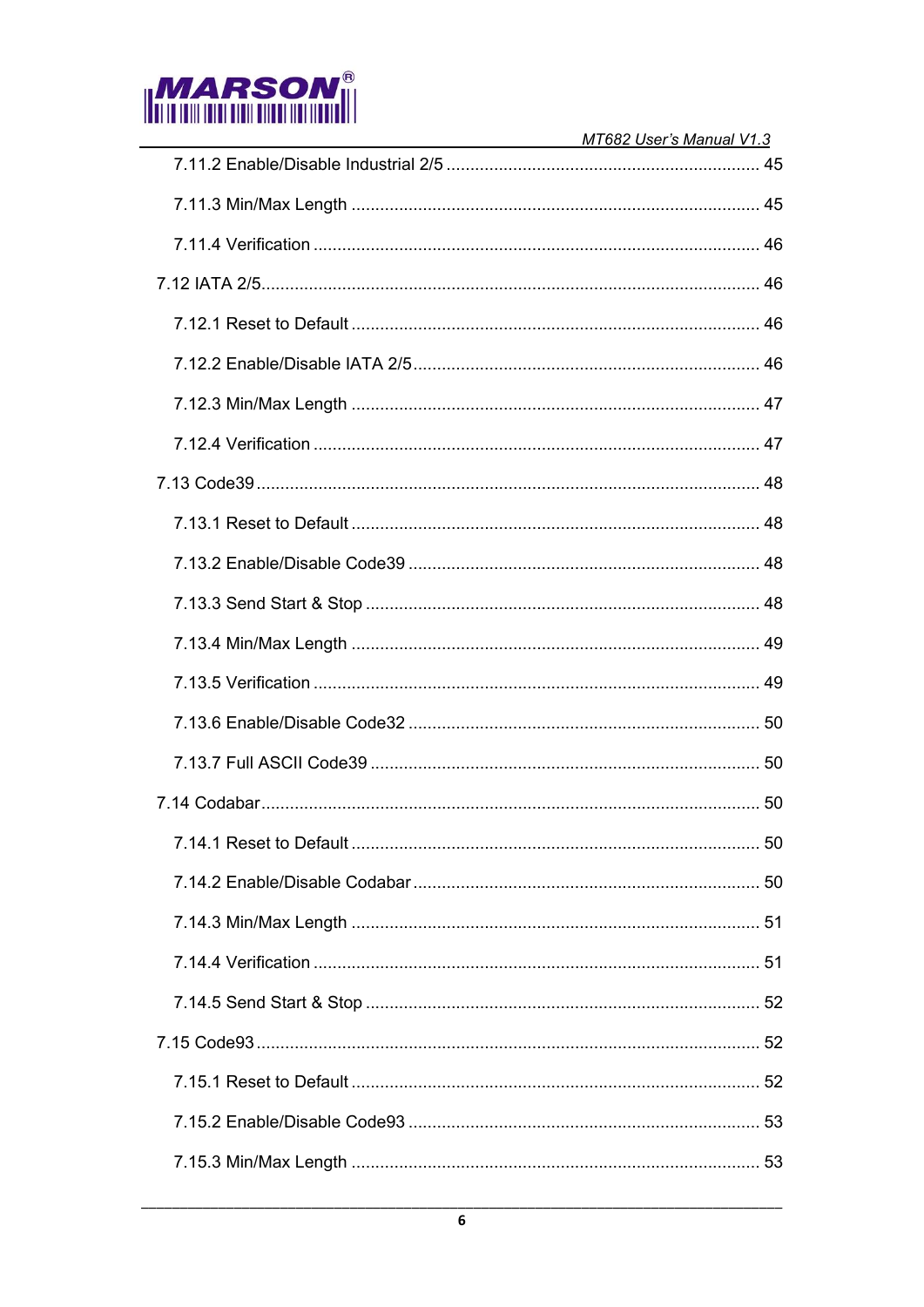

|    | MT682 User's Manual V1.3 |
|----|--------------------------|
|    |                          |
|    |                          |
|    |                          |
|    |                          |
|    |                          |
|    |                          |
|    |                          |
|    |                          |
|    |                          |
|    |                          |
|    |                          |
|    |                          |
| 8. |                          |
|    |                          |
|    |                          |
|    |                          |
|    |                          |
|    |                          |
|    |                          |
|    |                          |
|    |                          |
|    |                          |
|    |                          |
|    |                          |
|    |                          |
|    |                          |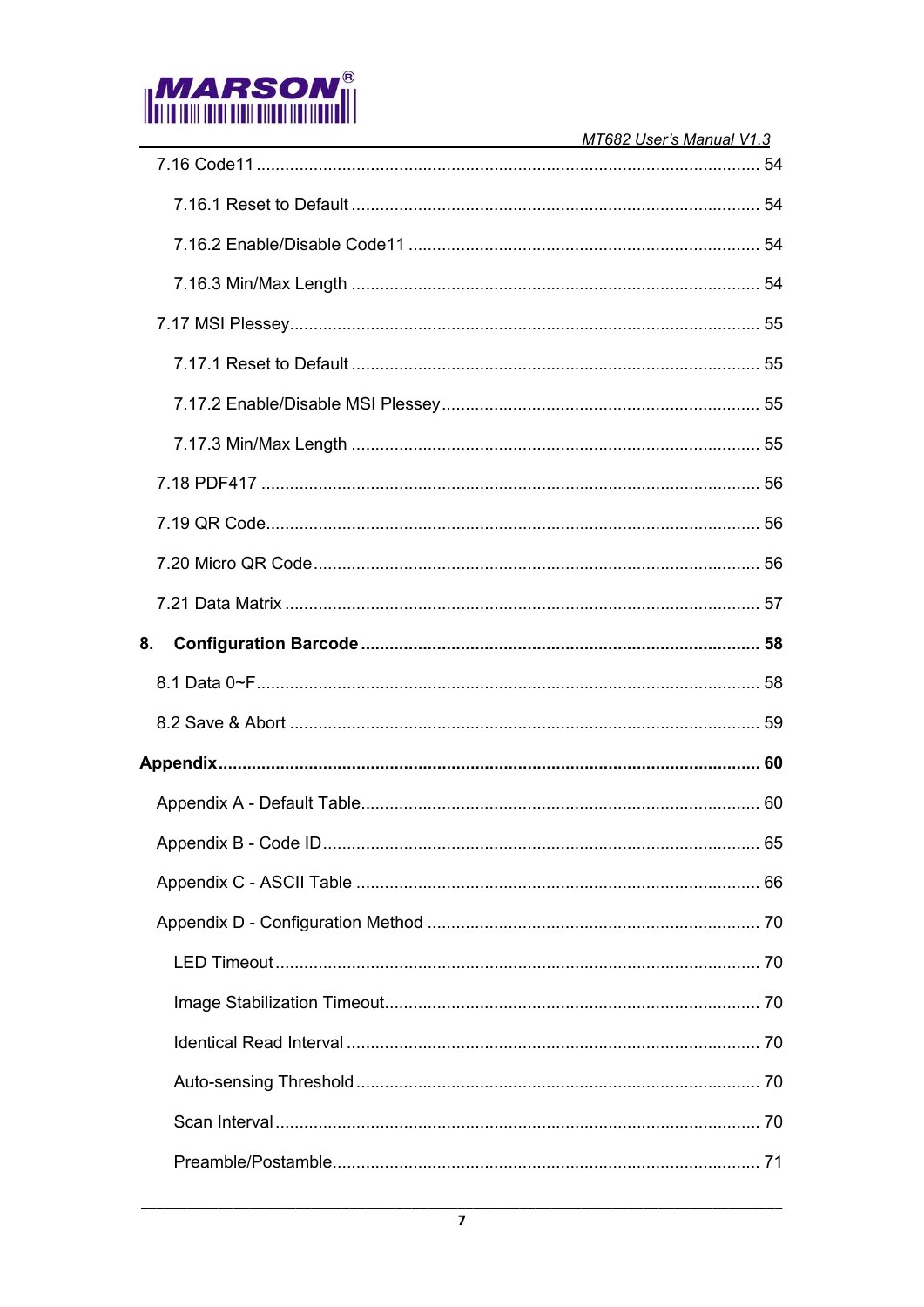

|  | 72 |
|--|----|
|  |    |
|  |    |
|  |    |
|  |    |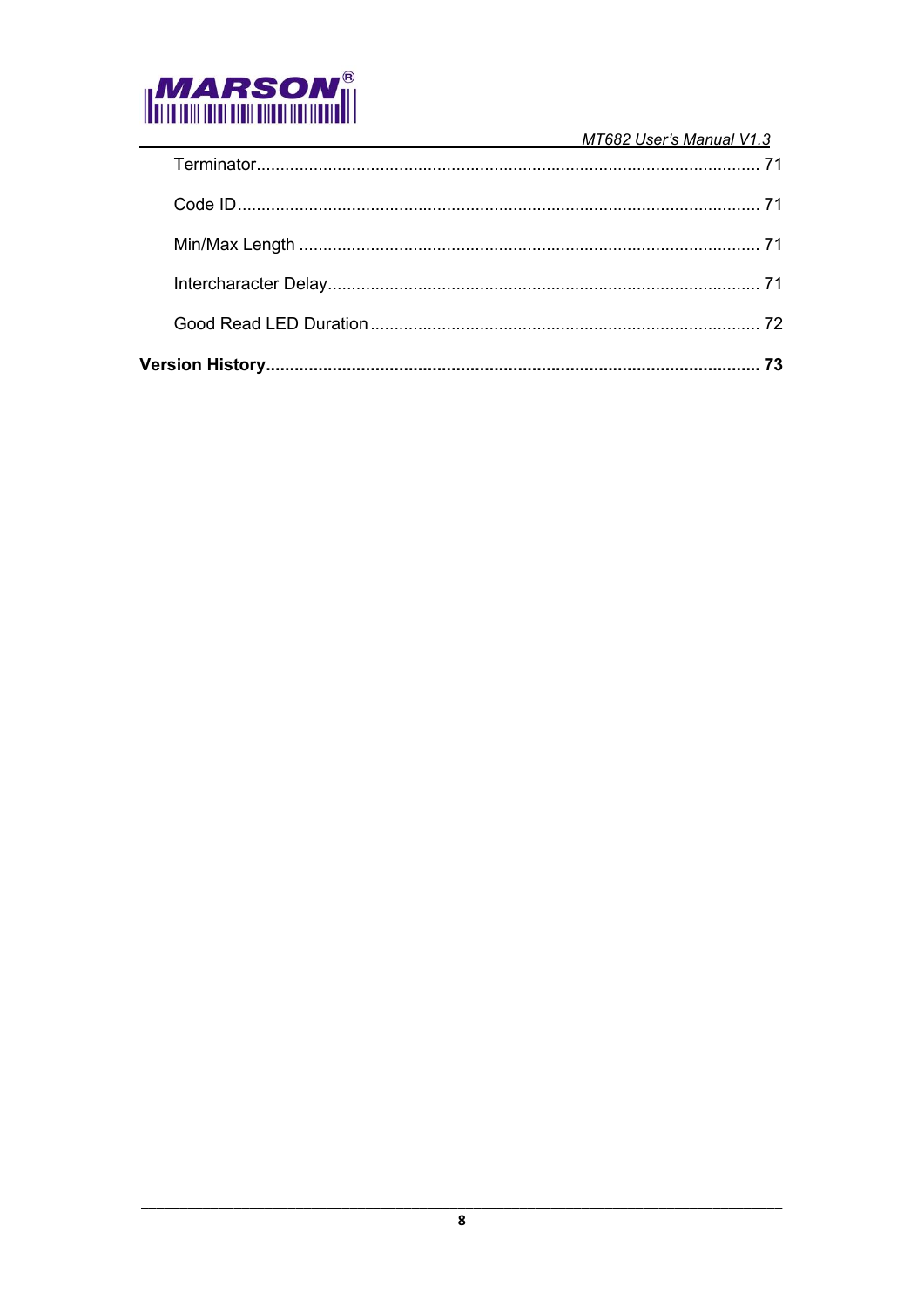

#### <span id="page-8-0"></span>**1. Introduction**

#### <span id="page-8-1"></span>**1.1 Manual Description**

This user's manual mainly provides instruction on configuring MT682. By scanning the configuration barcodes in this manual, you can change MT682's interface, reading mode, data format and so on. The appendix lists the default configurations of MT682. In most cases, user can use MT682 without further configuration.

#### <span id="page-8-2"></span>**1.2 Product Requirements**

| <b>Model</b> | <b>Firmware Version</b>                                        | <b>Interface</b> |
|--------------|----------------------------------------------------------------|------------------|
|              | UART<br>USB HID<br>V2.18.27.0 or up<br><b>MT682</b><br>USB VCP |                  |
|              |                                                                |                  |
|              |                                                                |                  |
|              |                                                                | <b>HID POS</b>   |

#### <span id="page-8-3"></span>**1.3 Barcode Configurability**

Scanning below configuration barcodes will allow/prohibit user to change settings by scanning configuration barcodes in this manual.





**Enable Barcode Configurability\* Disable Barcode Configurability**

Scanning below configuration barcodes will allow/prohibit configuration barcode data output.



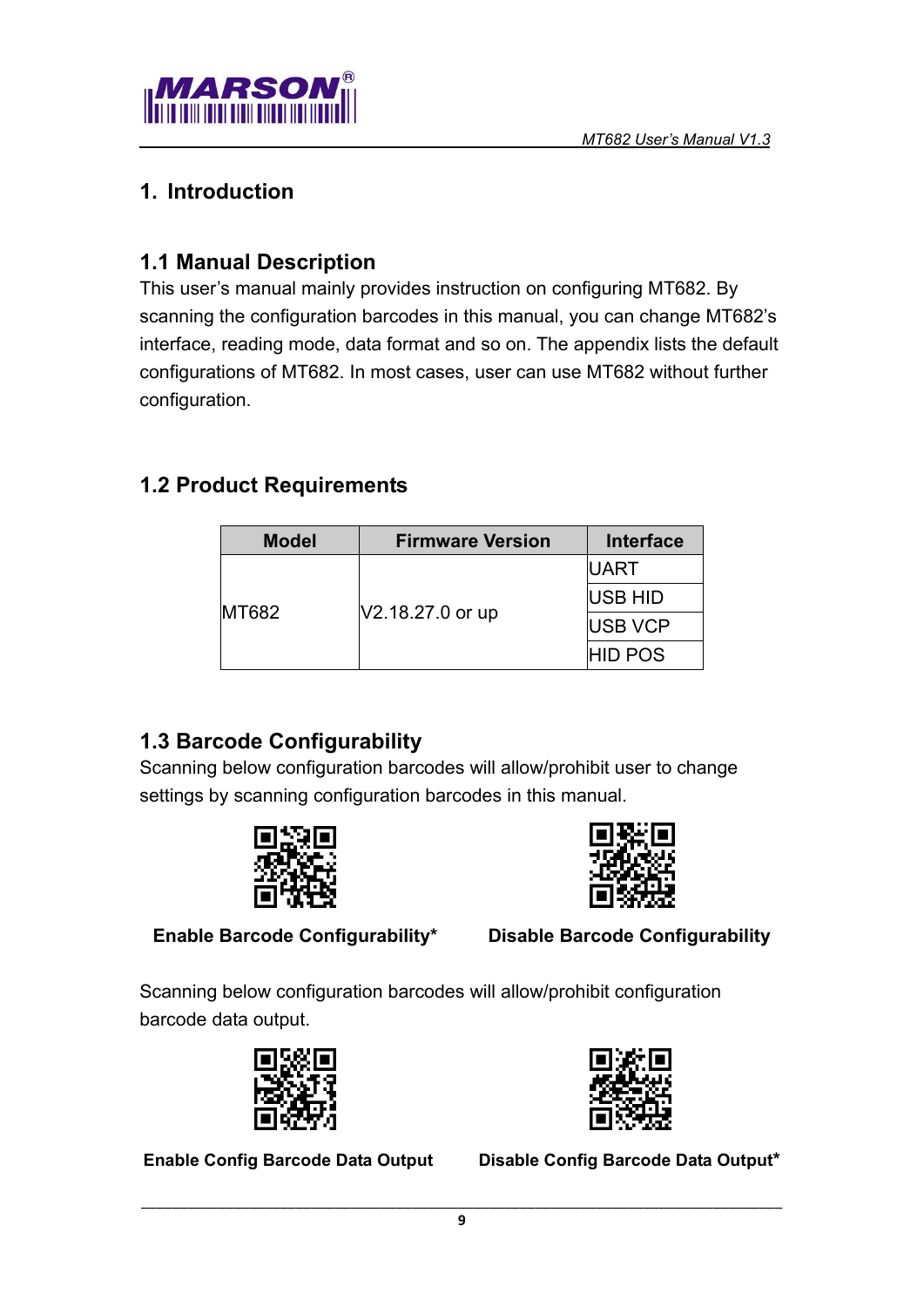

# <span id="page-9-0"></span>**1.4 Factory Default**

Scanning below configuration barcode will reset all parameters to factory default settings (the ones with \* asterisk mark)



# **Factory Default**

# <span id="page-9-1"></span>**1.5 Custom Default**

You can create your own custom default. Scan **Save Custom Default** configuration barcode below and all the current settings of MT682 will be saved to your custom default, overwriting, if any, the previous one. Scan **Custom Default** to reset MT682 to the custom default settings.



**Save Custom Default Custom Default** 



# <span id="page-9-2"></span>**1.6 Check Version**

To check firmware version, please scan below configuration barcode.



**Check Version**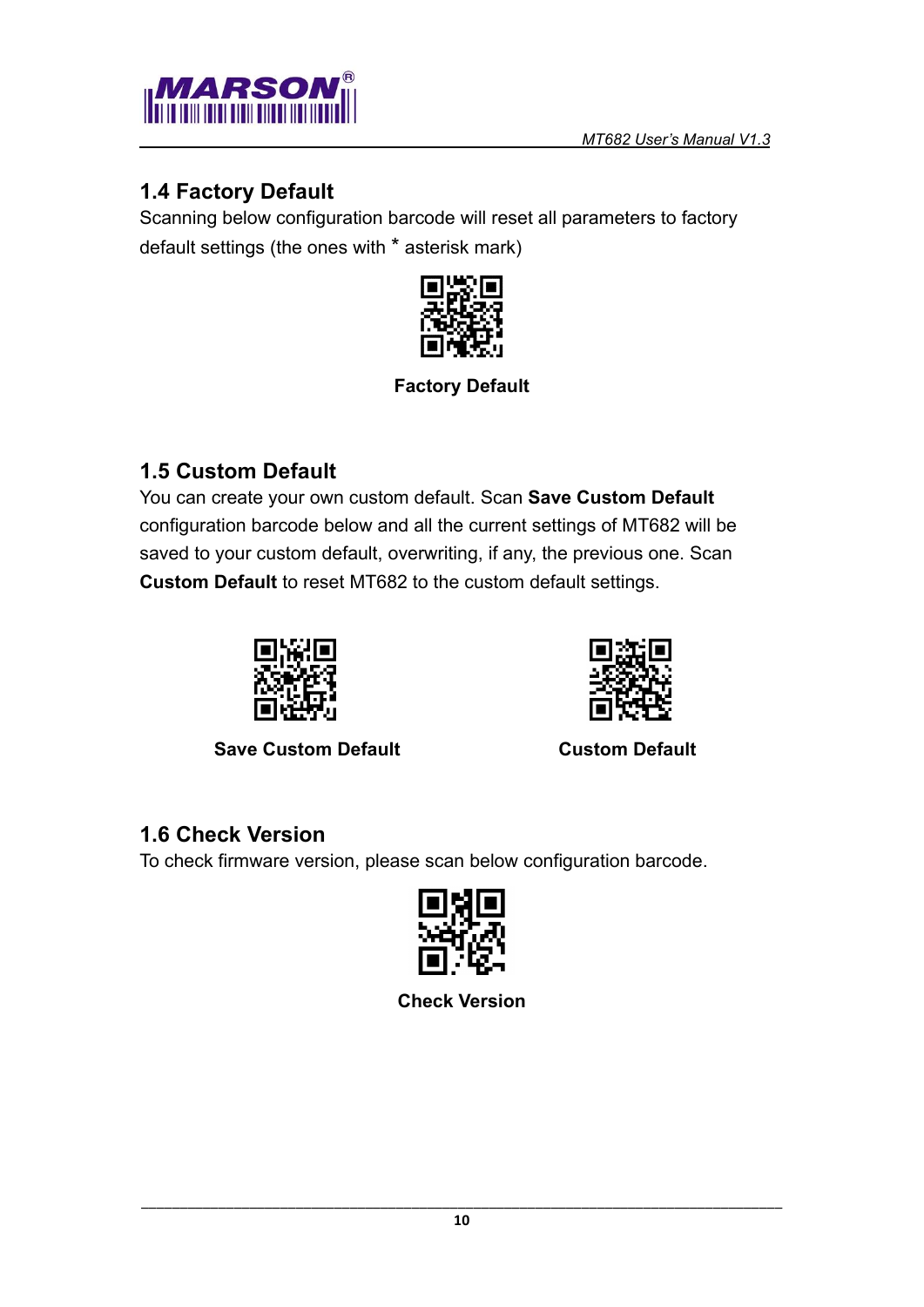

# <span id="page-10-0"></span>**2. Interface**

MT682 provides UART serial interface and multiple USB interfaces to communicate with the host. Through communication interface, it is possible to receive barcode data and send command to control MT682 at the same time.

# <span id="page-10-1"></span>**2.1 UART**

Scanning below configuration barcode will set MT682 to UART interface, which is based on TTL level signals. For RS232 communication, a conversion circuit must be added externally.



**UART**

| Parameter                    | <b>Default</b>        |
|------------------------------|-----------------------|
| Serial communication type    | <b>UART (TTL-232)</b> |
| <b>Baud Rate</b>             | 9600                  |
| Parity                       | None                  |
| Data Bits                    | 8                     |
| <b>Stop Bits</b>             |                       |
| <b>Hardware Flow Control</b> | <b>None</b>           |

# <span id="page-10-2"></span>**2.1.1 Baud Rate**

The unit of Baud Rate is bps (bits per second); below are available options:





**1200 2400**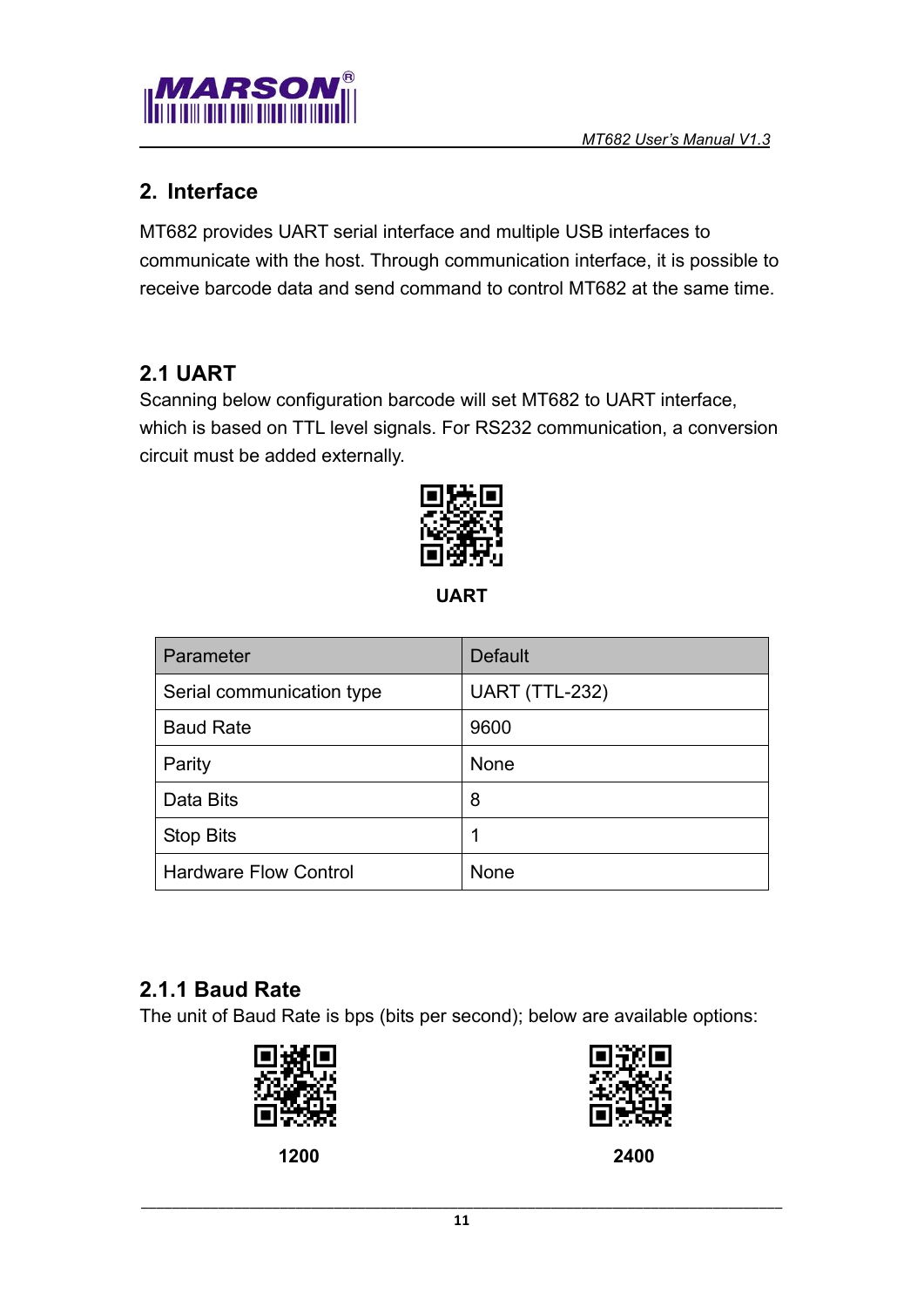



**4800 9600\***







MG V  $\blacksquare$ 



**14400 19200**



**38400 57600**



**115200** 

# <span id="page-11-0"></span>**2.1.2 Parity**

Three parity options are available:



**None\* Odd**



**Even** 

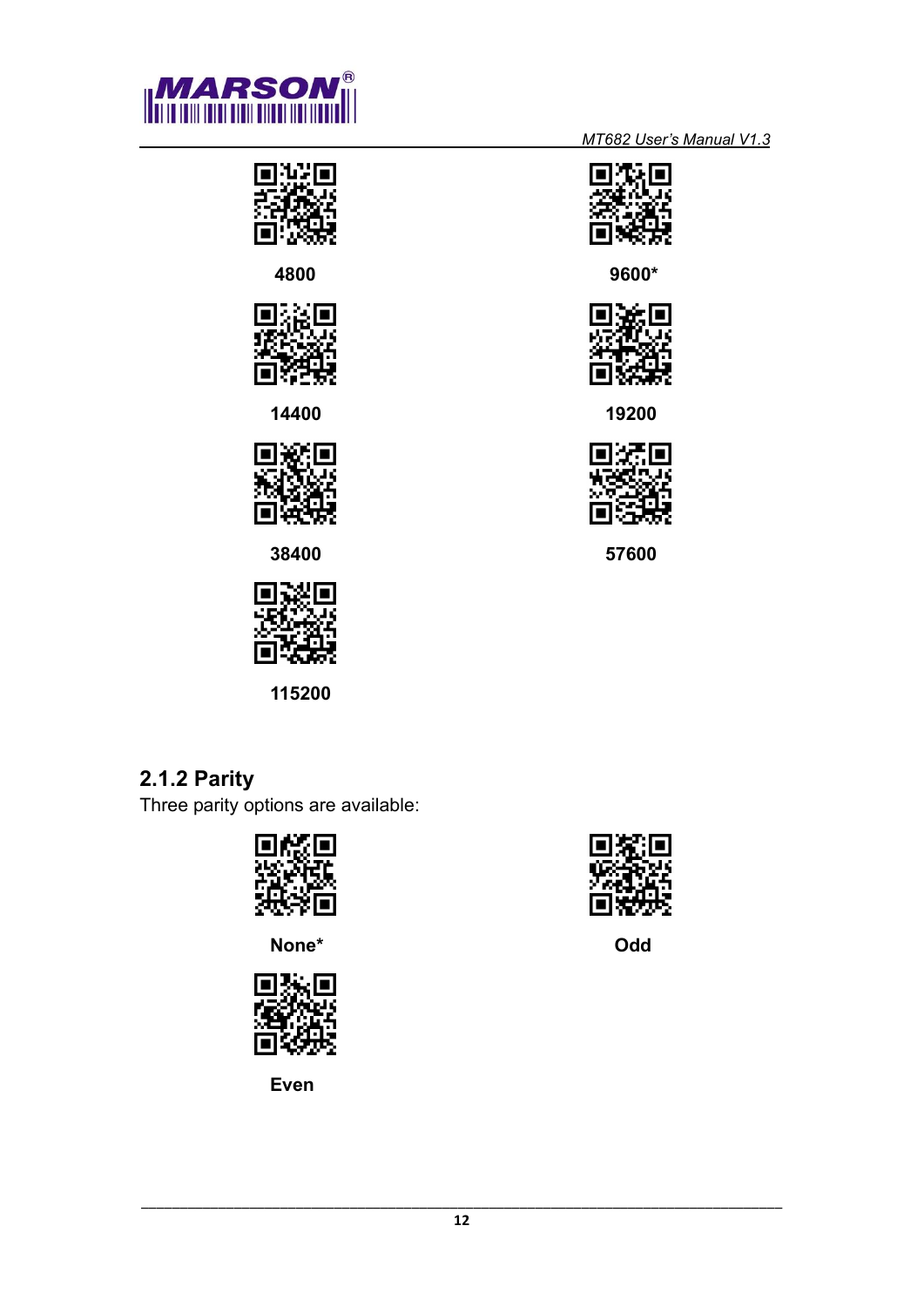

# <span id="page-12-0"></span>**2.2 USB HID**

Scanning below configuration barcode will set MT682 to USB HID interface, in which MT682 becomes an HID keyboard device.



**USB HID\***

# <span id="page-12-1"></span>**2.2.1 Intercharacter Delay**

Intercharacter delay is the time interval between the release of last key and the pressing of the next key. The configurable range is from 0 to 75ms; default is 2ms. Please refer to Appendix D for configuration method of **Set** 

#### **Intercharacter Delay**.



**2ms\* 0ms**







**5ms 10ms**



**Set Intercharacter Delay**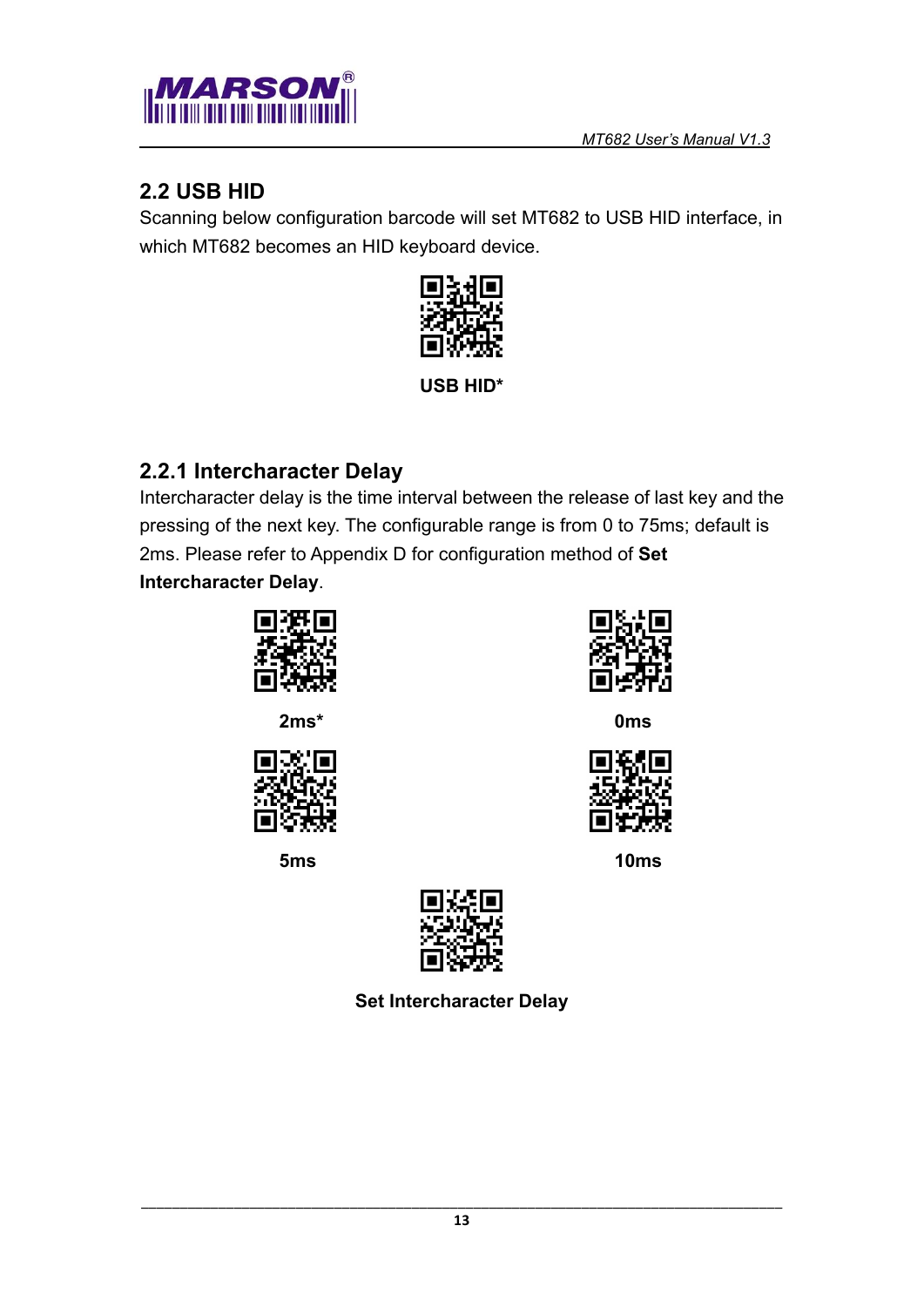

# <span id="page-13-0"></span>**2.2.2 Polling Rate**

The smaller the value, the faster MT682 sends characters to the host. If the host loses characters, please increase polling rate.



**1ms\* 2ms**



**3ms 4ms**



**5ms 6ms**













**7ms** 8ms



**9ms 10ms**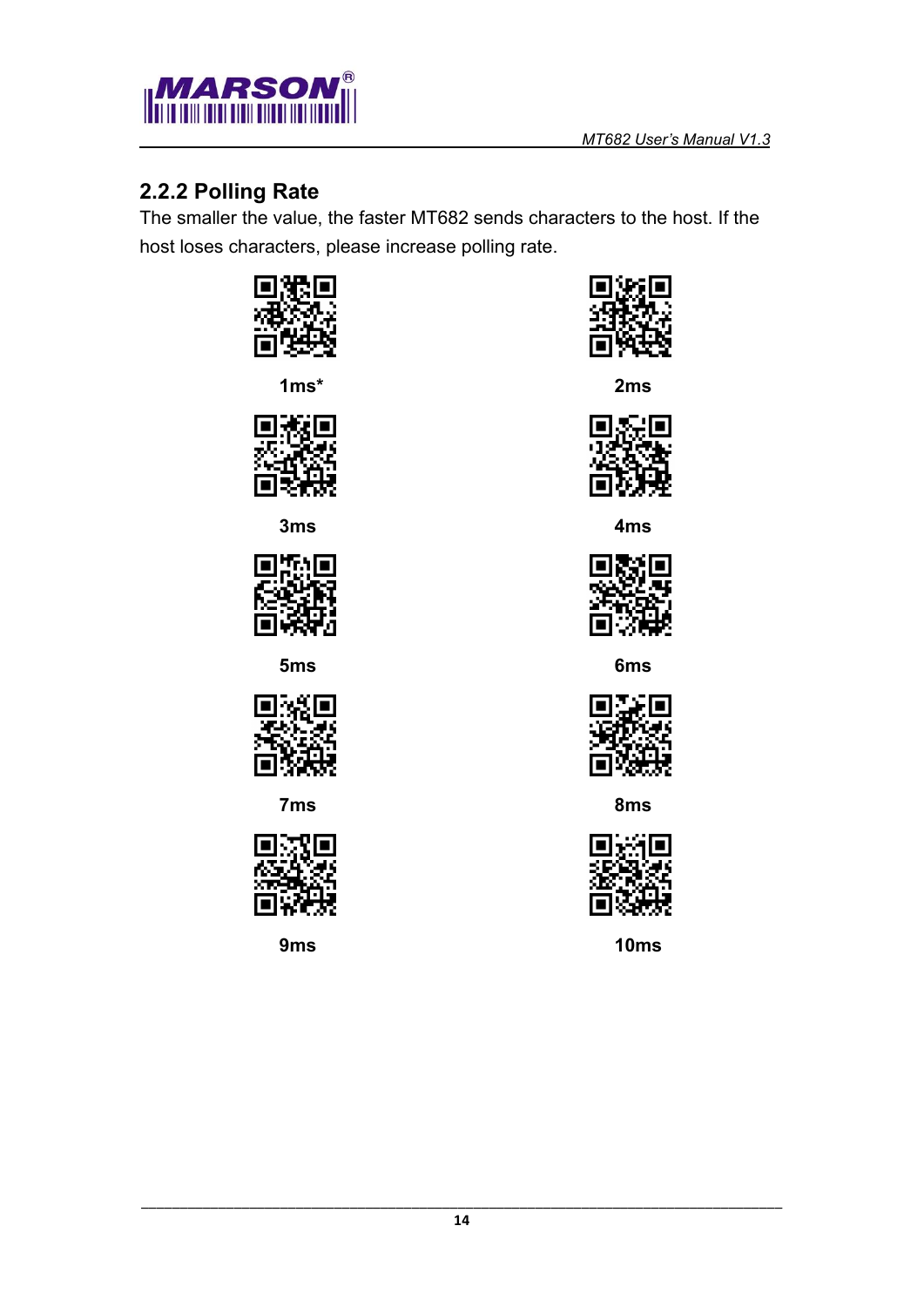

# <span id="page-14-0"></span>**2.2.3 Keyboard Layout**



**English (USA)\* French**







**English (UK) Belgian** 



**Portuguese Brazilian** 





**Italian German**



**Spanish Turkish Q**





# <span id="page-14-1"></span>**2.3 USB VCP**

When configured to USB VCP interface, MT682 can communicate with the host via USB Virtual COM, which requires VCP driver to be installed.



**USB VCP**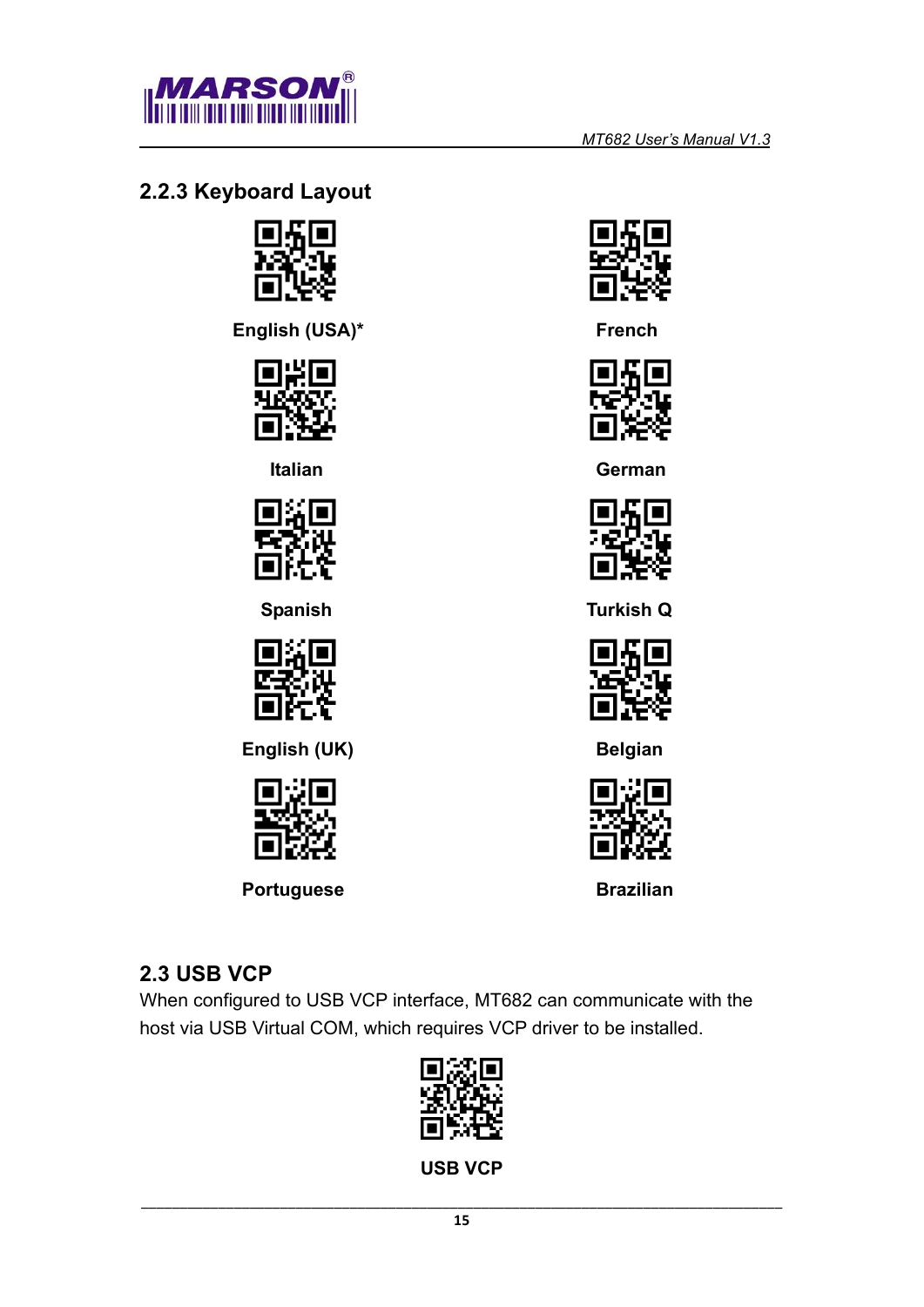

# <span id="page-15-0"></span>**2.4 HID POS**

When configured to USB HID POS interface, MT682 can communicate with the host via USB HID, which requires no driver.



**HID POS**

vid: 0x26f1 pid: 0x8803

Host's command:

| <b>Byte</b> | Content                                       |
|-------------|-----------------------------------------------|
|             | Message ID $(0x04)$                           |
|             | Data length                                   |
| $2 - 61$    | Data (CMD)                                    |
| 62          | 0x00, 1 byte reserved                         |
| 63          | 0x00 (no data behind) 0x01 (more data behind) |

Scan engine's response:

| <b>Byte</b> | Content                                       |
|-------------|-----------------------------------------------|
|             | Message ID $(0x02)$                           |
|             | Data length                                   |
| $2 - 57$    | Data (DATA)                                   |
| 58-62       | 0x00, 5 bytes reserved                        |
| 63          | 0x00 (no data behind) 0x01 (more data behind) |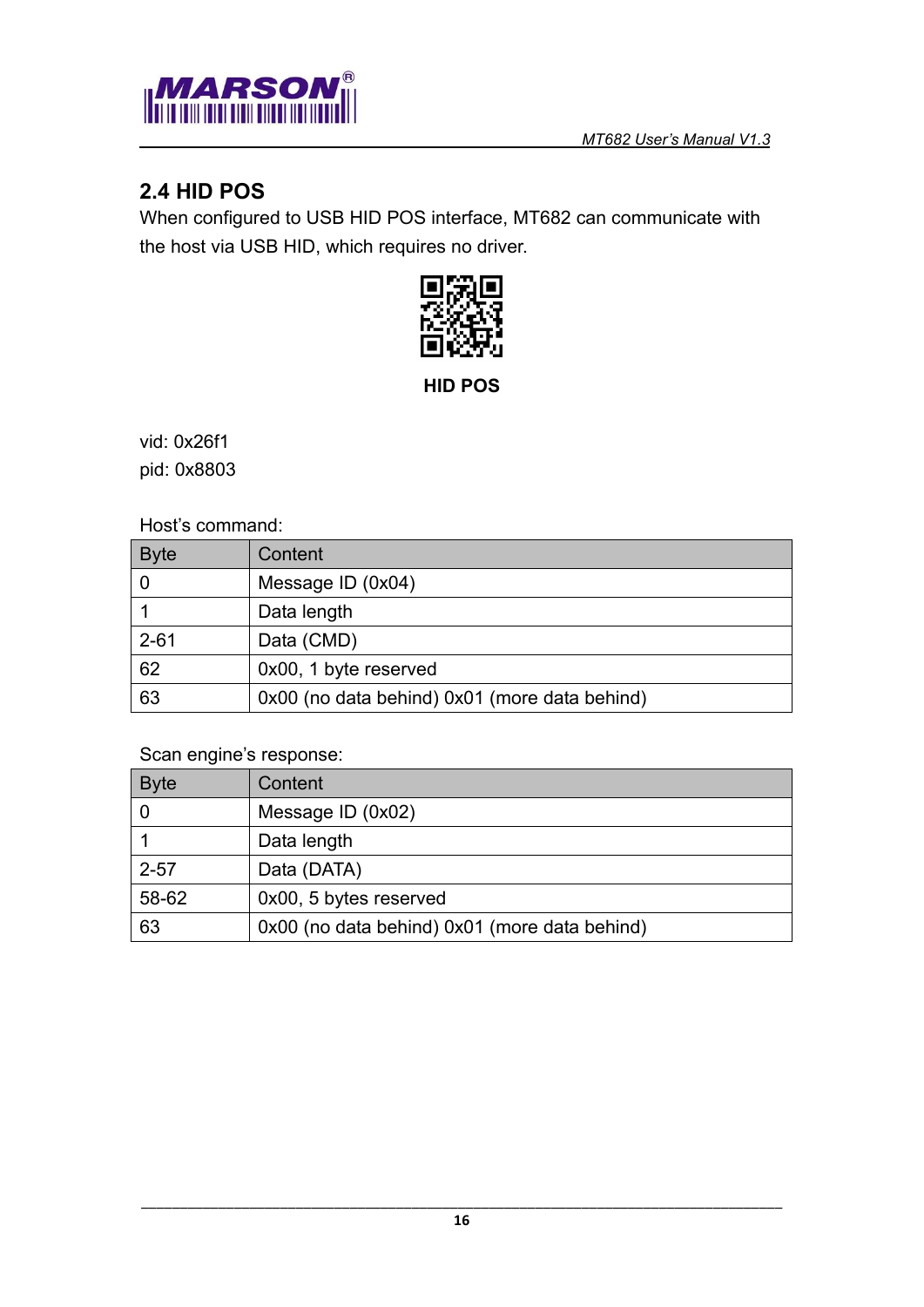

# <span id="page-16-0"></span>**3. Reading Mode**

#### <span id="page-16-1"></span>**3.1 Auto-sensing Mode**

In auto-sensing mode, MT682 automatically starts scanning barcode when image change is detected within its field of view. MT682 can still be triggered if trigger is pull low. When trigger level is reset or LED timeout expires, the scanning stops.



#### **Auto-sensing Mode**

# <span id="page-16-2"></span>**3.1.1 LED Timeout**

LED timeout is the maximum scanning duration. When LED timeout expires, the scanning operation stops automatically. The configurable range is from 1000 to 3600000ms; default is 3000ms. Please refer to Appendix D for configuration method of **Set LED Timeout**.



**3000ms\* 5000ms**





**Set LED Timeout**

#### <span id="page-16-3"></span>**3.1.2 Identical Read Interval**

When identical read interval = 0ms, a barcode can be scanned only once. When identical read interval > 0ms, a barcode (or an identical one) can be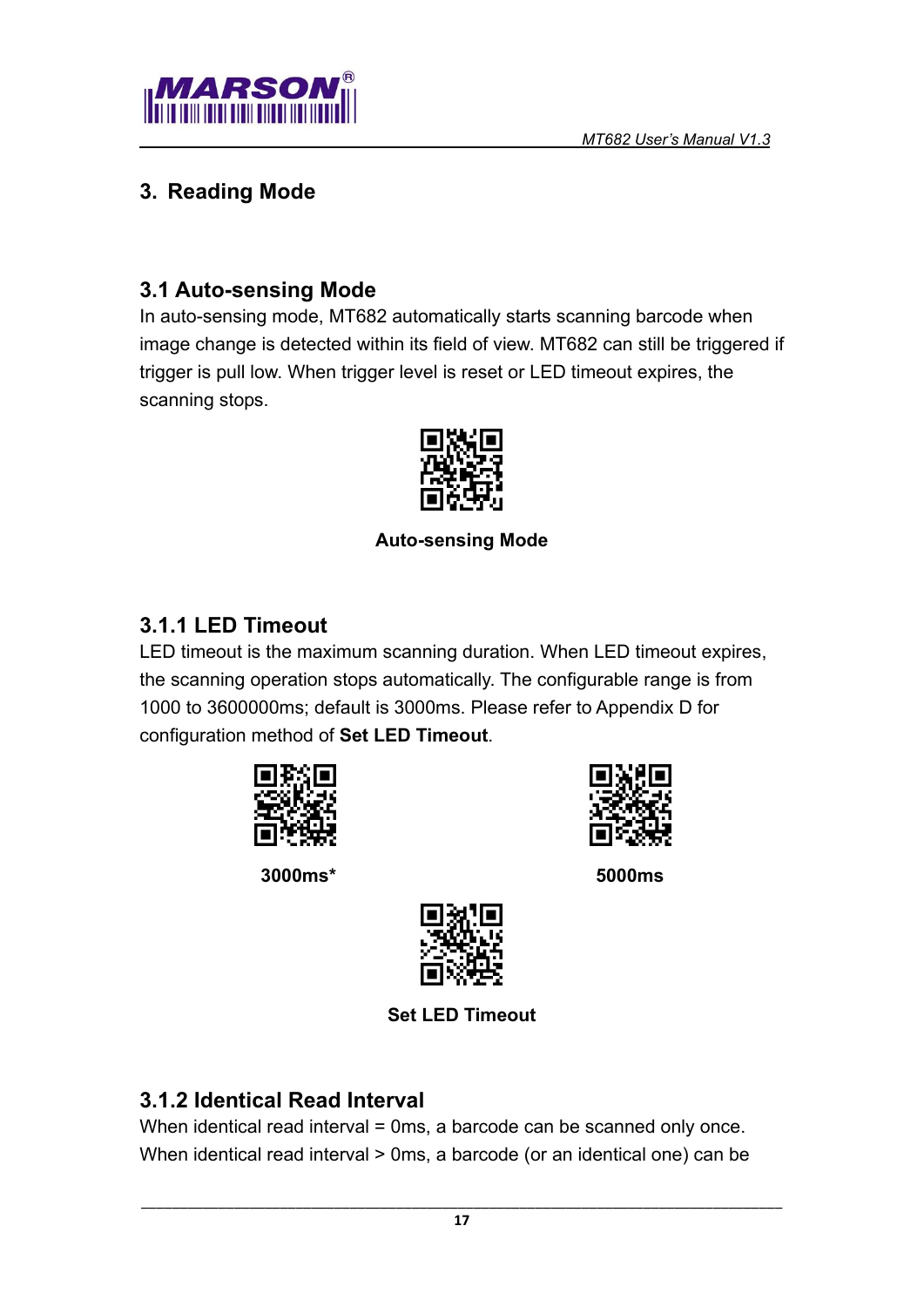

re-scanned after the defined amount of interval expires. When identical read interval is enabled and identical read interval reset is disabled, a barcode (or an identical one) can be re-scanned only after the defined amount of interval expires. When identical read interval is enabled and identical read interval reset is enabled, a barcode (or an identical one) can be re-scanned only if it has not been scanned before the defined amount of interval expires.





**Disable Identical Read Interval\* Enable Identical Read Interval**







**Disable Identical Read Interval reset\* Enable Identical Read Interval reset**

The configurable range is from 0 to 65535ms; default is 1500ms. Please refer to Appendix D for configuration method of **Set Identical Read Interval**.





**1500ms\* 3000ms**





**0ms 1000ms**





**5000ms Set Identical Read Interval**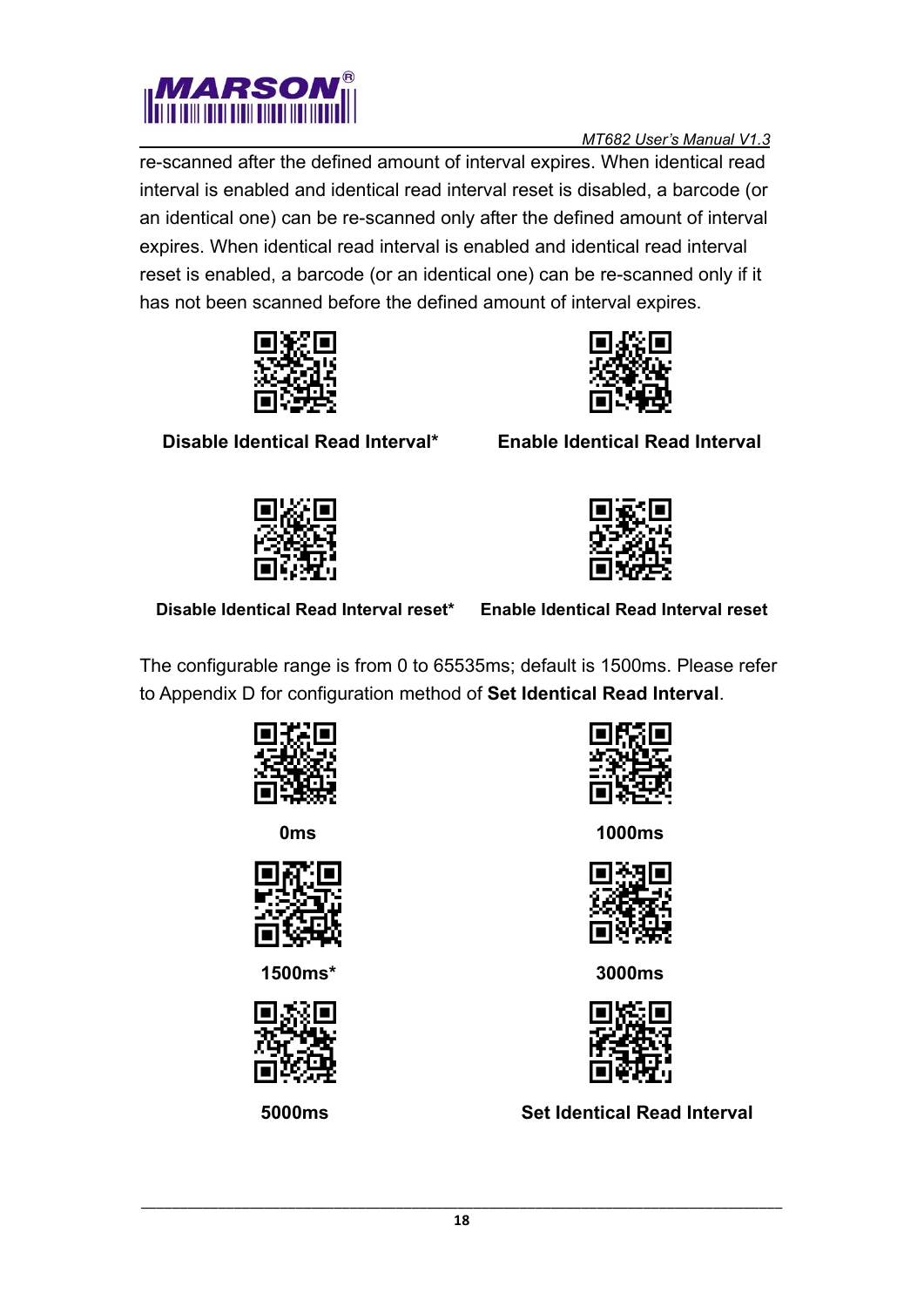

#### <span id="page-18-0"></span>**3.1.3 Image Stabilization Timeout**

The configurable range is from 0 to 1600ms; default is 60ms. Please refer to Appendix D for configuration method of **Set Image Stabilization Timeout**.







**60ms\* 500ms**



**1000ms Set Image Stabilization Timeout**

# <span id="page-18-1"></span>**3.1.4 Auto-sensing Sensitivity**



**Medium Low**







**High\* Ultra High**



#### **Set Auto-sensing Threshold**

The higher auto-sensing threshold is, the lower the sensitivity. The configurable range is from 1 to 50; default is 10. Please refer to Appendix D for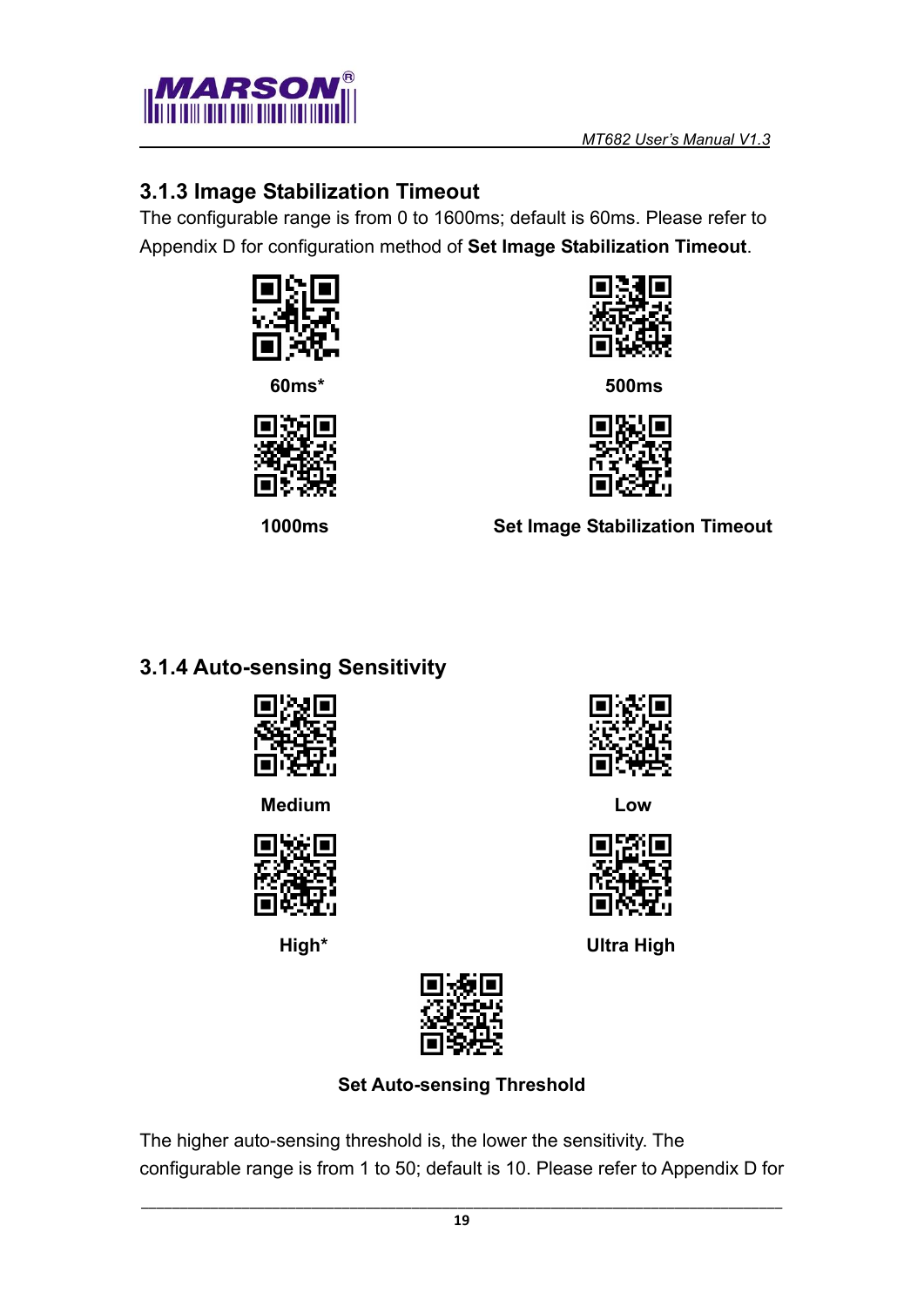

configuration method of **Set Auto-sensing Threshold**.

# <span id="page-19-0"></span>**3.2 Continuous Mode**

In continuous mode, MT682 keeps scanning barcodes continuously.



**Continuous Mode\***

# <span id="page-19-1"></span>**3.2.1 Scan Interval**

Scan interval is the period of time between two consecutive scans. The configurable range is from 0 to 65535ms; default is 1000ms. Please refer to Appendix D for configuration method of **Set Scan Interval**.





**2000ms 5000ms**





**500ms 1000ms\***





**0ms Set Scan Interval**

# <span id="page-19-2"></span>**3.2.2 Identical Read Interval**

When identical read interval = 0ms, a barcode can be scanned only once. When identical read interval > 0ms, a barcode (or an identical one) can be re-scanned after the defined amount of interval expires. When identical read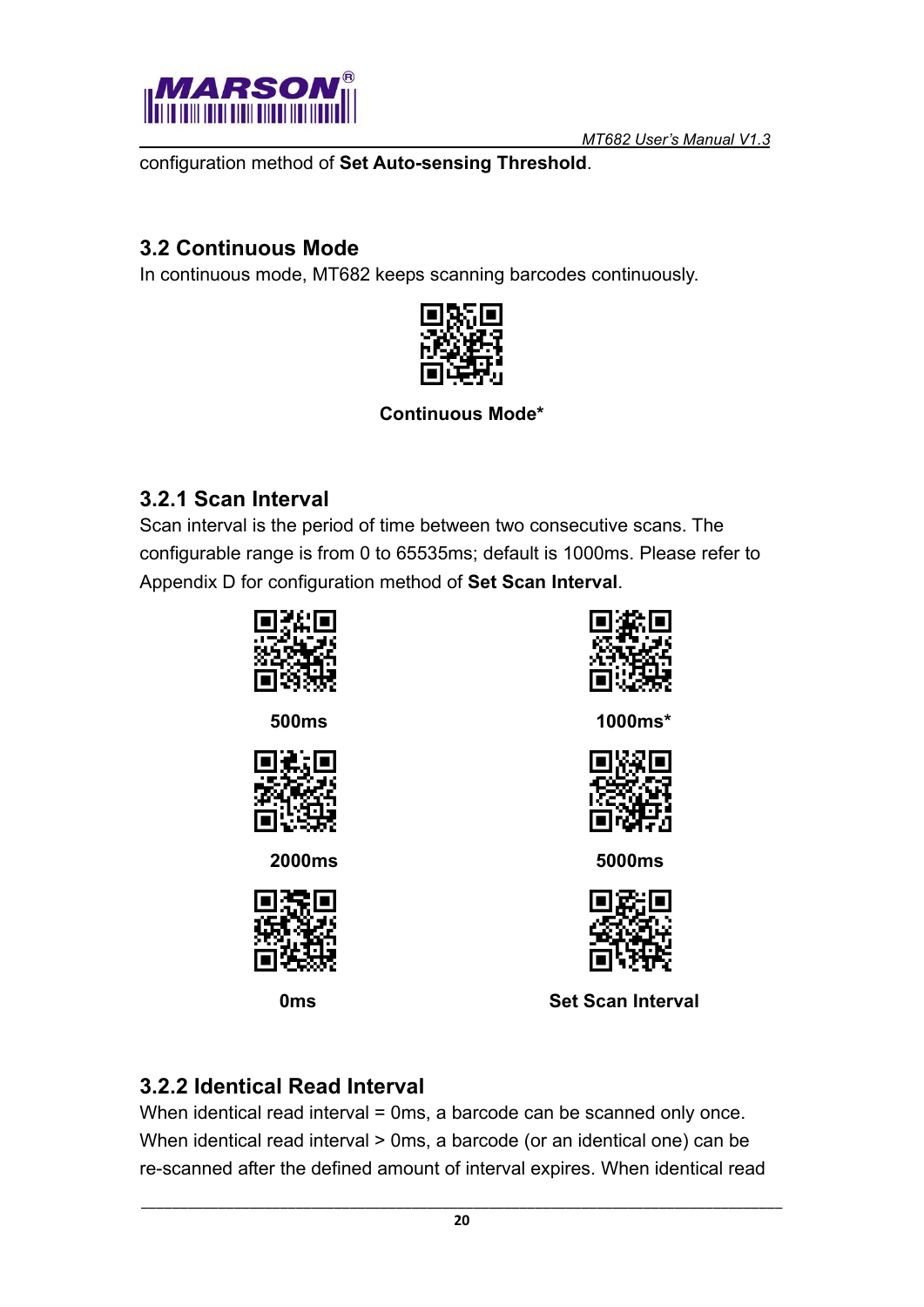

interval is enabled and identical read interval reset is disabled, a barcode (or an identical one) can be re-scanned only after the defined amount of interval expires. When identical read interval is enabled and identical read interval reset is enabled, a barcode (or an identical one) can be re-scanned only if it has not been scanned before the defined amount of interval expires.





**Disable Identical Read Interval\* Enable Identical Read Interval**



**Disable Identical Read Interval reset\* Enable Identical Read Interval reset**

The configurable range is from 0 to 65535ms; default is 1500ms. Please refer to Appendix D for configuration method of **Set Identical Read Interval**.





**1500ms\* 3000ms**





**0ms 1000ms**





**5000ms Set Identical Read Interval**

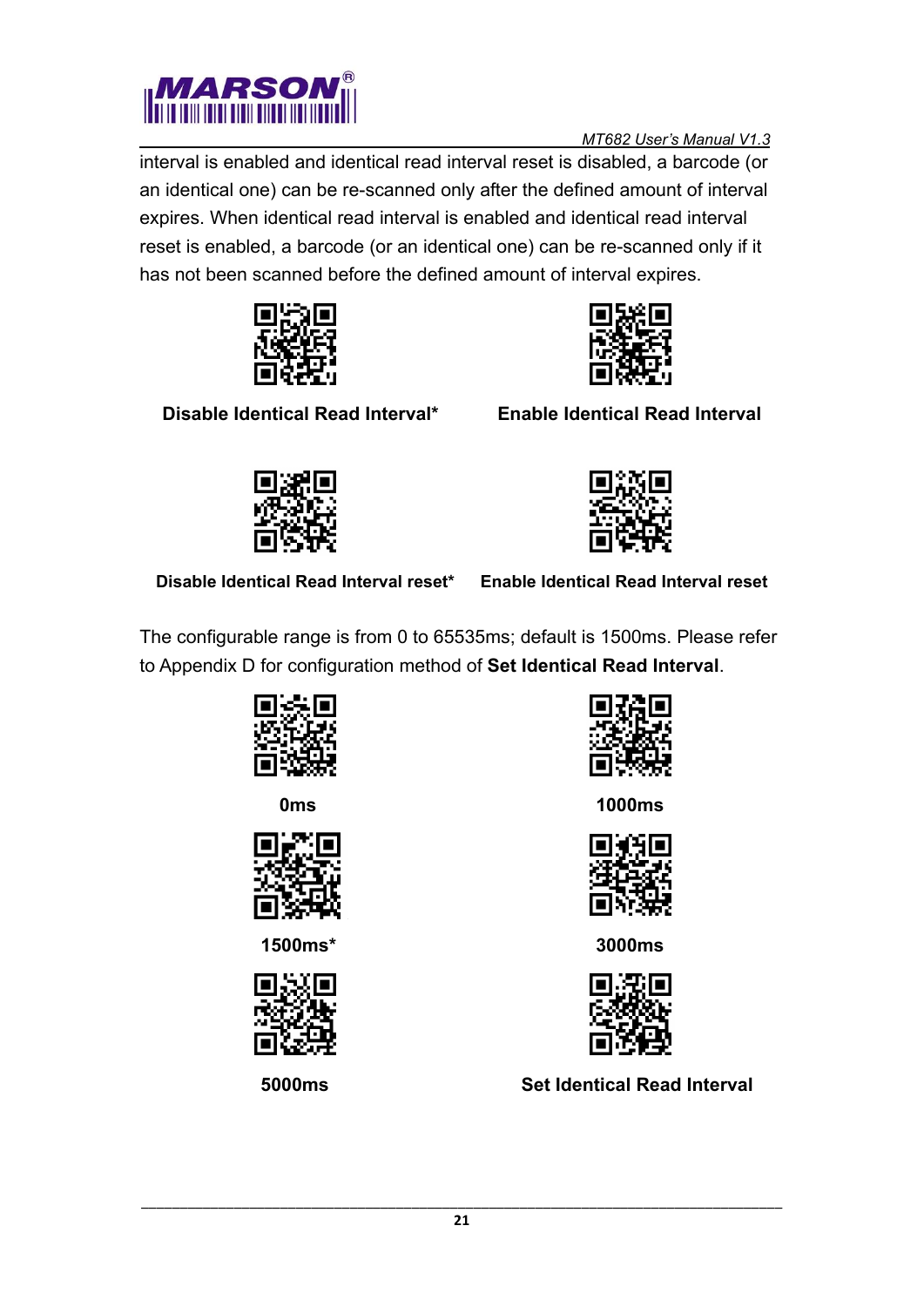

# <span id="page-21-0"></span>**4. Illumination**

# <span id="page-21-1"></span>**4.1 Illumination**





**Always Off Always On\***

# <span id="page-21-2"></span>**5. Indicator**

# <span id="page-21-3"></span>**5.1 General Settings**





**Mute Unmute\***

<span id="page-21-4"></span>**5.2 Power Up Beep**



**On\* Off**

# <span id="page-21-5"></span>**5.3 Good Read Beep**





**22**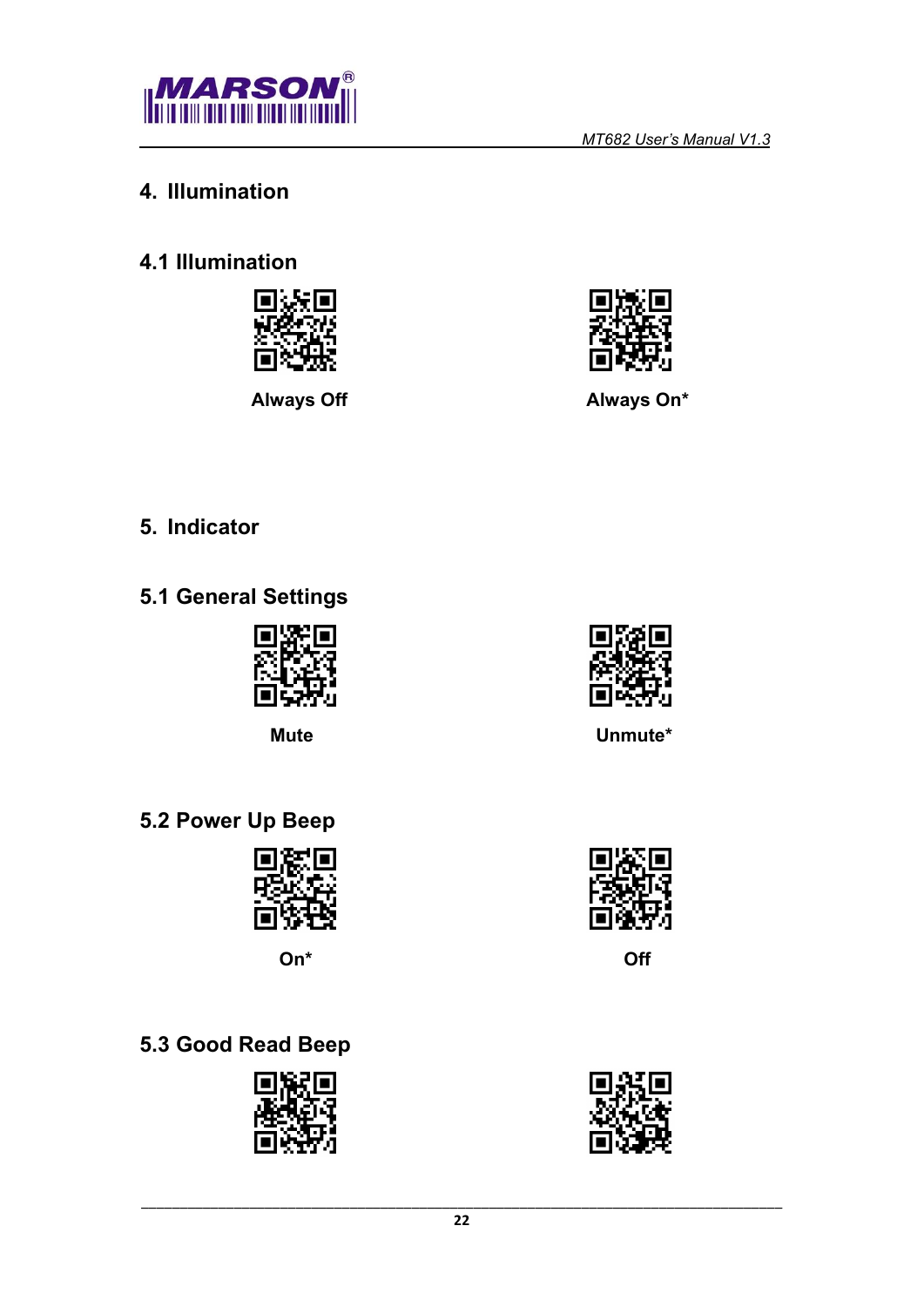

**On\* Off**

# <span id="page-22-0"></span>**5.3.1 Indicator Beep Type**



**Type 1** Type 2





**Type 3\***

<span id="page-22-1"></span>**5.3.2 Beep Volume**





**High\* Medium**



**Low**

# <span id="page-22-2"></span>**5.4 Configuration Barcode Beep**



**On\* Off**

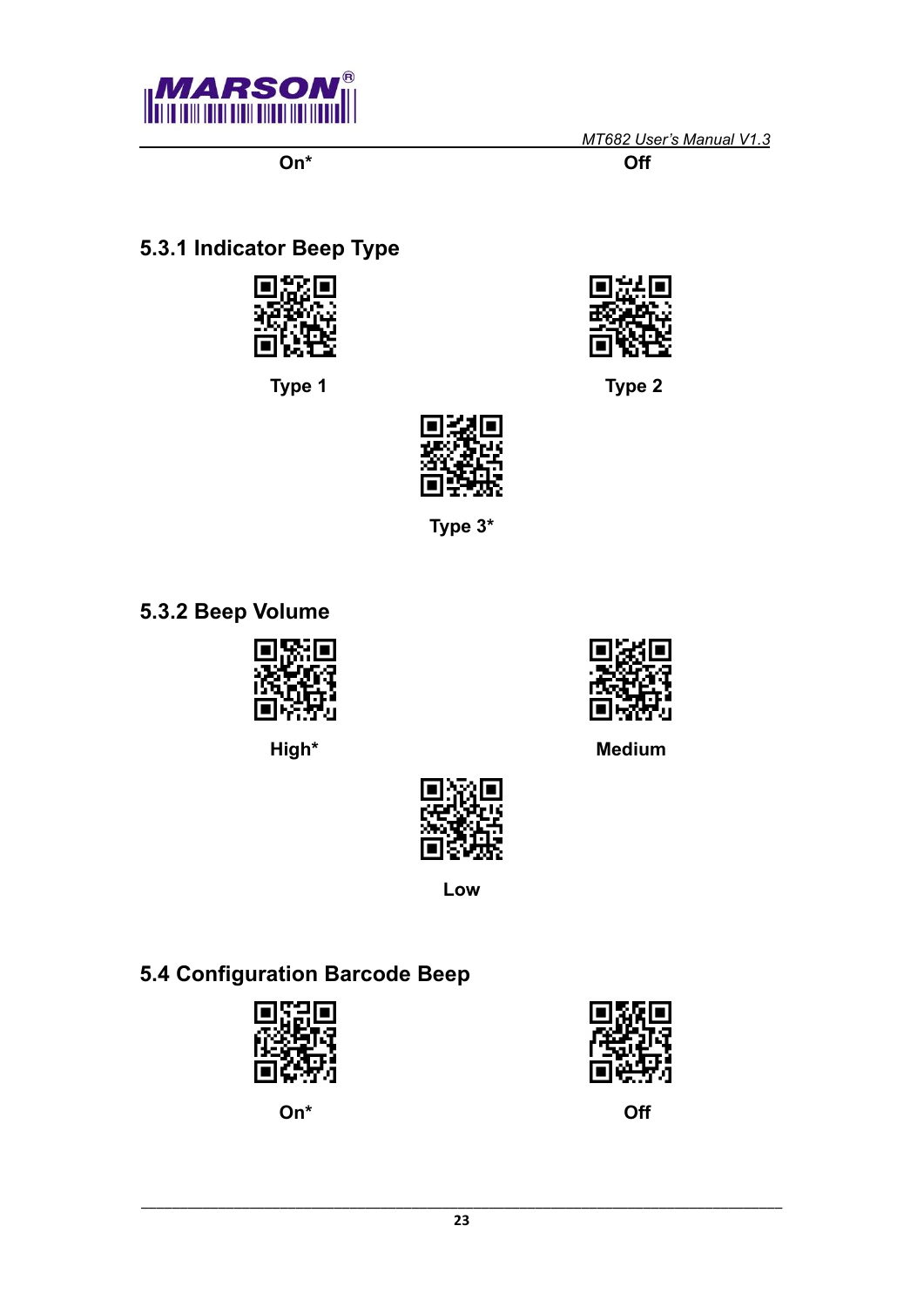

# <span id="page-23-0"></span>**5.5 Good Read LED and duration**









The configurable range is from 0 to 3600000ms; default is 200ms. Please refer to Appendix D for configuration method of **Set Good Read LED duration**.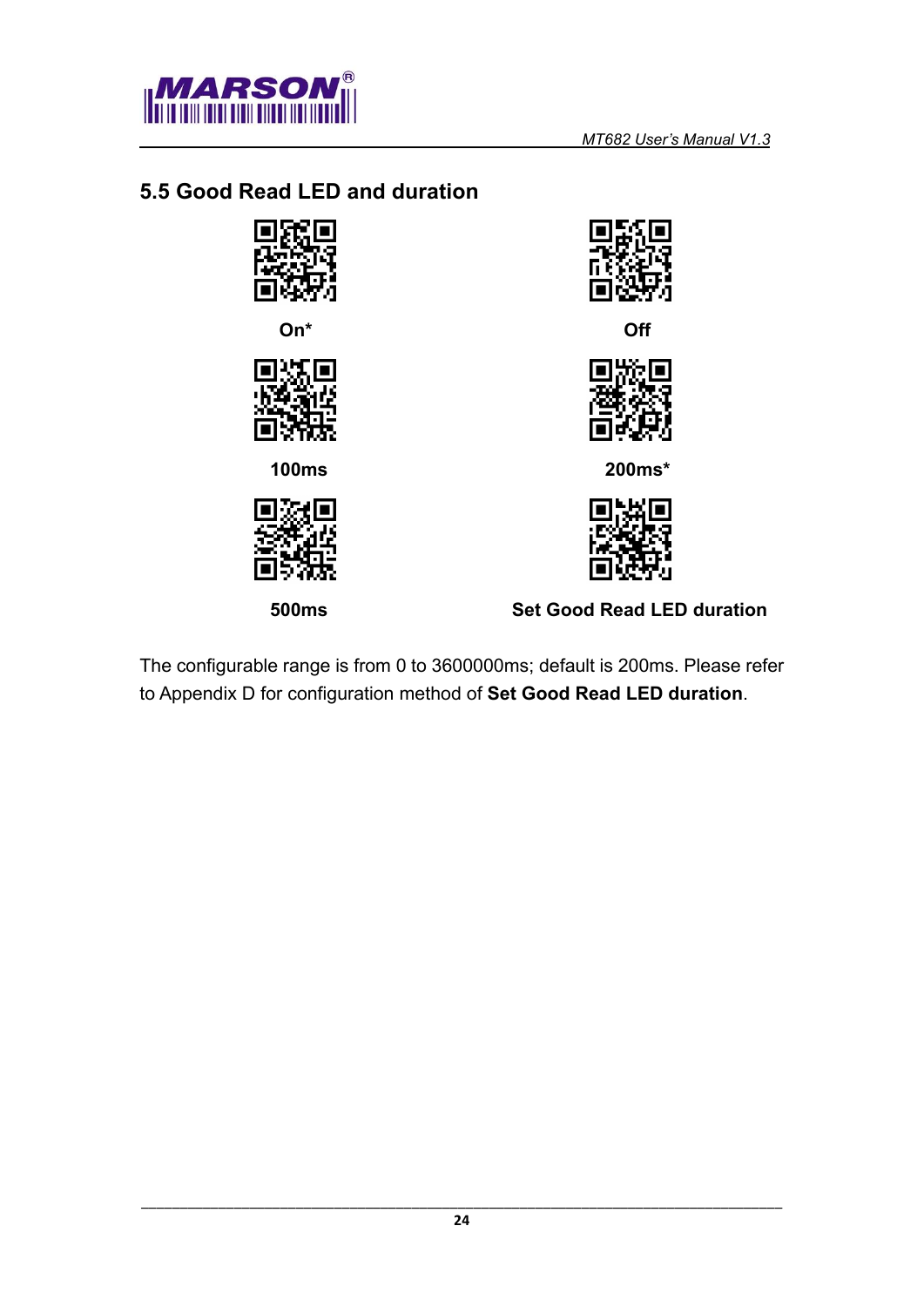

# <span id="page-24-0"></span>**6. Data Format**

Full data format can be either one of following: [Code ID] + [Preamble] + [DATA] + [Postamble] + [Terminator] [Preamble] + [Code ID] + [DATA] + [Postamble] + [Terminator]

By default Code ID, Preamble and Postamble are disabled; terminator is 0x0D (Carriage Return). If full data format is disabled, only DATA will be displayed. DATA can be further divided into [Start] + [Center] + [End] if the length of Start/End is defined.

# <span id="page-24-1"></span>**6.1 General Settings**





**Enable Full Data Format\* Disable Full Data Format**

# <span id="page-24-2"></span>**6.2 Preamble + Code ID**





Code ID + Preamble **Preamble + Code ID\*** 

# <span id="page-24-4"></span><span id="page-24-3"></span>**6.3 Preamble**

# **6.3.1 Enable/Disable/Set Preamble**





**Enable Preamble Disable Preamble\***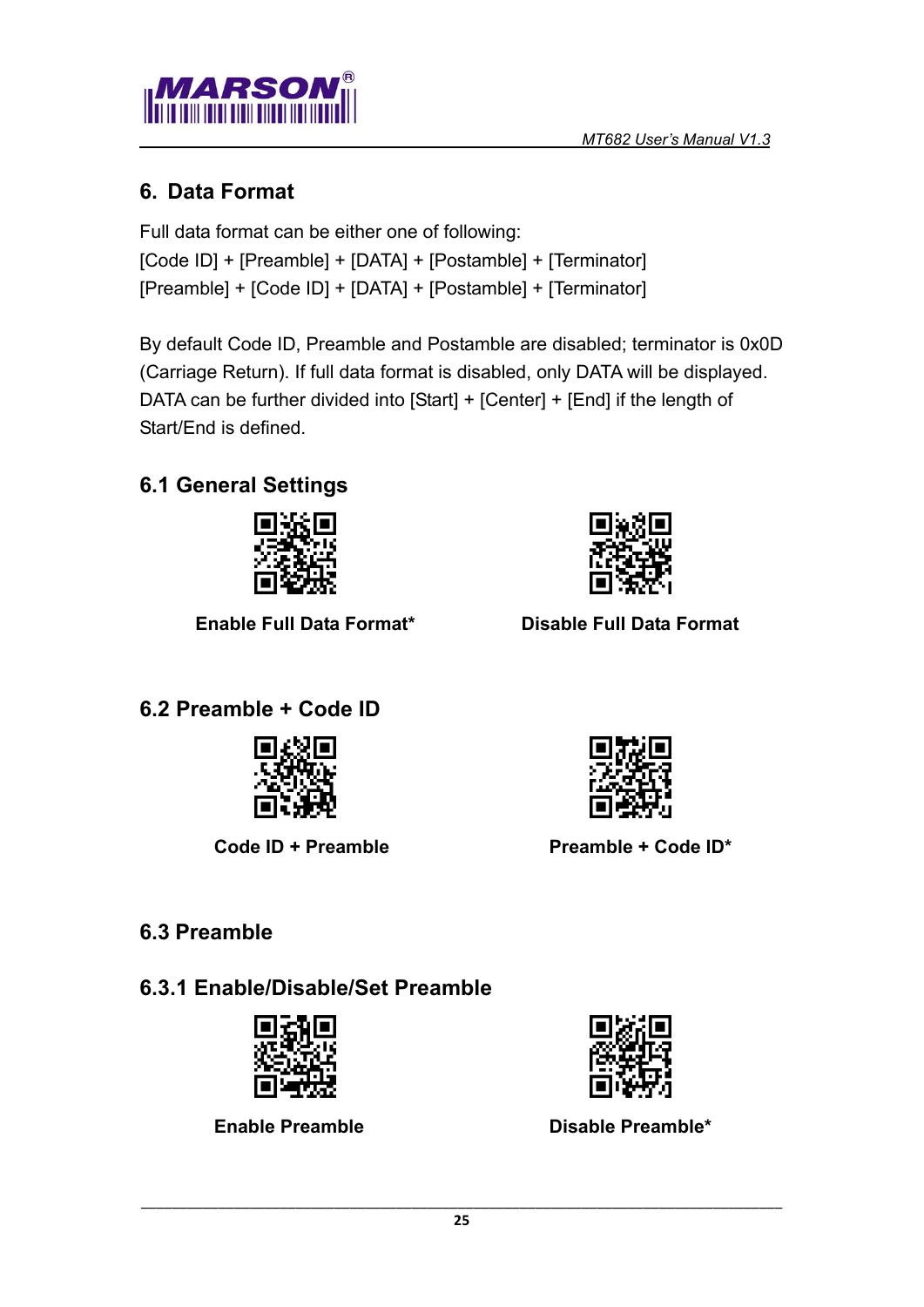



#### **Set Preamble**

Preamble can be 0 to 16 bytes of data, ranging from 00 to FF. Please refer to Appendix D for configuration method of **Set Preamble**.

Example: to set Preamble as "CODE"

- 1. Convert "CODE" into Hex equivalent as 43, 4F, 44, 45
- 2. Scan **Set Preamble**
- 3. Scan **4**, **3**, **4**, **F**, **4**, **4**, **4**, **5** respectively from **8.1 Data 0~F**
- 4. Scan **Save Configuration** from **8.2 Save & Abort**

#### <span id="page-25-1"></span><span id="page-25-0"></span>**6.4 Code ID**

#### **6.4.1 Enable/Disable/Reset Code ID**





**Enable Code ID Disable Code ID\*** 



**Reset All Code ID to Default**

#### <span id="page-25-2"></span>**6.4.2 Set Code ID**

Example: to set PDF417 Code ID as 'p'

- 1. Convert 'p' to Hex equivalent as 70
- 2. Scan **Set PDF417 Code ID**
- 3. Scan **7**, **0** respectively from **8.1 Data 0~F**
- 4. Scan **Save Configuration** from **8.2 Save & Abort**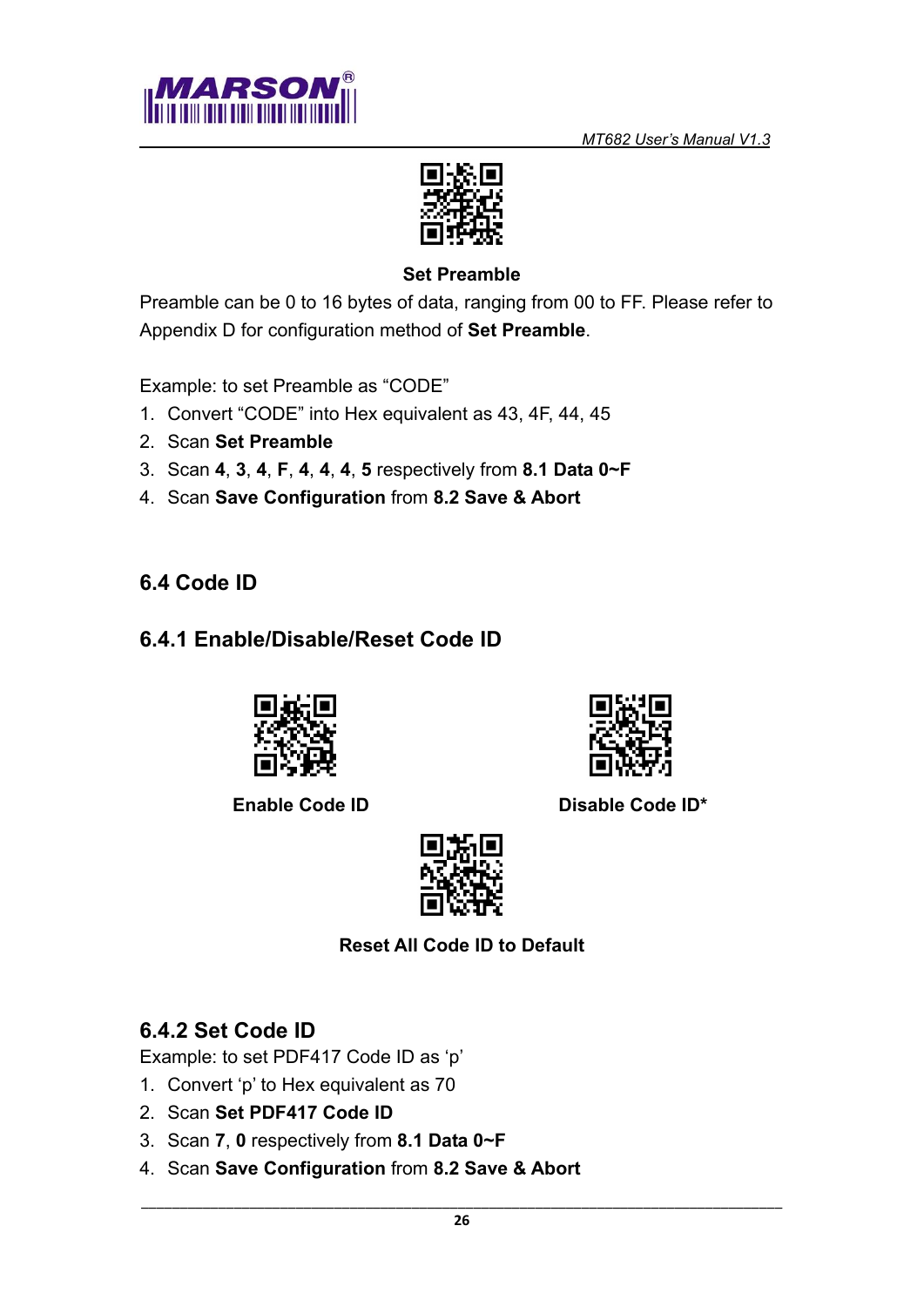









**Set UPC-E0 Code ID** Set UPC-E1 Code ID





**Set Code39 Code ID** Set Code93 Code ID



**Set Interleaved 2/5 Code ID** Set Codabar Code ID



Set PDF417 Code ID Set Code128 Code ID



**Set QR Code ID** Set Data Matrix Code ID



**Set EAN-8 Code ID Set EAN-13 Code ID**





**Set UPC-A Code ID** Set IATA 2/5 Code ID



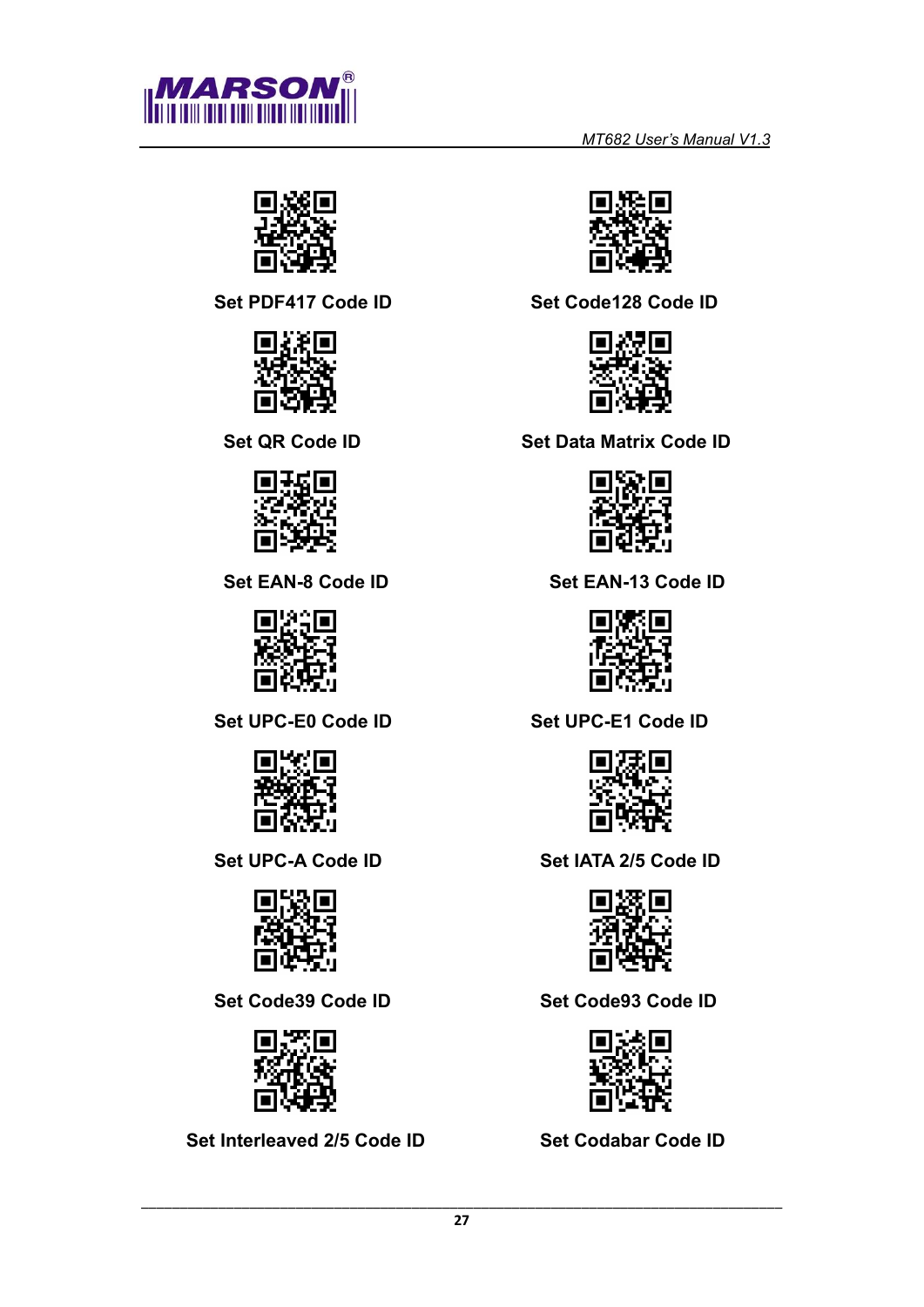



**Set Industrial 2/5 Code ID Set Matrix 2/5 Code ID**





**Set Micro QR Code ID** Set Code32 Code ID



**Set ISBN Code ID** Set ISSN Code ID

 *MT682 User's Manual V1.3*





**Set Code11 Code ID** Set MSI Plessey Code ID





<span id="page-27-1"></span><span id="page-27-0"></span>**6.5 Postamble**

# **6.5.1 Enable/Disable Postamble**



<span id="page-27-2"></span>**6.5.2 Set Postamble**



**Enable Postamble Disable Postamble\***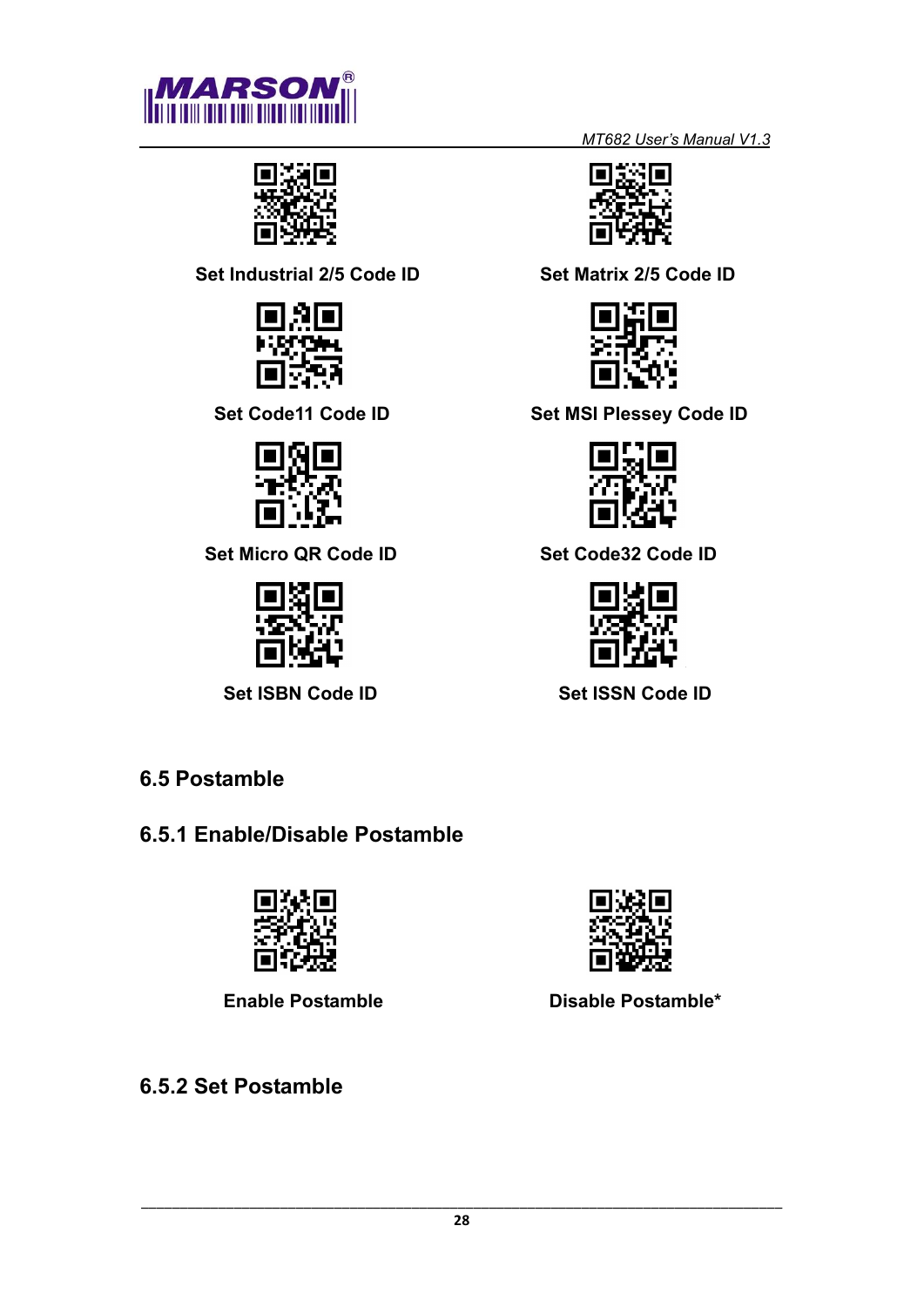



#### **Set Postamble**

Postamble can be 0 to 16 bytes of data, ranging from 00 to FF. Please refer to Appendix D for configuration method of **Set Postamble**.

Example: to set Preamble as "CODE"

- 1. Convert "CODE" into Hex equivalent as 43, 4F, 44, 45
- 2. Scan **Set Postamble**
- 3. Scan **4**, **3**, **4**, **F**, **4**, **4**, **4**, **5** respectively from **8.1 Data 0~F**
- 4. Scan **Save Configuration** from **8.2 Save & Abort**

#### <span id="page-28-1"></span><span id="page-28-0"></span>**6.6 Terminator**

#### **6.6.1 Enable/Disable Terminator**





**Enable Terminator\* Disable Terminator**

#### <span id="page-28-2"></span>**6.6.2 Set Terminator**





**Terminator = 0x0D\* Terminator = 0x0D 0x0A**

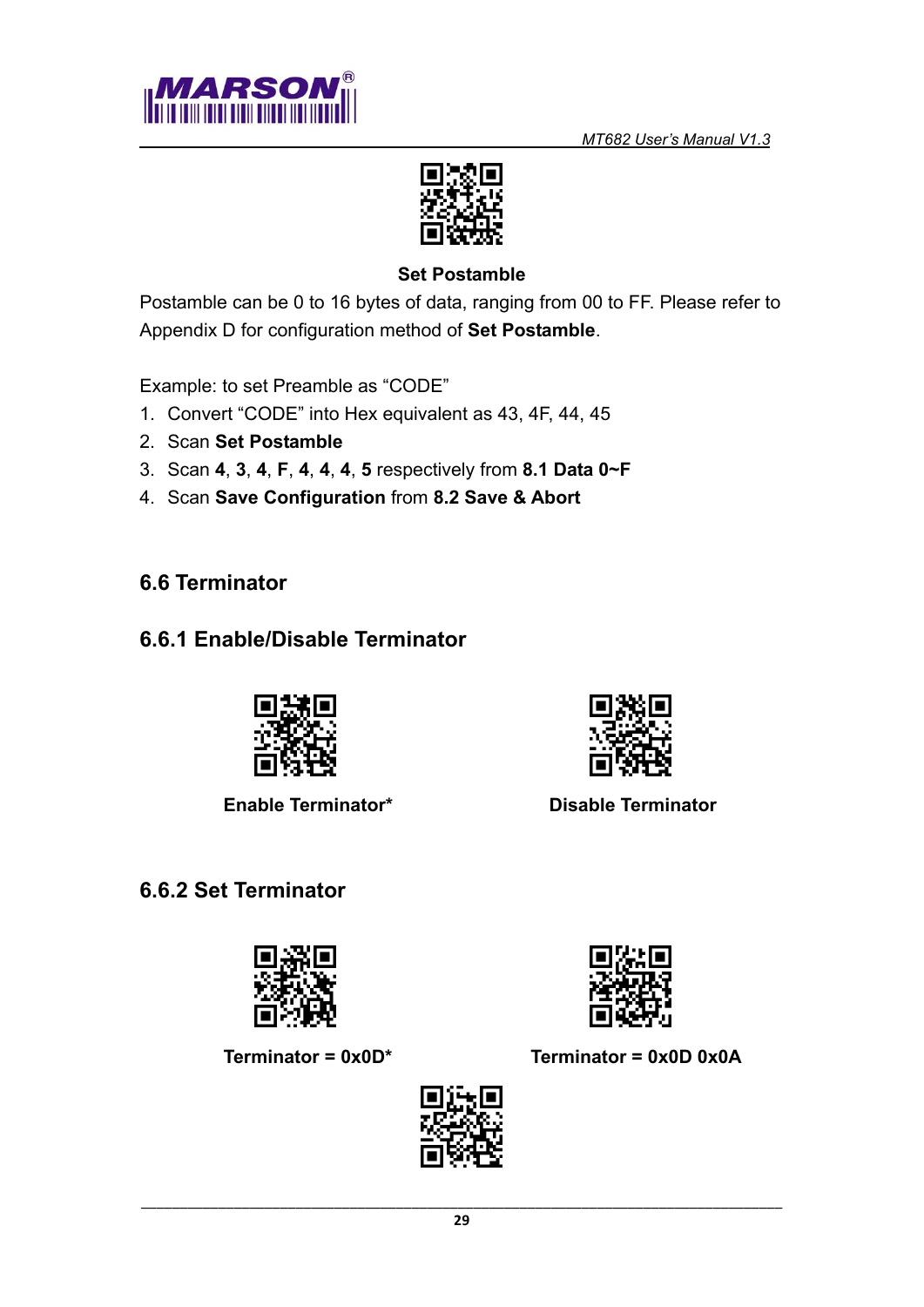

#### **Set Terminator**

Terminator can be 0 to 7 bytes of data, ranging from 00 to FF. Please refer to Appendix D for configuration method of **Set Terminator**.

Example: to set Terminator as 0x0D

- 1. Scan **Set Terminator**
- 2. Scan **0**, **D** respectively from **8.1 Data 0~F**
- 3. Scan **Save Configuration** from **8.2 Save & Abort**

# <span id="page-29-1"></span><span id="page-29-0"></span>**6.7 Data**

# **6.7.1 Data Output**

DATA consists of three parts: [Start] + [Center] + [End]







Send DATA\* Send Start Only



 **Send End Only Send Center Only**

# <span id="page-29-2"></span>**6.7.2 Data Length**



**Set Start Length Set End Length** 

Start/End Length can be 0 to 255 digits, converted into 00 to FF during configuration. Please refer to Appendix D for configuration method of **Set Start/End Length**.

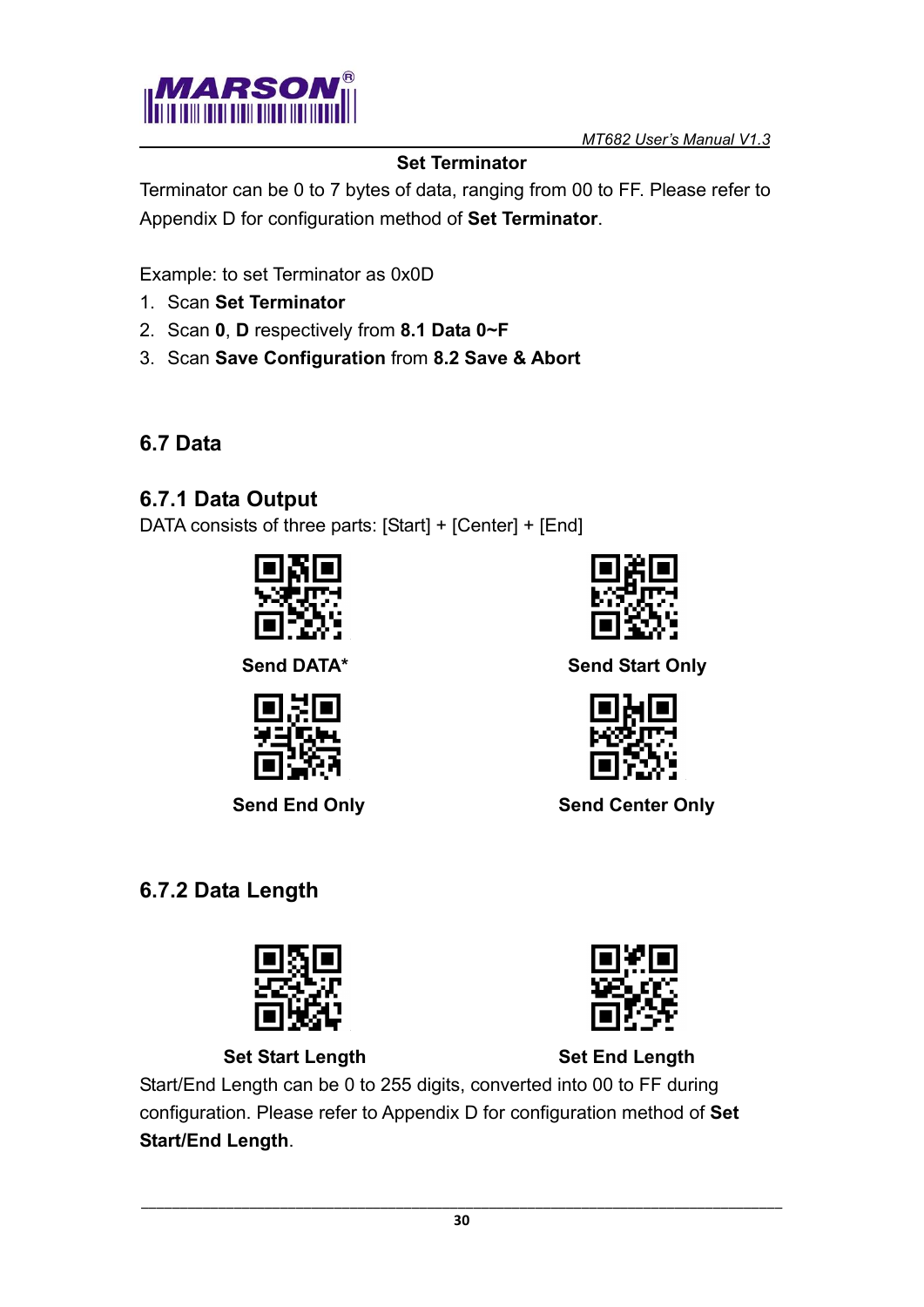

Example: to set Start Length as 2

- 1. Convert 2 to Hex equivalent as 02
- 2. Scan **Set Start**
- 3. Scan **0**, **2** respectively from **8.1 Data 0~F**
- 4. Scan **Save Configuration** from **8.2 Save & Abort**

#### <span id="page-30-0"></span>**6.8 Encoding Format**

Below configuration barcodes allow you to choose input data encoding format:





 **UTF8 BIG5**



**AUTO - BIG5 or UTF8**

Below configuration barcodes allow you to choose output data encoding format:





**UNICODE BIG5** (Word) (Notepad, Excel)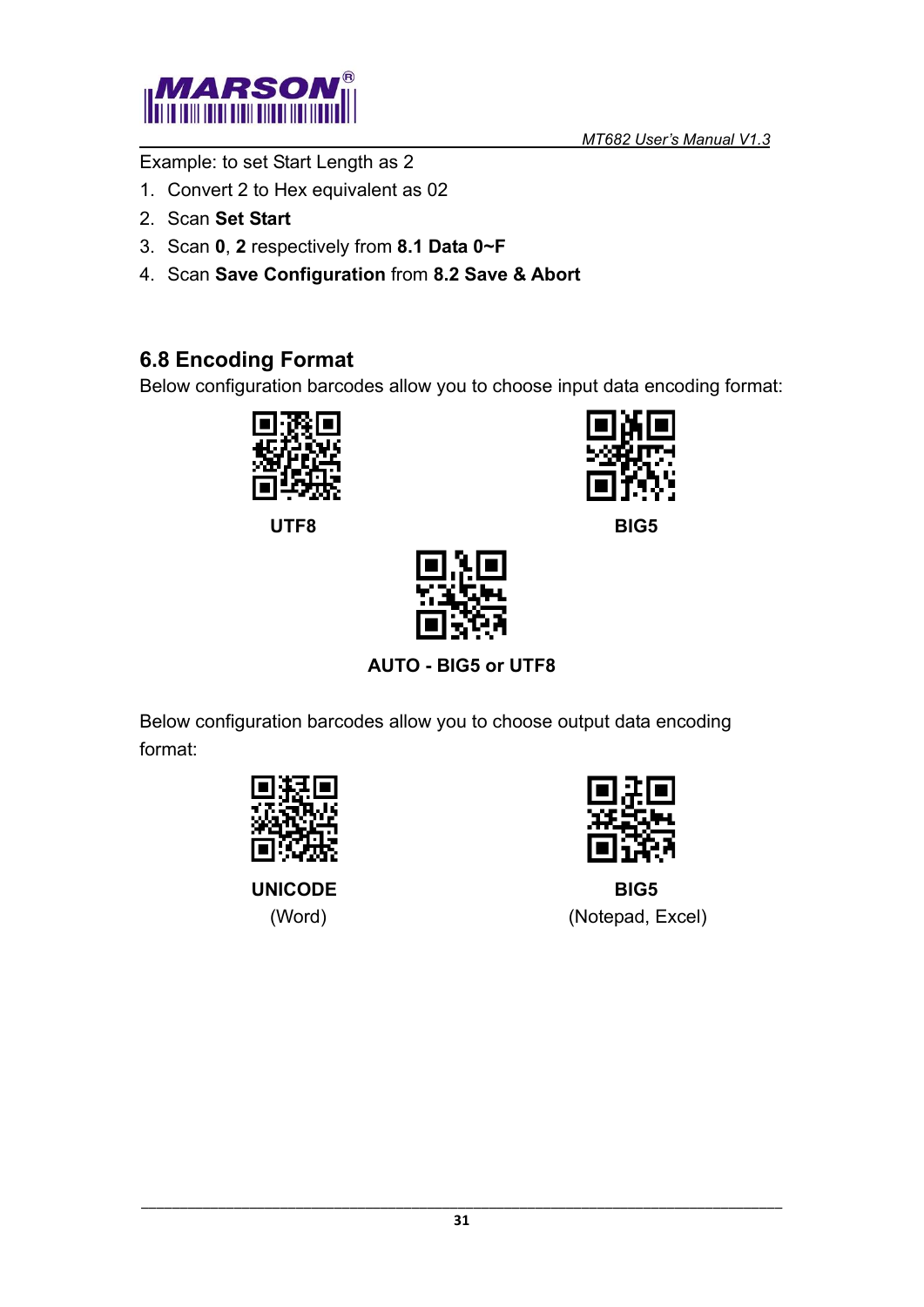

# <span id="page-31-0"></span>**7. Symbologies**

# <span id="page-31-1"></span>**7.1 General Settings**









**Enable All Symbologies Disable All Symbologies**



**Enable All 1D Symbologies Disable All 1D Symbologies**



**Enable All 2D Symbologies Disable All 2D Symbologies**

# <span id="page-31-2"></span>**7.2 Inverse Barcode**









**Enable All Inverse Barcodes Disable All Inverse Barcodes\***



 **Enable All 1D Inverse Barcodes Disable All 1D Inverse Barcodes\***

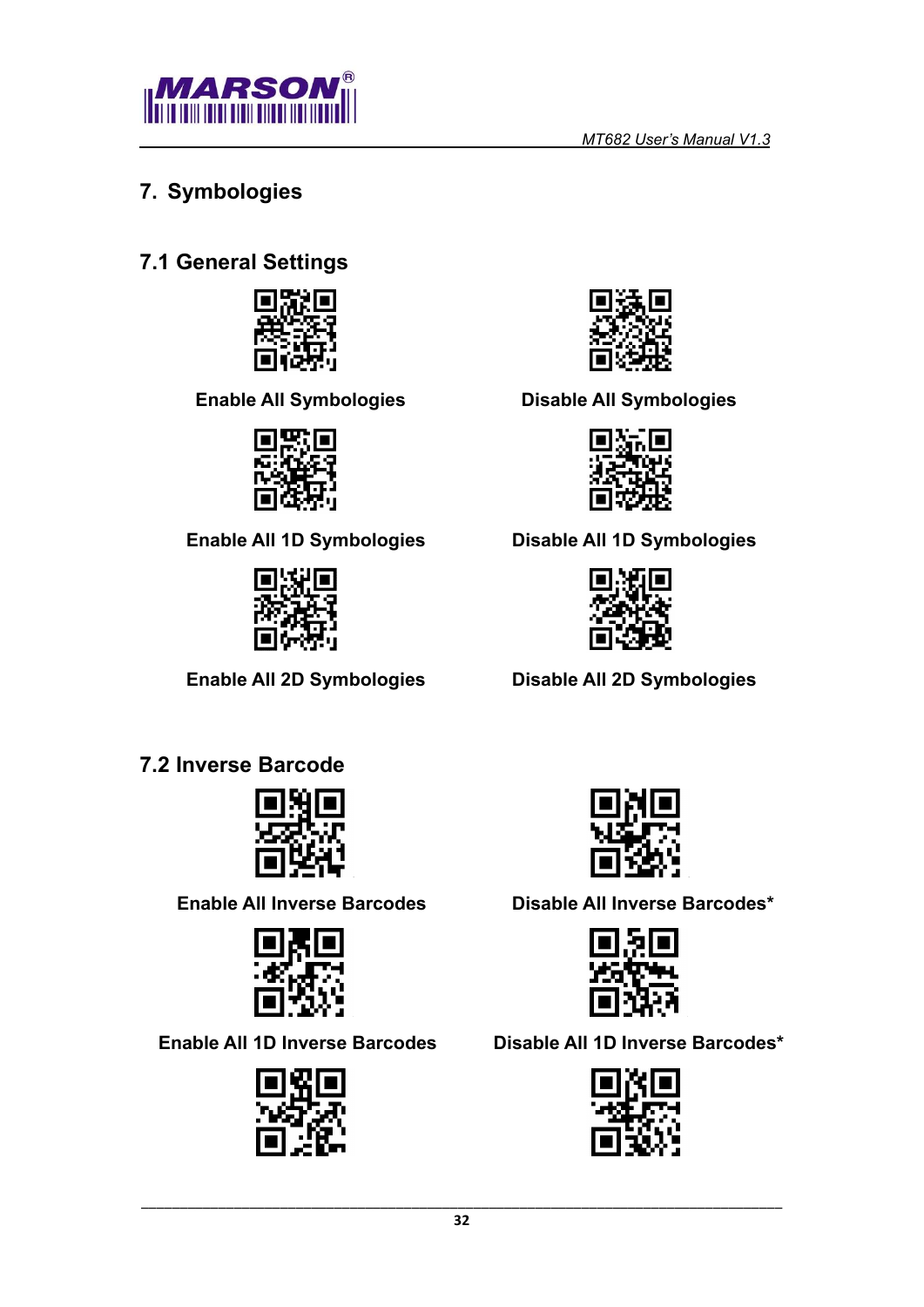





<span id="page-32-0"></span>**7.3 Code128**

<span id="page-32-1"></span>**7.3.1 Reset to Default**



**Reset Code128 to Default**

# <span id="page-32-2"></span>**7.3.2 Enable/Disable Code128**



**Enable Code128\* Disable Code128**

<span id="page-32-3"></span>**7.3.3 Min/Max Length**





**Enable Data Matrix Disable Data Matrix**



**Enable QR Code Disable QR Code**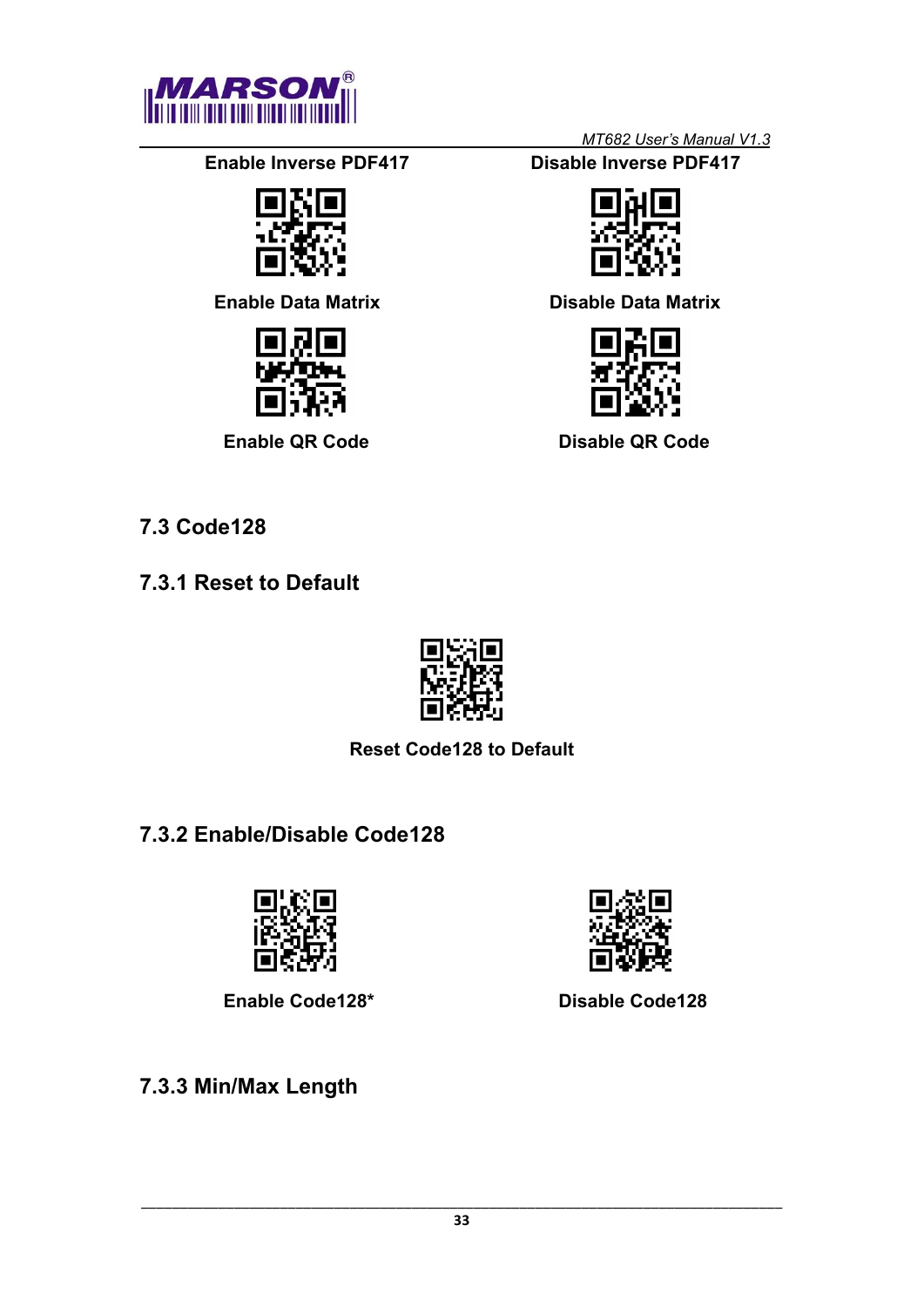



**Min Length = 00\* Min Length = 04**







Max Length = 32 Max Length = 255<sup>\*</sup>



**Set Min Length Set Max Length** 

Min/Max Length can be 0 to 255 digits, converted into 00 to FF during configuration. Please refer to Appendix D for configuration method of **Set Min/Max Length**.

# <span id="page-33-1"></span><span id="page-33-0"></span>**7.4 EAN-8**

**7.4.1 Reset to Default**



**Reset EAN-8 to Default**

# <span id="page-33-2"></span>**7.4.2 Enable/Disable EAN-8**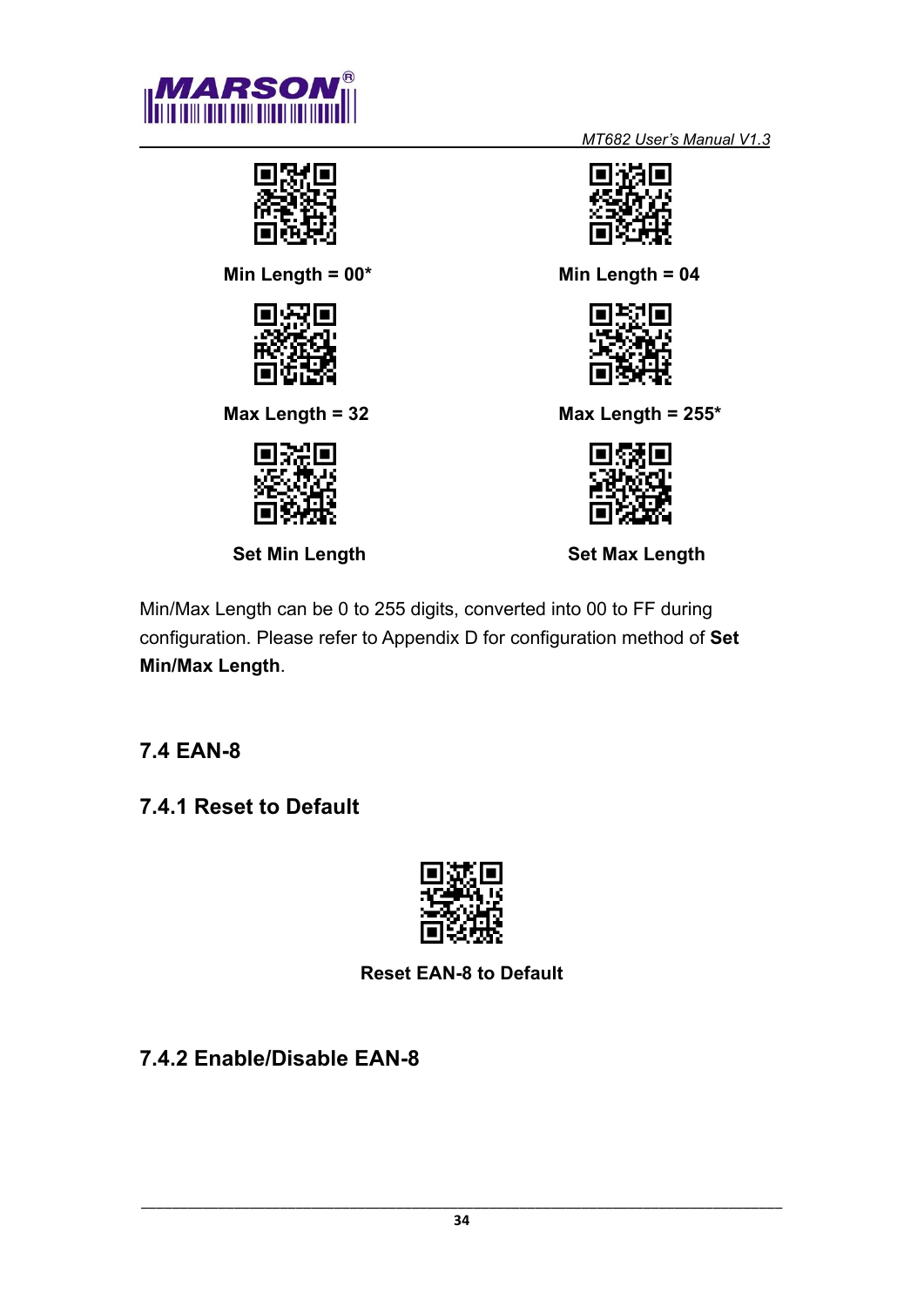



**Enable EAN-8\* Disable EAN-8**

<span id="page-34-0"></span>**7.4.3 Check Digit**





Send Check Digit\* Not Send Check Digit

# <span id="page-34-1"></span>**7.4.4 Supplement**



**Disable 2-digit Supplement\* Enable 2-digit Supplement**



**Disable 5-digit Supplement\* Enable 5-digit Supplement**

<span id="page-34-2"></span>**7.5 EAN-13**

<span id="page-34-3"></span>**7.5.1 Reset to Default**



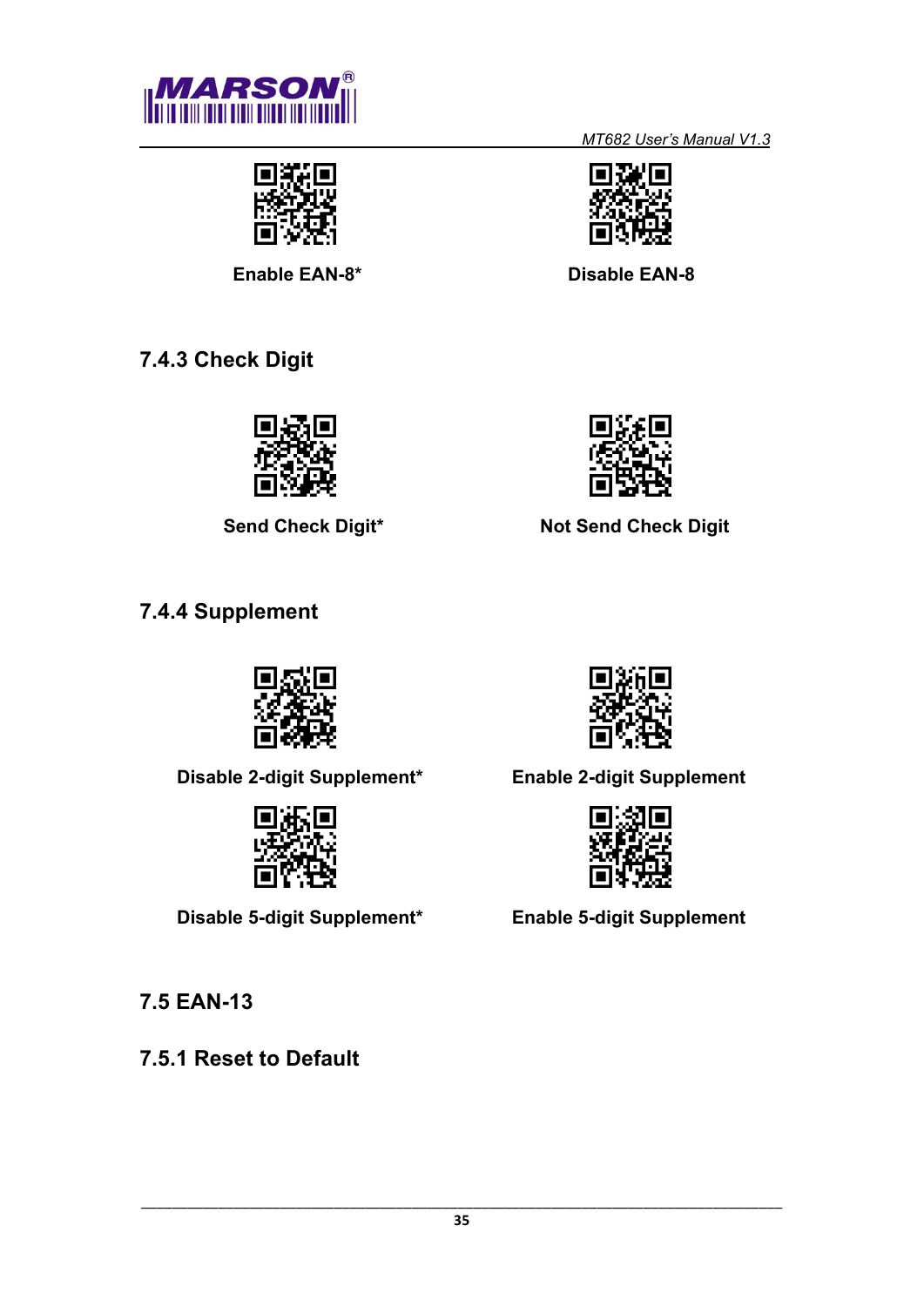



#### **Reset EAN-13 to Default**

# <span id="page-35-0"></span>**7.5.2 Enable/Disable EAN-13**



**Enable EAN-13\* Disable EAN-13**



<span id="page-35-1"></span>**7.5.3 Check Digit**



# <span id="page-35-2"></span>**7.5.4 Supplement**



**Disable 2-digit Supplement\* Enable 2-digit Supplement**



**Disable 5-digit Supplement\* Enable 5-digit Supplement**



Send Check Digit\* Not Send Check Digit



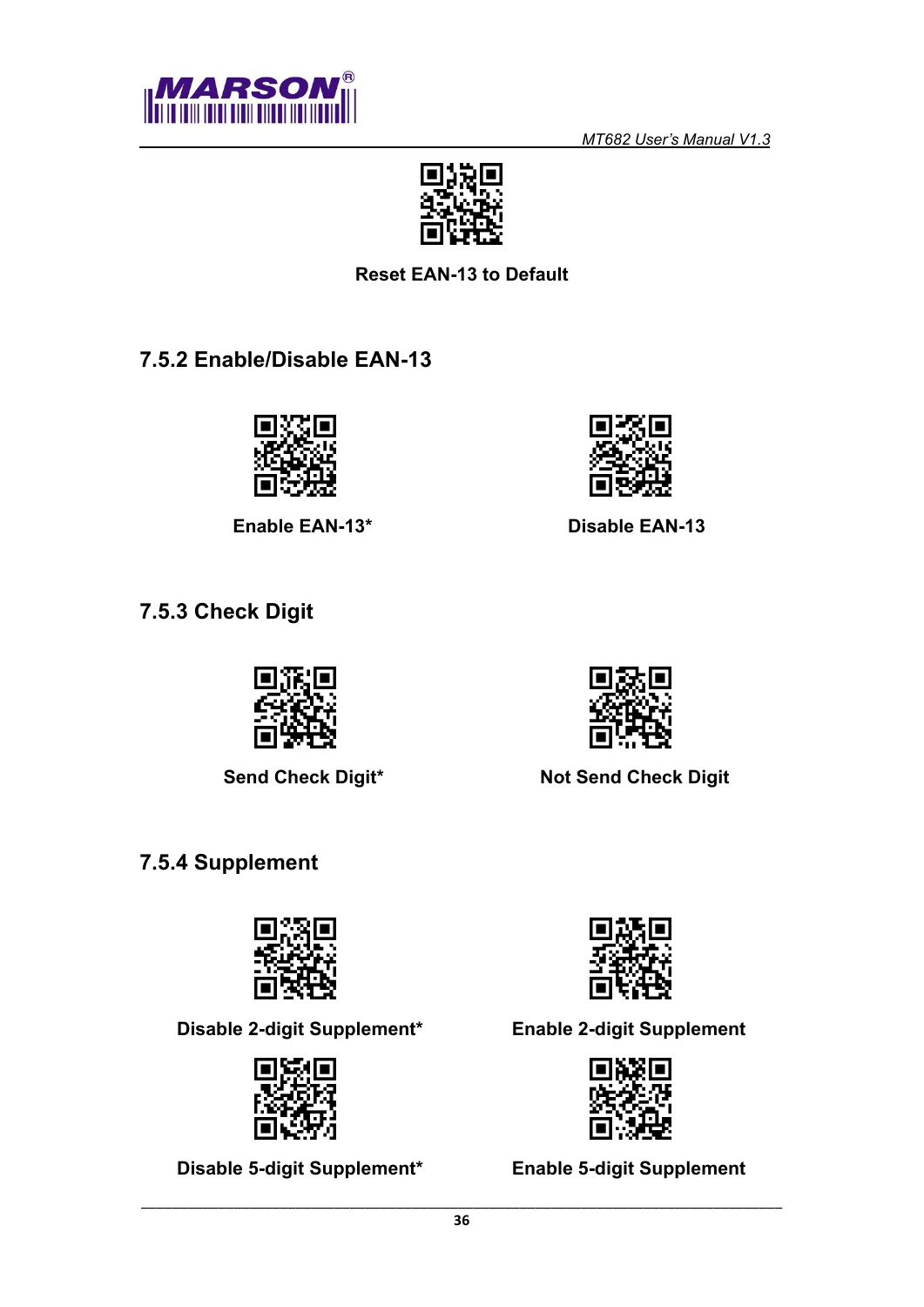

**7.5.5 EAN-13 to ISBN**



**Disable EAN-13 to ISBN\* Enable EAN-13 to ISBN**



**7.5.6 EAN-13 to ISSN**





**Disable EAN-13 to ISSN\* Enable EAN-13 to ISSN**

**7.6 UPC-E0**

**7.6.1 Reset to Default**



**Reset UPC-E0 to Default**

**7.6.2 Enable/Disable UPC-E0**



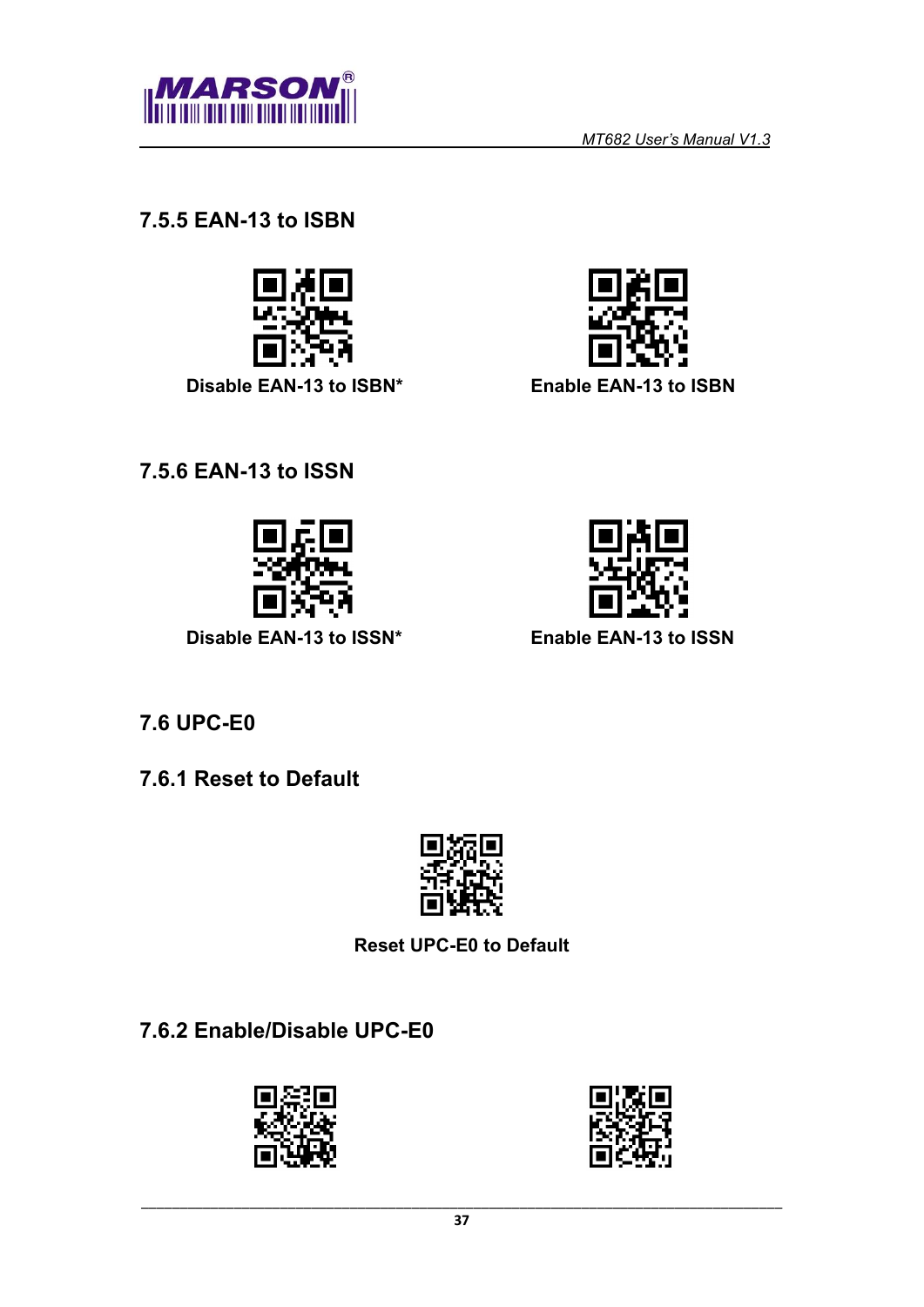

**Enable UPC-E0\* Disable UPC-E0**

 *MT682 User's Manual V1.3*

**7.6.3 Check Digit**





Send Check Digit\* Not Send Check Digit

### **7.6.4 System Number**





Send System Number\* Not Send System Number

## **7.7 UPC-E1**

**7.7.1 Reset to Default**



**Reset UPC-E1 to Default**

## **7.7.2 Enable/Disable UPC-E1**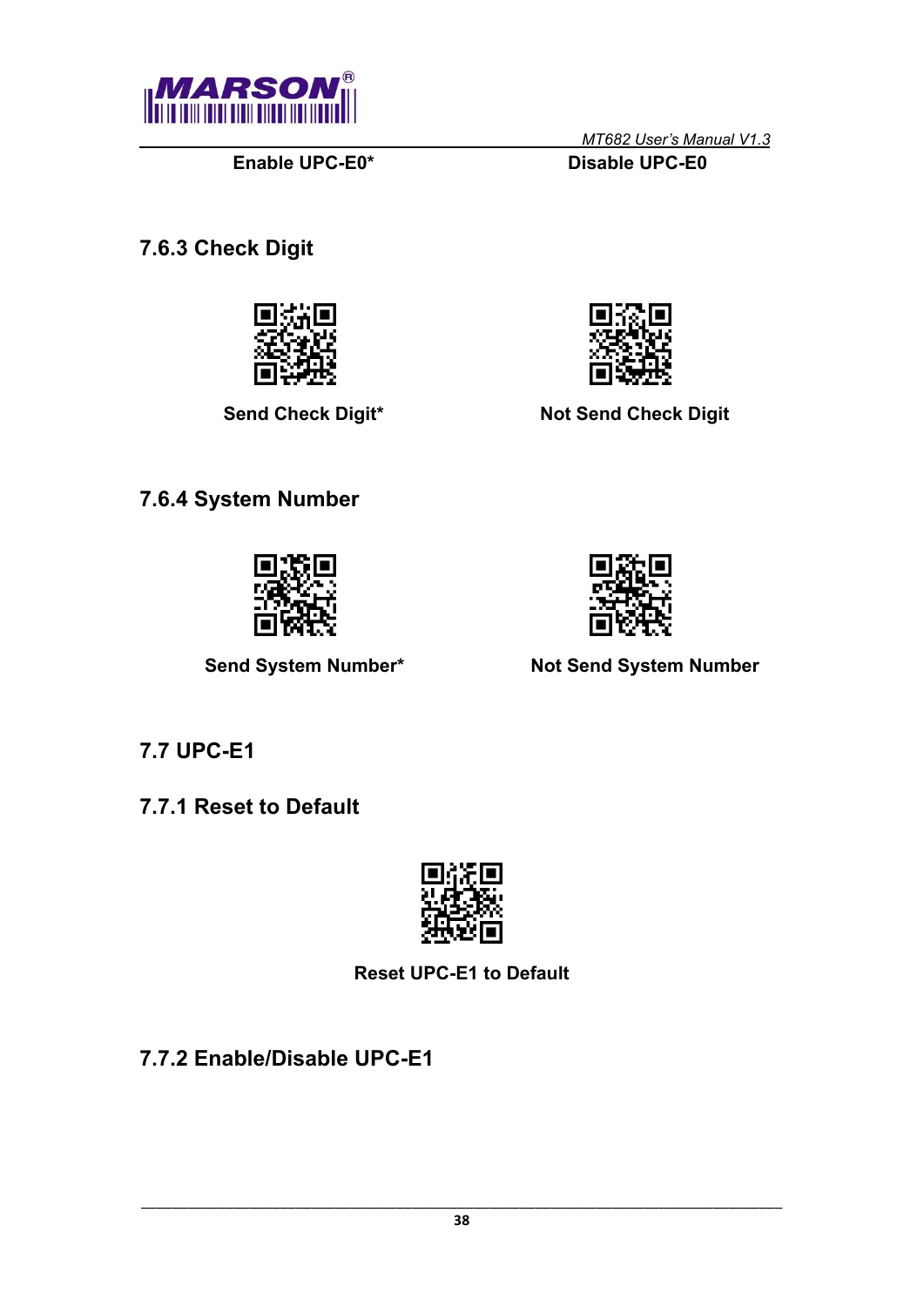



**Enable UPC-E1\* Disable UPC-E1**

**7.7.3 Check Digit**



**Send Check Digit\*** Not Send Check Digit





# **7.7.5 Supplement**



**Disable 2-digit Supplement\* Enable 2-digit Supplement**





Send System Number\* Not Send System Number





**Disable 5-digit Supplement\* Enable 5-digit Supplement**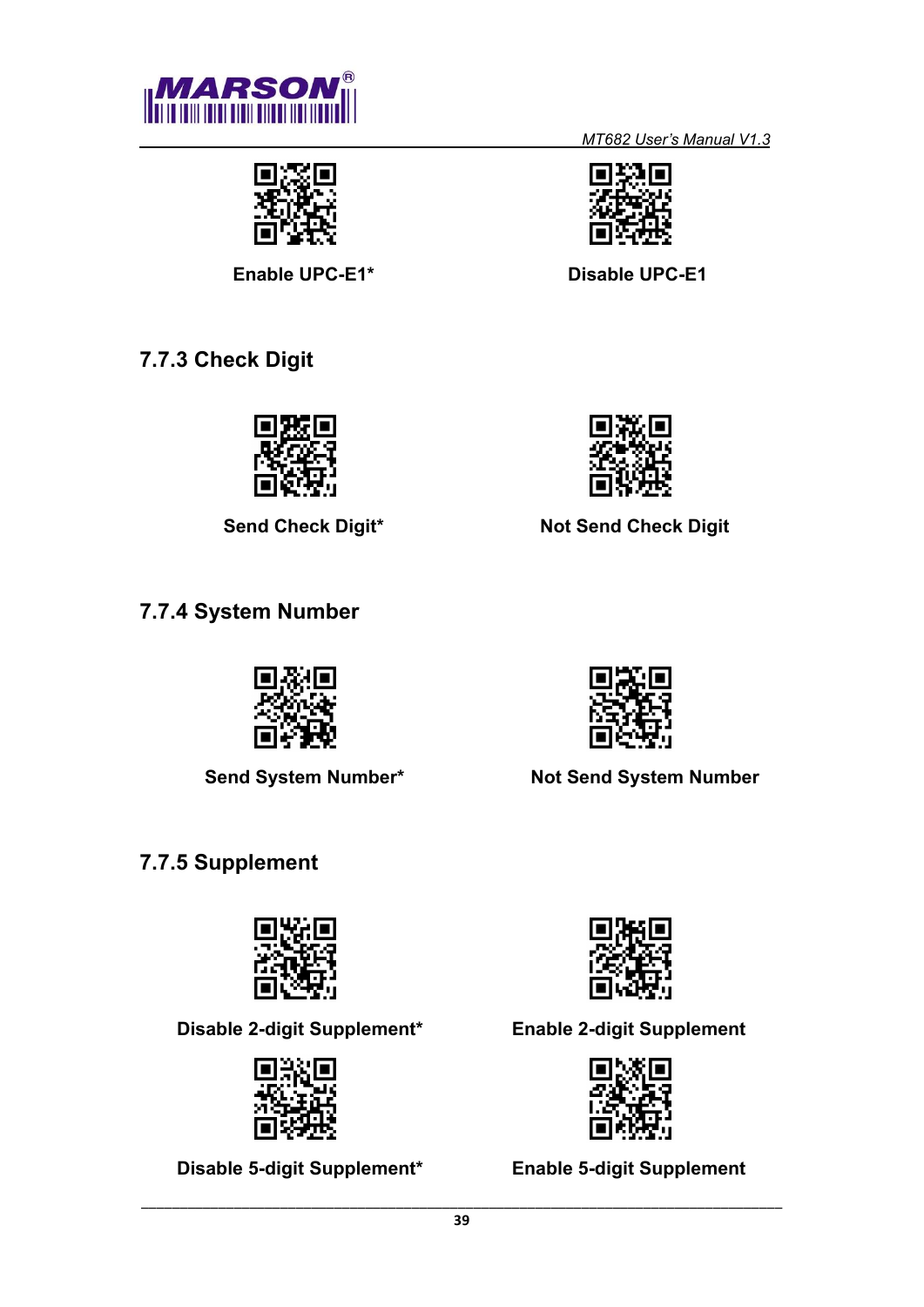

**7.8 UPC-A**

**7.8.1 Reset to Default**



**Reset UPC-A to Default**

**7.8.2 Enable/Disable UPC-A**



**Enable UPC-A\* Disable UPC-A**



## **7.8.3 UPC-A to EAN-13**



**Disable UPC-A to EAN-13\* Enable UPC-A to EAN-13**

**7.8.4 Check Digit**





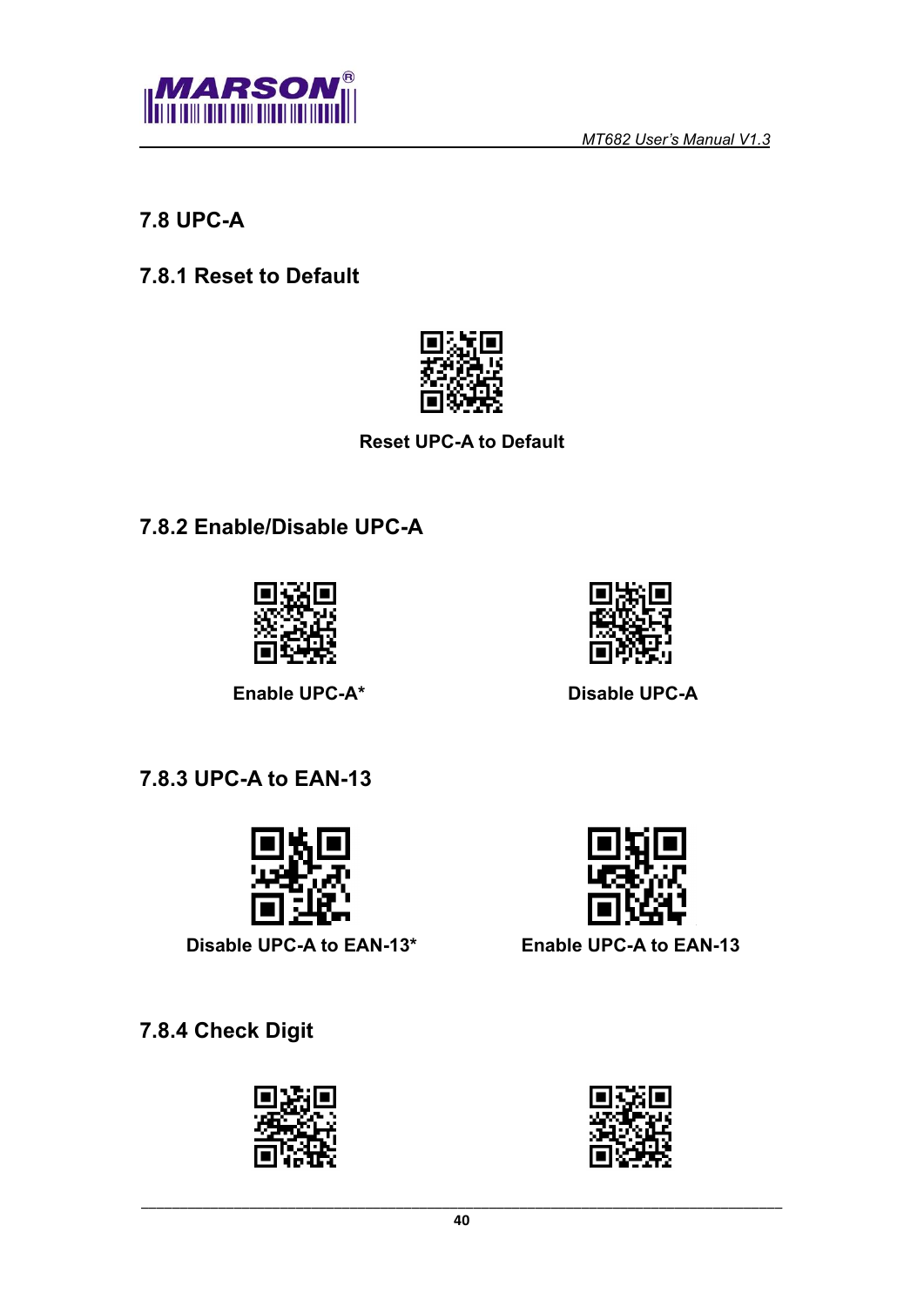

 *MT682 User's Manual V1.3* Send Check Digit\* Not Send Check Digit

### **7.8.5 System Number**





Send System Number\* Not Send System Number

#### **7.8.6 Supplement**



**Disable 2-digit Supplement\* Enable 2-digit Supplement**



**Disable 5-digit Supplement\* Enable 5-digit Supplement**

### **7.9 Interleaved 2/5**

**7.9.1 Reset to Default**



**Reset Interleaved 2/5 to Default**



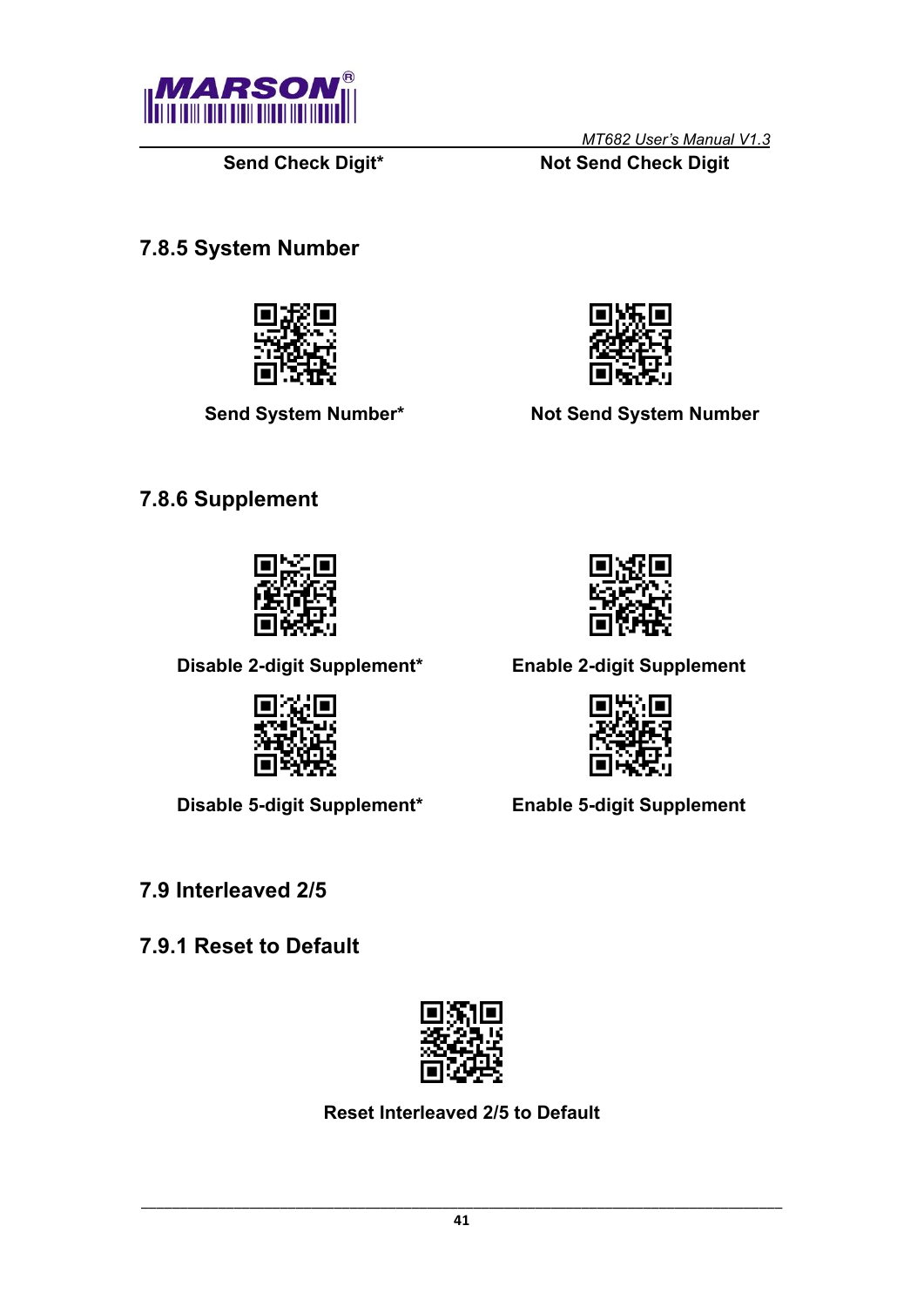

### **7.9.2 Enable/Disable Interleaved 2/5**





**Enable Interleaved 2/5\* Disable Interleaved 2/5**

#### **7.9.3 Min/Max Length**



**Min Length = 00\* Min Length = 04**









**Max Length = 32 Max Length = 255\***



**Set Min Length Set Max Length** 

Min/Max Length can be 0 to 255 digits, converted into 00 to FF during configuration. Please refer to Appendix D for configuration method of **Set Min/Max Length**.

## **7.9.4 Verification**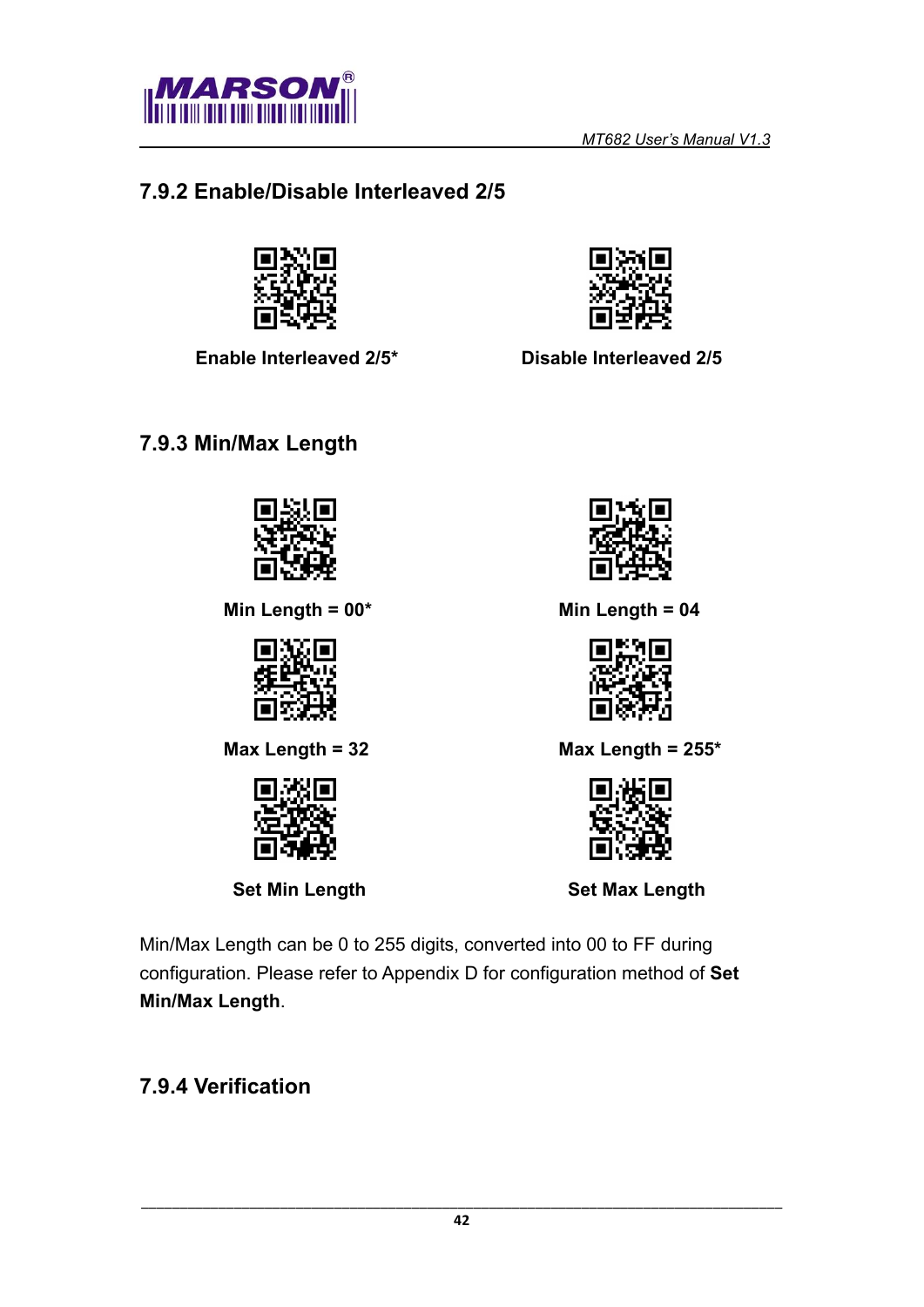



**Disable Verification\***



**Enable Verification Enable Verification Not Send Check Digit Send Check Digit**



**7.10 Matrix 2/5**

**7.10.1 Reset to Default**



**Reset Matrix 2/5 to Default**

## **7.10.2 Enable/Disable Matrix 2/5**



**7.10.3 Min/Max Length**



**Enable Matrix 2/5 Disable Matrix 2/5\***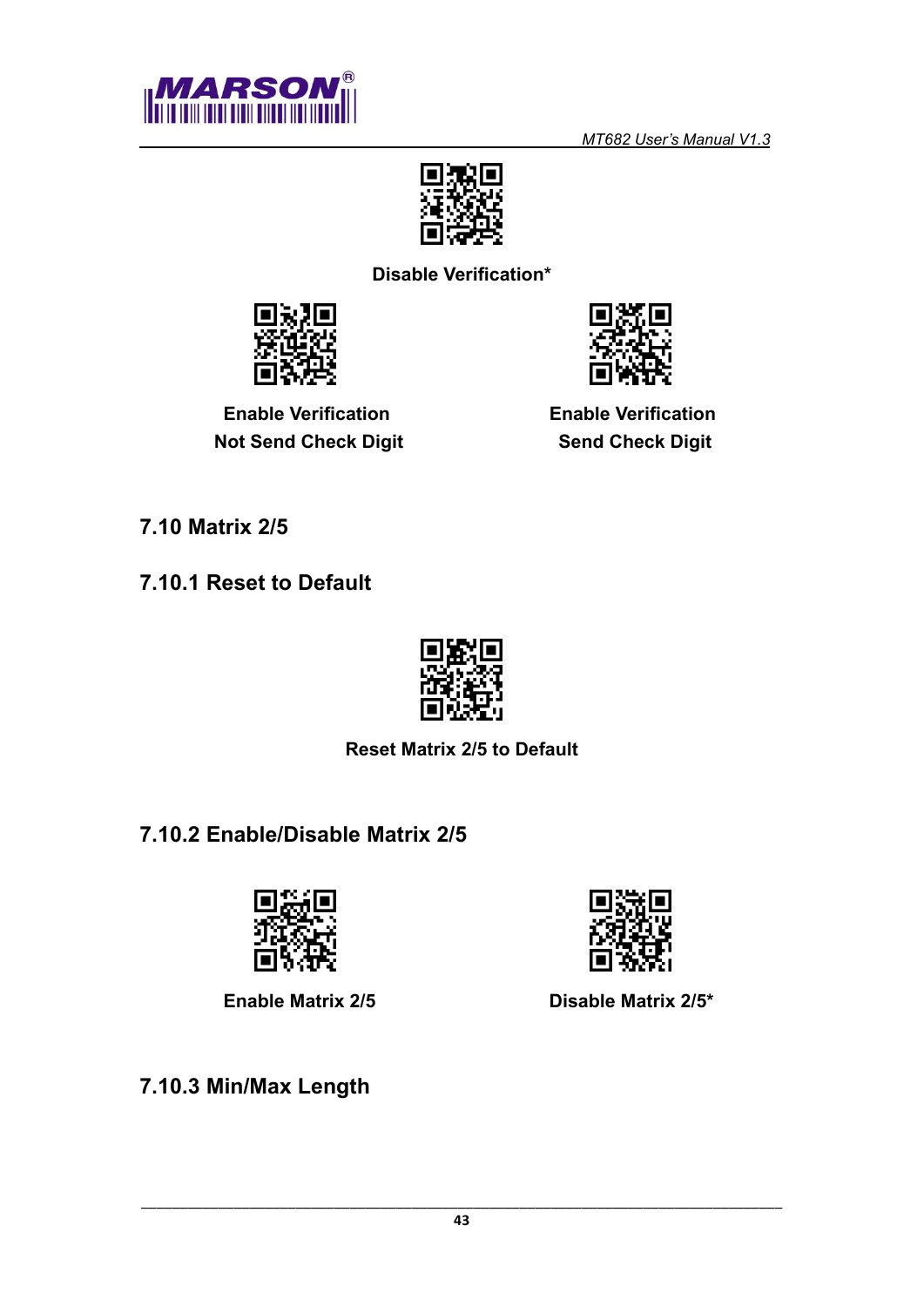



**Min Length = 00\* Min Length = 04**





**Set Min Length Set Max Length** 



**Max Length = 32 Max Length = 255\***



Min/Max Length can be 0 to 255 digits, converted into 00 to FF during configuration. Please refer to Appendix D for configuration method of **Set Min/Max Length**.

**7.10.4 Verification**



**Disable Verification\***



**Enable Verification Enable Verification Not Send Check Digit Send Check Digit** 

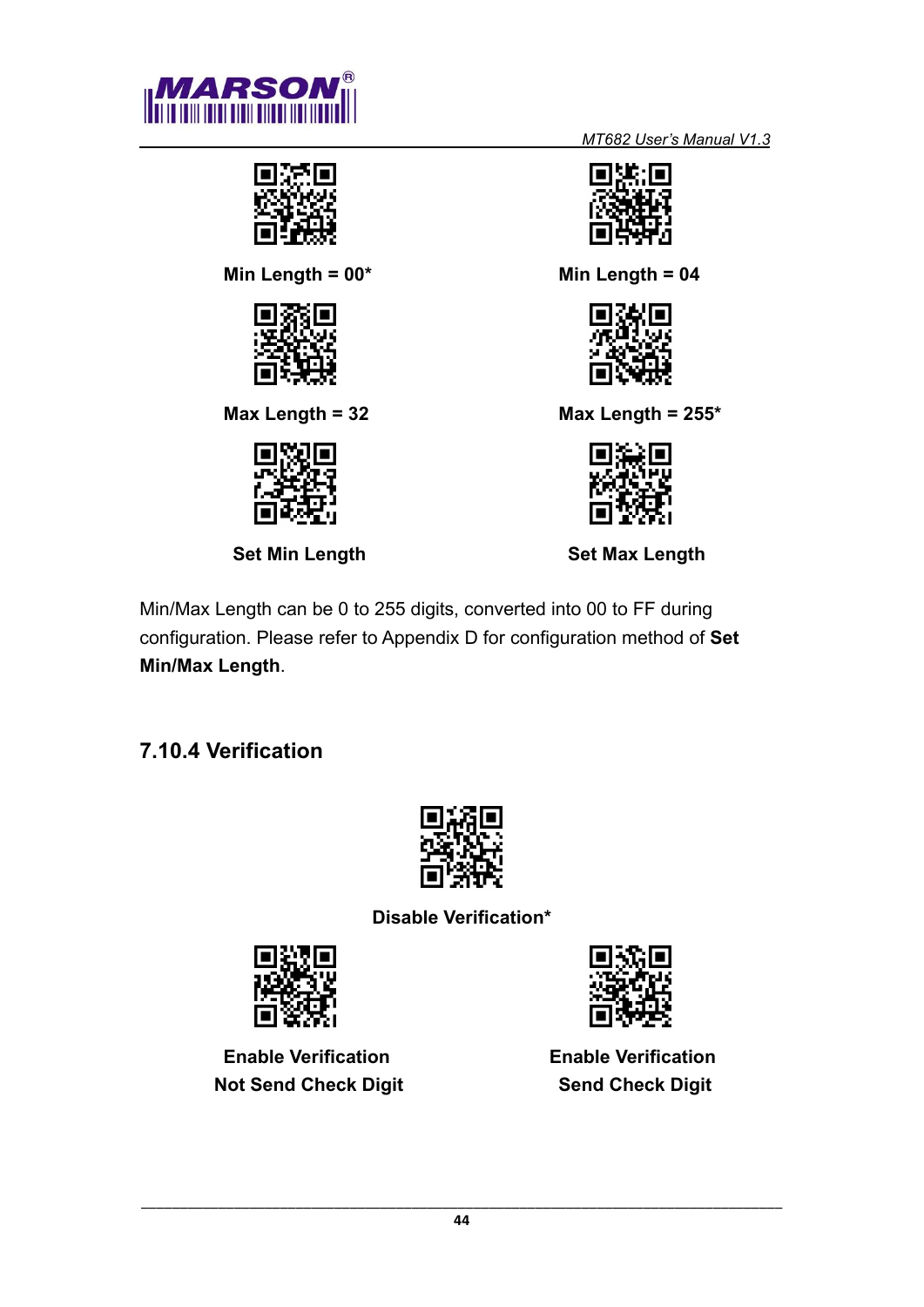

**7.11 Industrial 2/5**

**7.11.1 Reset to Default**



**Reset Industrial 2/5 to Default**

### **7.11.2 Enable/Disable Industrial 2/5**





**Enable Industrial 2/5 Disable Industrial 2/5\***

**7.11.3 Min/Max Length**



**Min Length = 00\* Min Length = 04**









**Max Length = 32 Max Length = 255\***

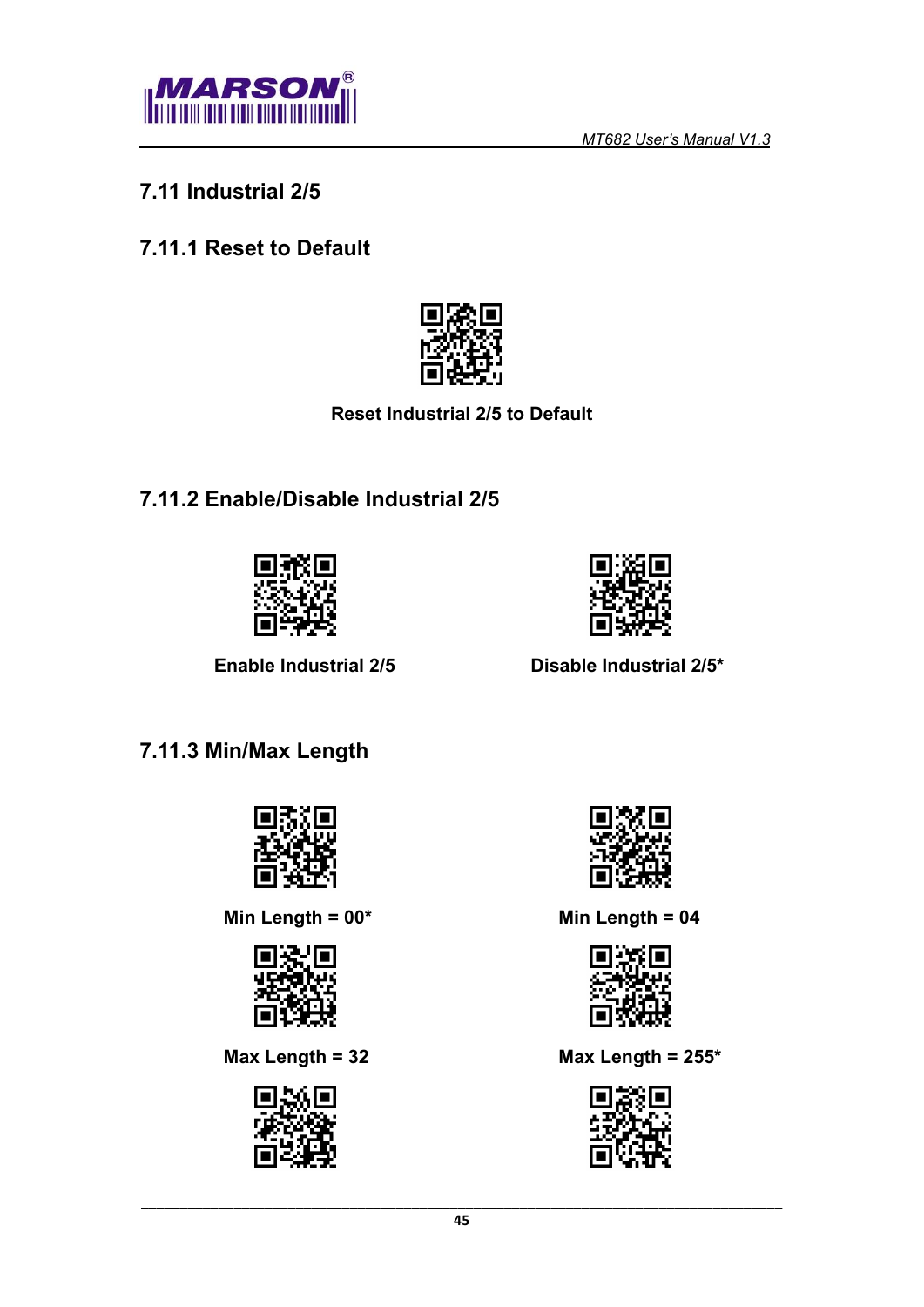

**Set Min Length Set Max Length** 

 *MT682 User's Manual V1.3*

Min/Max Length can be 0 to 255 digits, converted into 00 to FF during configuration. Please refer to Appendix D for configuration method of **Set Min/Max Length**.

## **7.11.4 Verification**



**Disable Verification\***



**Enable Verification Enable Verification Not Send Check Digit Send Check Digit** 



**7.12 IATA 2/5**

**7.12.1 Reset to Default**



**Reset IATA 2/5 to Default**

**7.12.2 Enable/Disable IATA 2/5**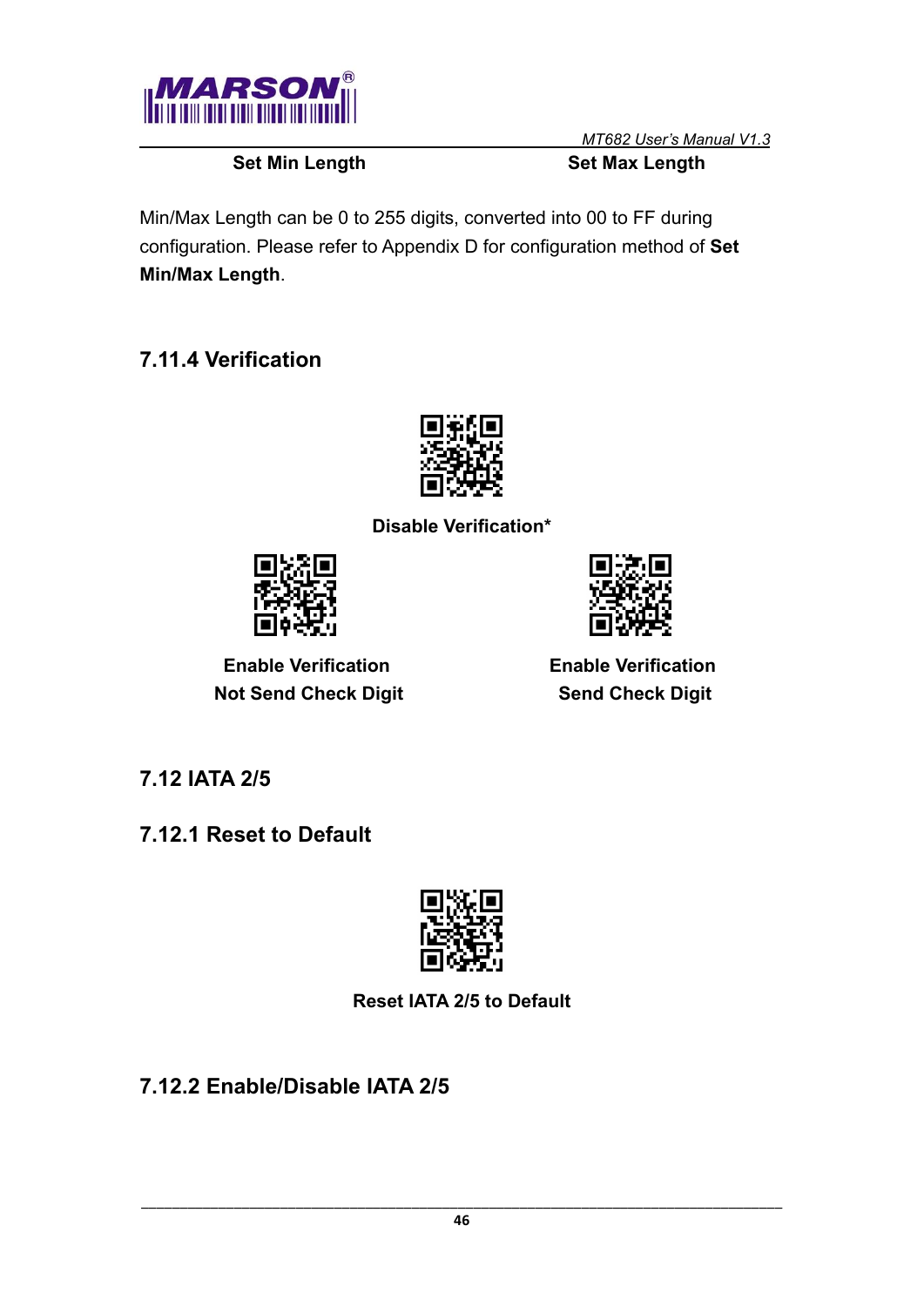



**Enable IATA 2/5 Disable IATA 2/5\***

## **7.12.3 Min/Max Length**



**Min Length = 00\* Min Length = 04**









**Max Length = 32 Max Length = 255\***



**Set Min Length Set Max Length** 

Min/Max Length can be 0 to 255 digits, converted into 00 to FF during configuration. Please refer to Appendix D for configuration method of **Set Min/Max Length**.

## **7.12.4 Verification**



**Disable Verification\***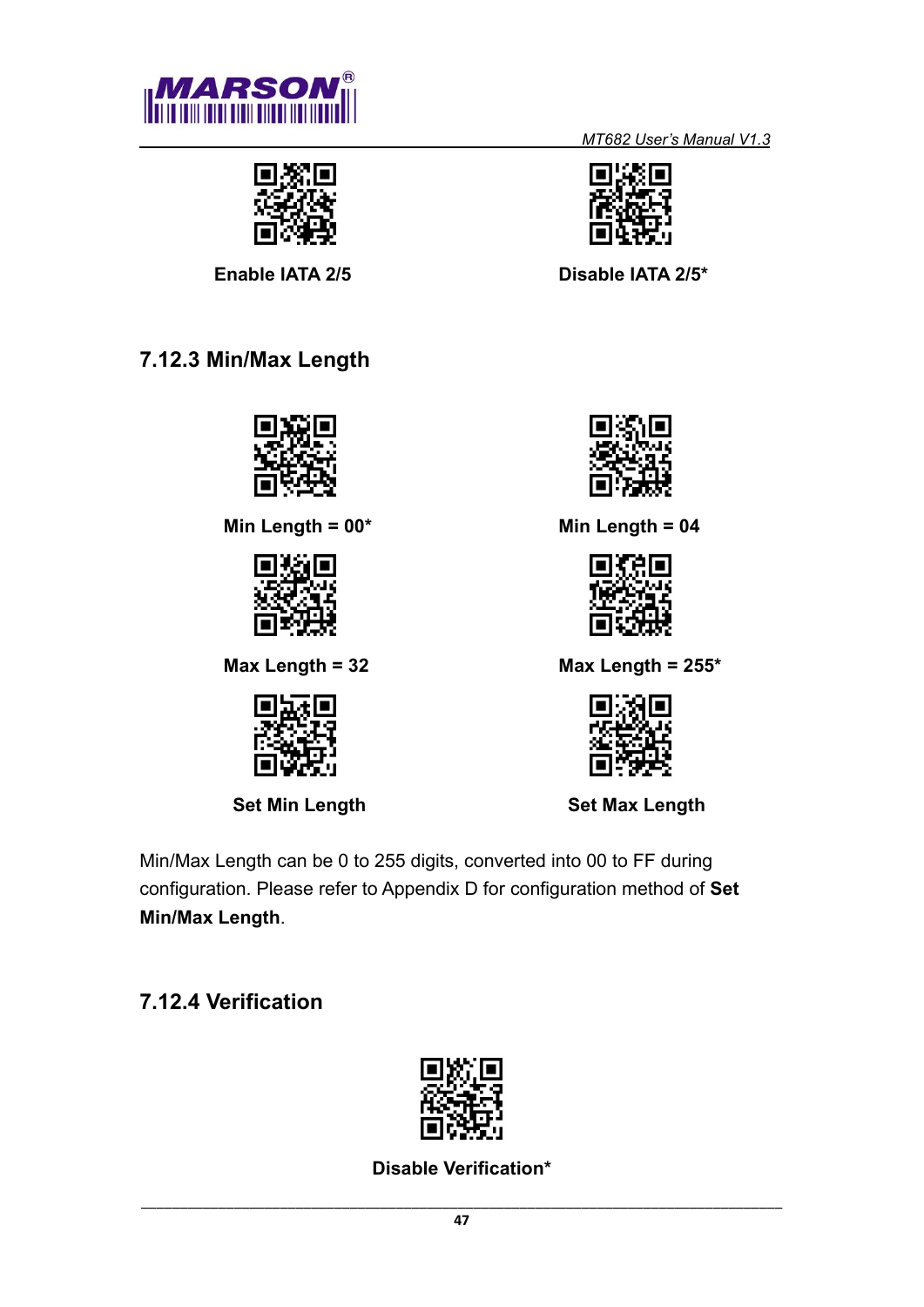



**Enable Verification Enable Verification Not Send Check Digit Send Check Digit** 



**7.13 Code39**

**7.13.1 Reset to Default**



**Reset Code39 to Default**

**7.13.2 Enable/Disable Code39**



**Enable Code39\* Disable Code39**



**7.13.3 Send Start & Stop**





**Send Start & Stop Not Send Start & Stop**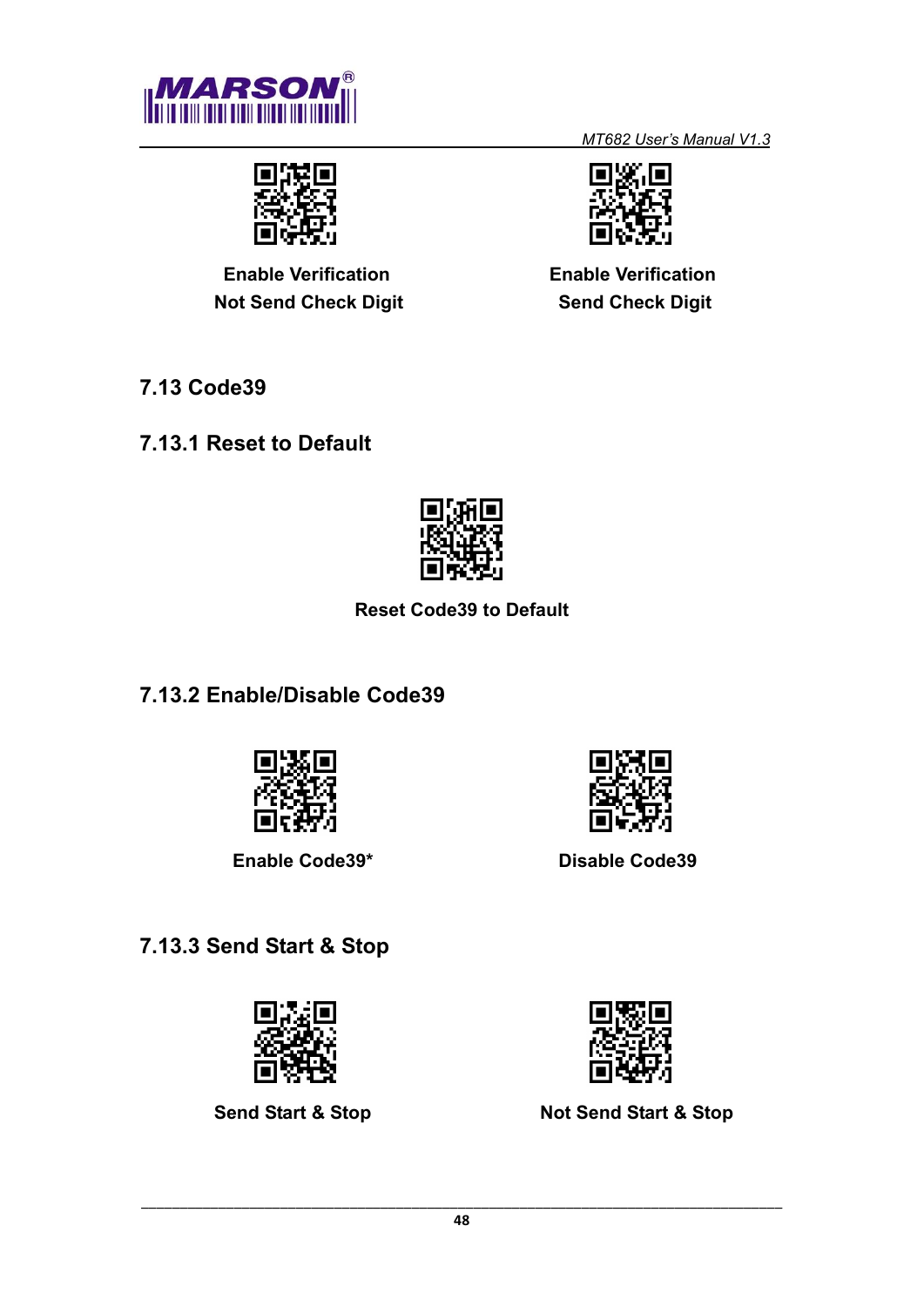

#### **7.13.4 Min/Max Length**



**Min Length = 00\* Min Length = 04**









**Max Length = 32 Max Length = 255\***



**Set Min Length Set Max Length** 

Min/Max Length can be 0 to 255 digits, converted into 00 to FF during configuration. Please refer to Appendix D for configuration method of **Set Min/Max Length**.

**7.13.5 Verification**



**Disable Verification\***



**Enable Verification Enable Verification Not Send Check Digit Send Check Digit**

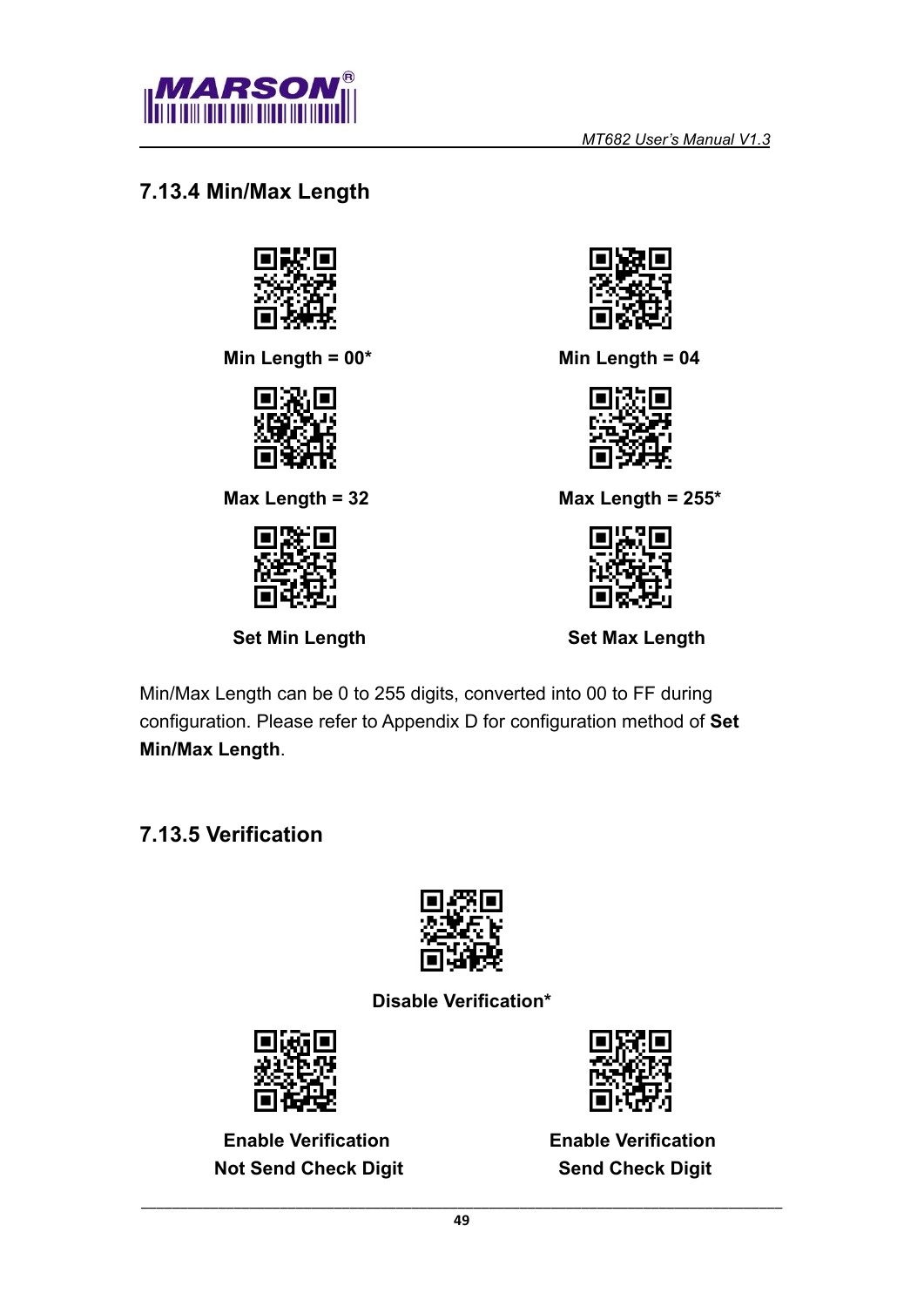

### **7.13.6 Enable/Disable Code32**



**Disable Code32\* Enable Code32**



#### **7.13.7 Full ASCII Code39**



**Enable Full ASCII Code39 Disable Full ASCII Code39\***

**7.14 Codabar**

**7.14.1 Reset to Default**



**Reset Codabar to Default**

### **7.14.2 Enable/Disable Codabar**



**Enable Codabar\* Disable Codabar**

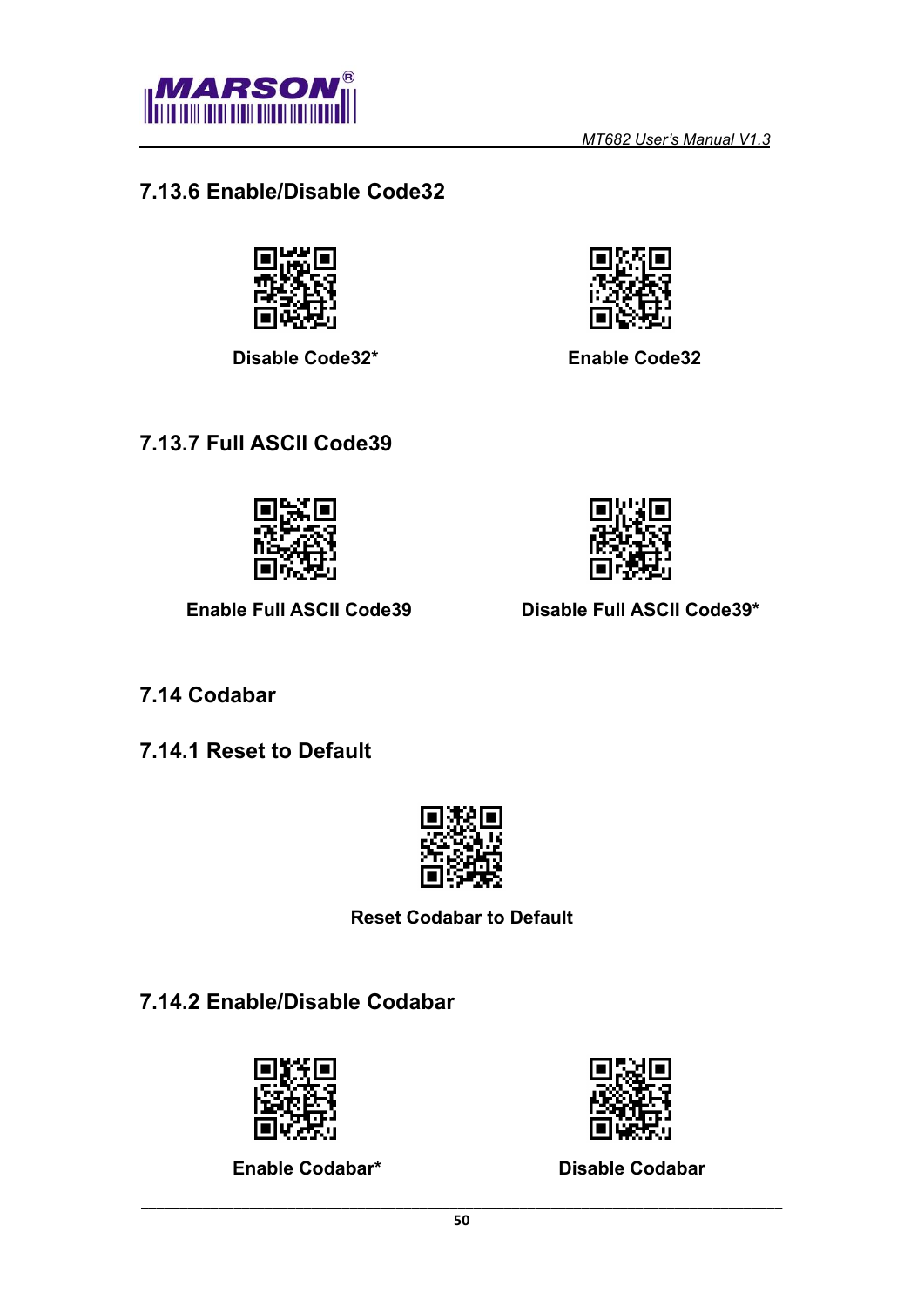

#### **7.14.3 Min/Max Length**



**Min Length = 00\* Min Length = 04**









Max Length = 32 Max Length = 255<sup>\*</sup>



**Set Min Length Set Max Length** 

Min/Max Length can be 0 to 255 digits, converted into 00 to FF during configuration. Please refer to Appendix D for configuration method of **Set Min/Max Length**.

**7.14.4 Verification**



**Disable Verification\***



**Mod10 Verification Mod10 Verification**

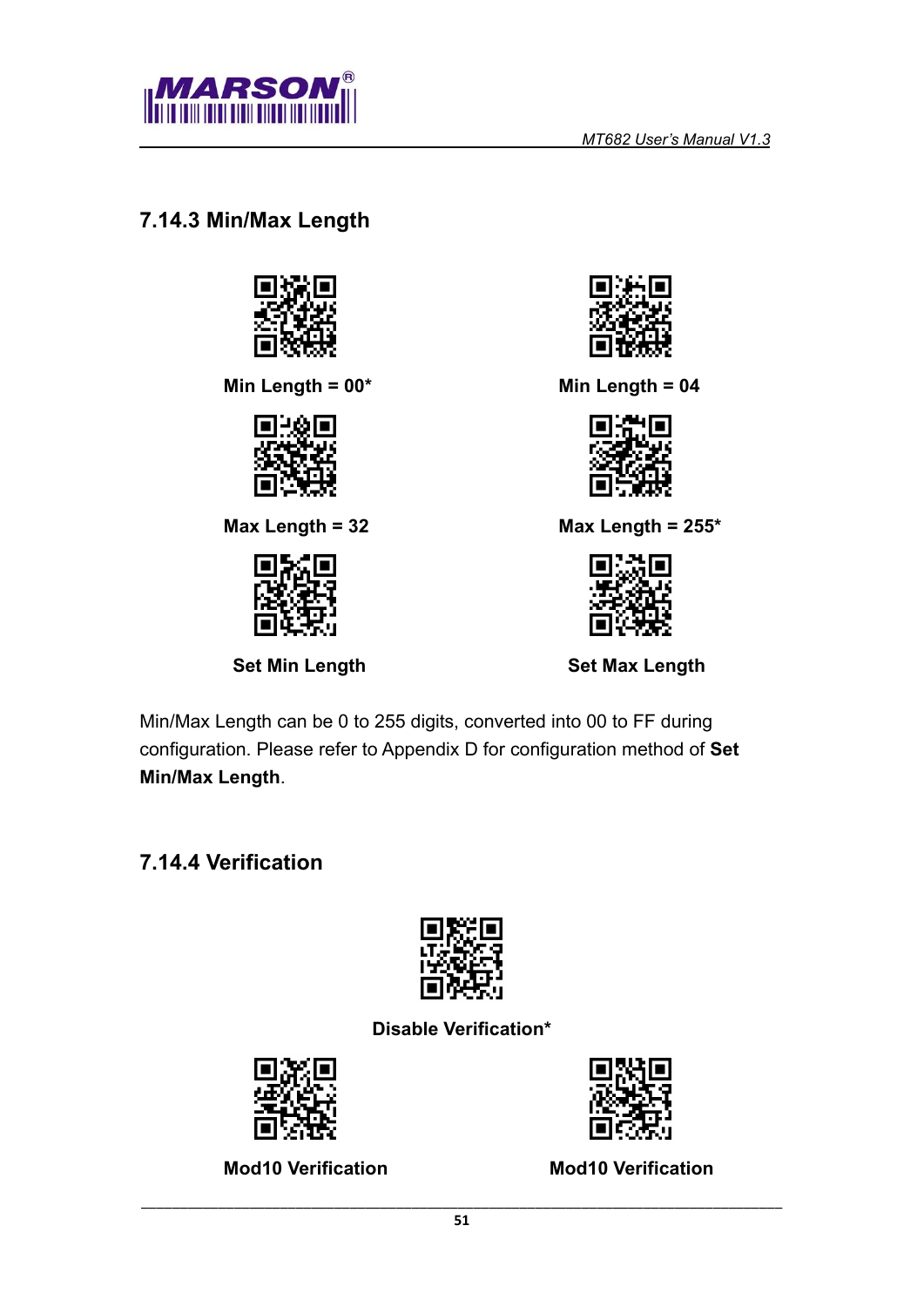



**Send Check Digit Not Send Check Digit** 



**Mod16 Verification Mod16 Verification Send Check Digit Not Send Check Digit** 

## **7.14.5 Send Start & Stop**



**Not Send Start & Stop\***





**Start & Stop = ABCD/ABCD\* Start & Stop = ABCD/TN\*E**



Start & Stop = abcd/abcd Start & Stop = abcd/tn<sup>\*</sup>e





## **7.15 Code93**

## **7.15.1 Reset to Default**



#### **Reset Code93 to Default**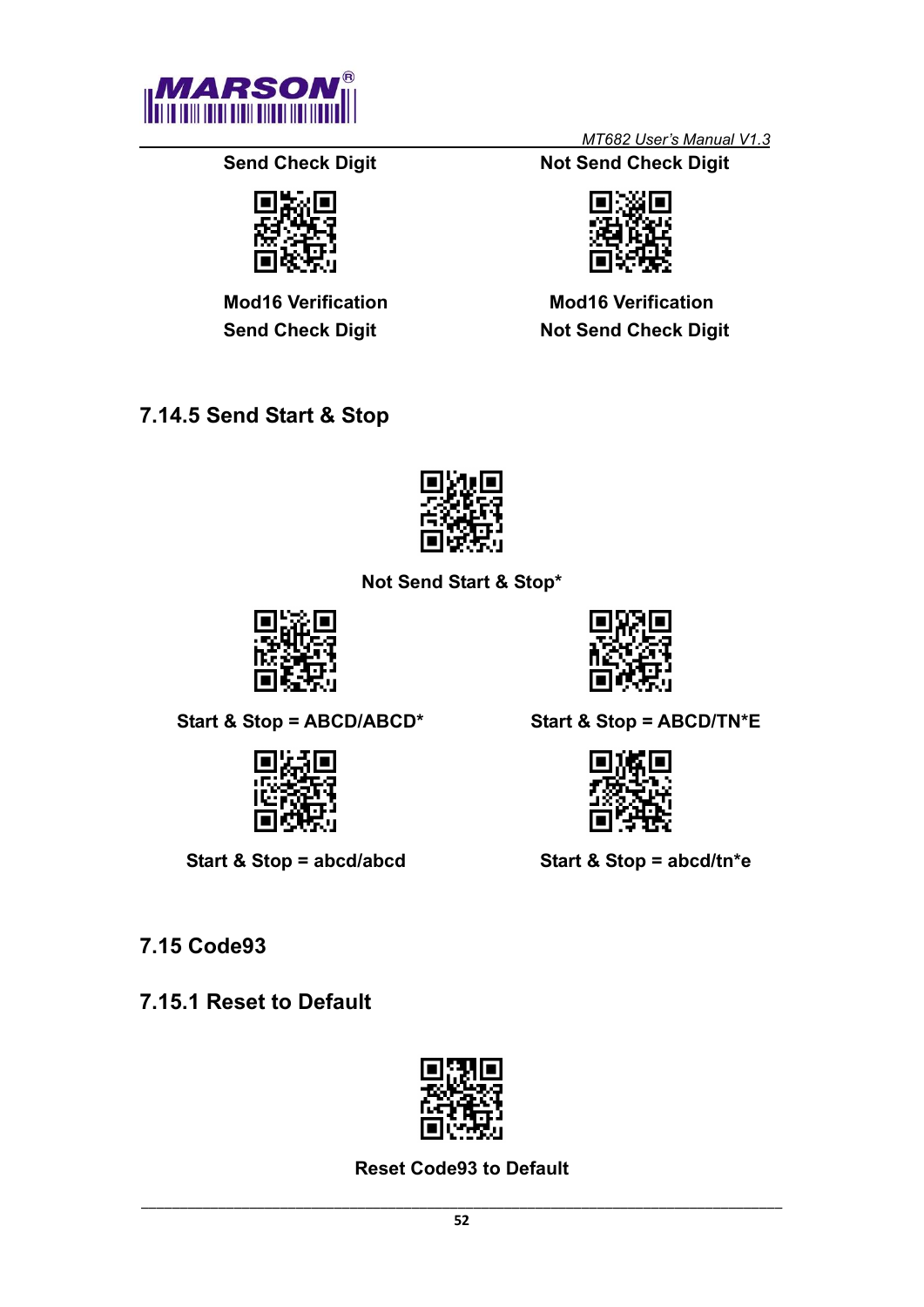

## **7.15.2 Enable/Disable Code93**



**Enable Code93\* Disable Code93**



## **7.15.3 Min/Max Length**



**Min Length = 00\* Min Length = 04**









**Max Length = 32 Max Length = 255\***



**Set Min Length Set Max Length** 

Min/Max Length can be 0 to 255 digits, converted into 00 to FF during configuration. Please refer to Appendix D for configuration method of **Set Min/Max Length**.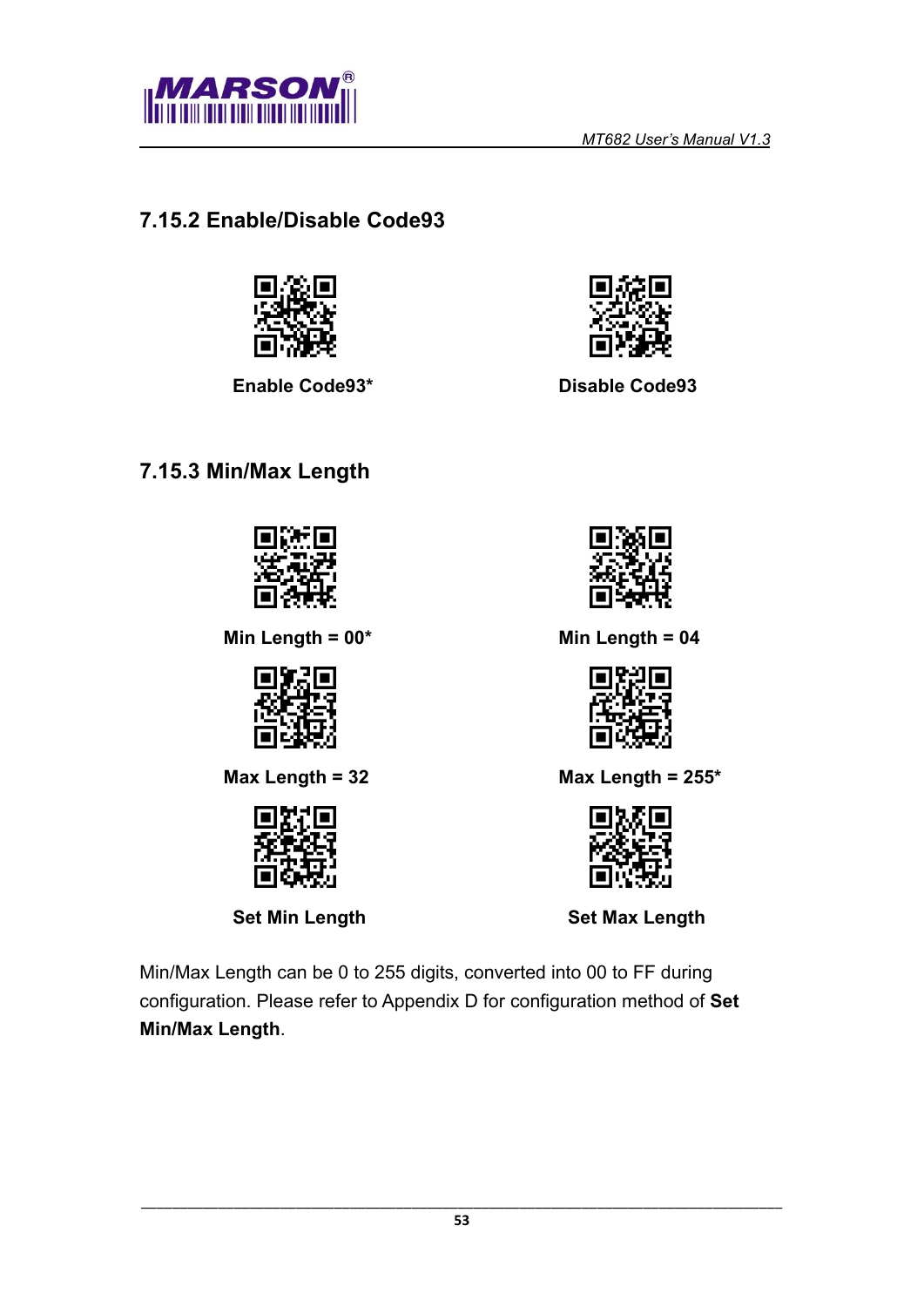

**7.16 Code11**

**7.16.1 Reset to Default**



**Reset Code11 to Default**

**7.16.2 Enable/Disable Code11**





Enable Code11 Disable Code11\*

**7.16.3 Min/Max Length**



**Min Length = 00\* Min Length = 04**









**Max Length = 32 Max Length = 255\***

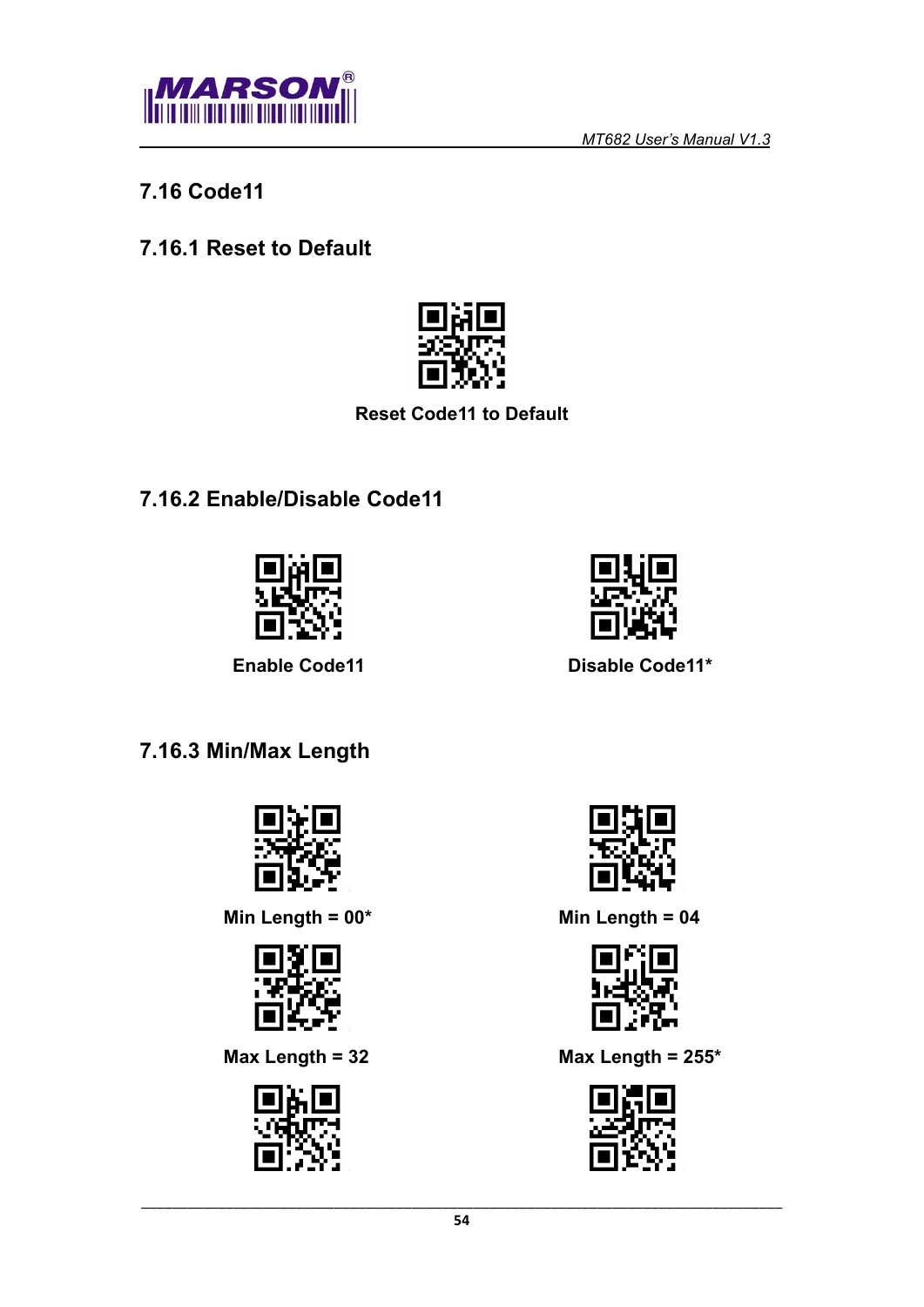

**Set Min Length Set Max Length** 

 *MT682 User's Manual V1.3*

Min/Max Length can be 0 to 255 digits, converted into 00 to FF during configuration. Please refer to Appendix D for configuration method of **Set Min/Max Length**.

## **7.17 MSI Plessey**

## **7.17.1 Reset to Default**



**Reset MSI Plessey to Default**

### **7.17.2 Enable/Disable MSI Plessey**







**Min Length = 00\* Min Length = 04**



Enable MSI Plessey **Disable MSI Plessey**\*

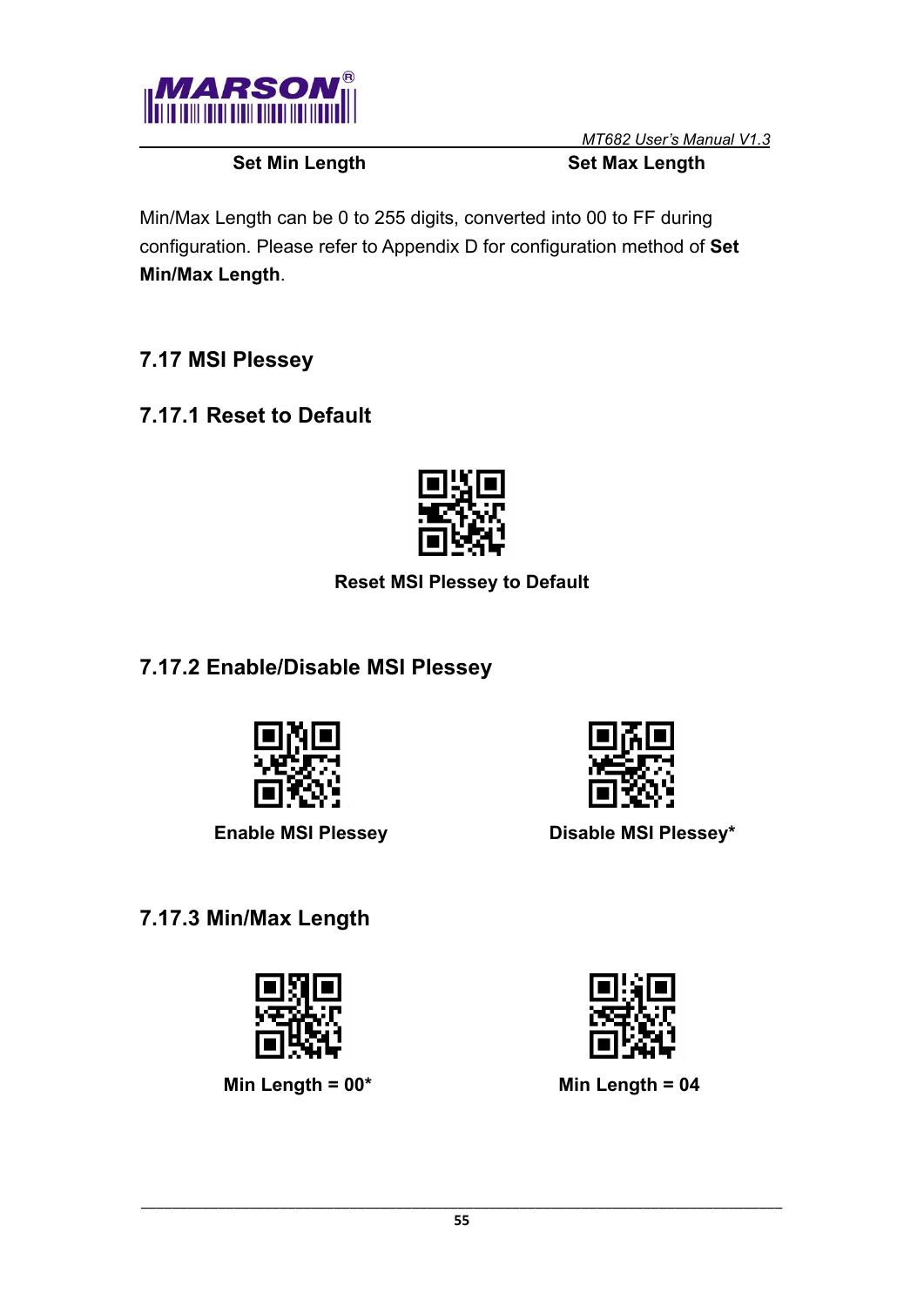





**Max Length = 32 Max Length = 255\***



**Set Min Length Set Max Length** 

Min/Max Length can be 0 to 255 digits, converted into 00 to FF during configuration. Please refer to Appendix D for configuration method of **Set Min/Max Length**.

## **7.18 PDF417**



Enable PDF417\* Disable PDF417

## **7.19 QR Code**



**Enable QR Code\* Disable QR Code**

## **7.20 Micro QR Code**



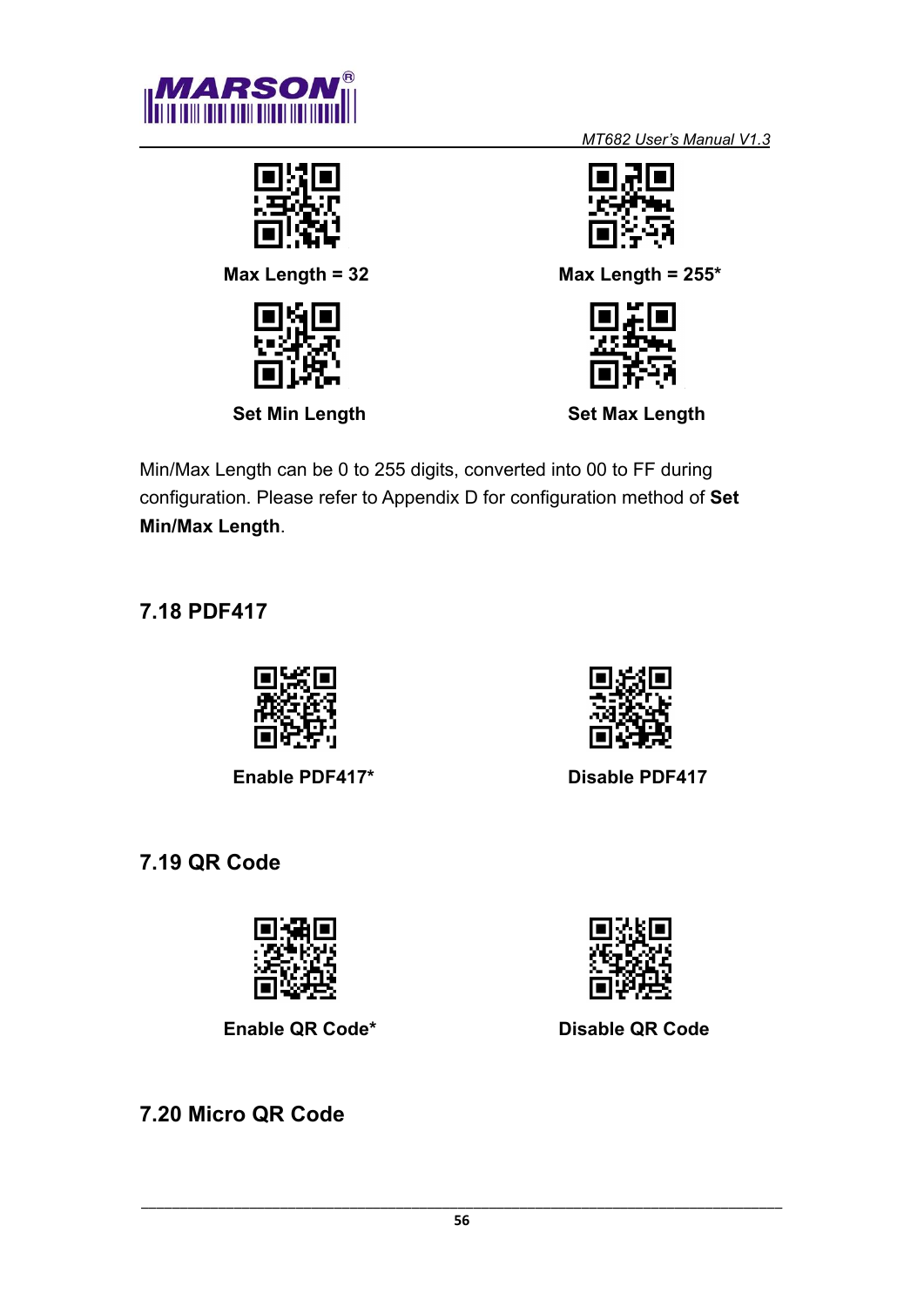





**Enable Micro QR Code Disable Micro QR Code\***

**7.21 Data Matrix**



**Enable Data Matrix\* Disable Data Matrix**

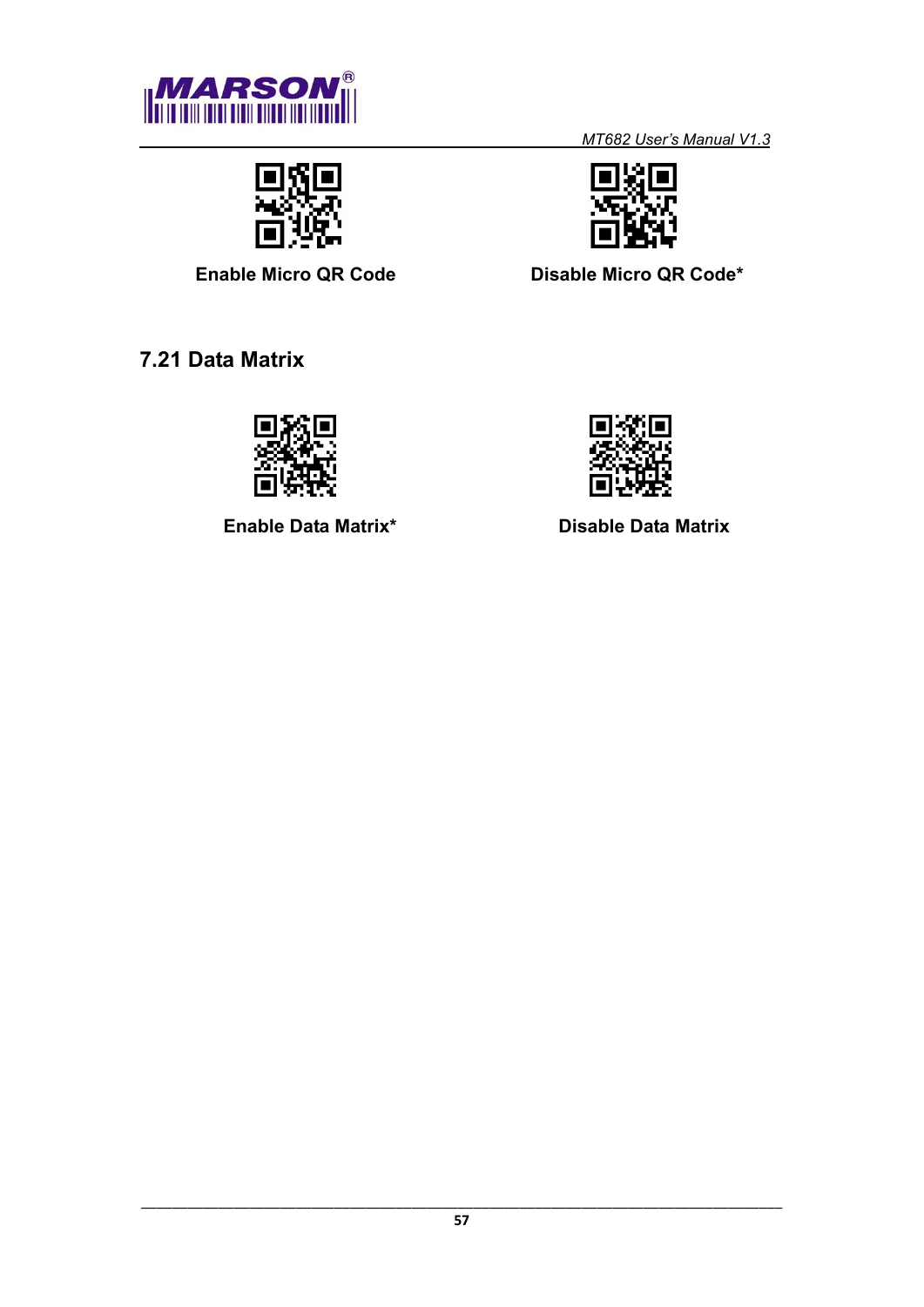

# **8. Configuration Barcode**

### **8.1 Data 0~F**























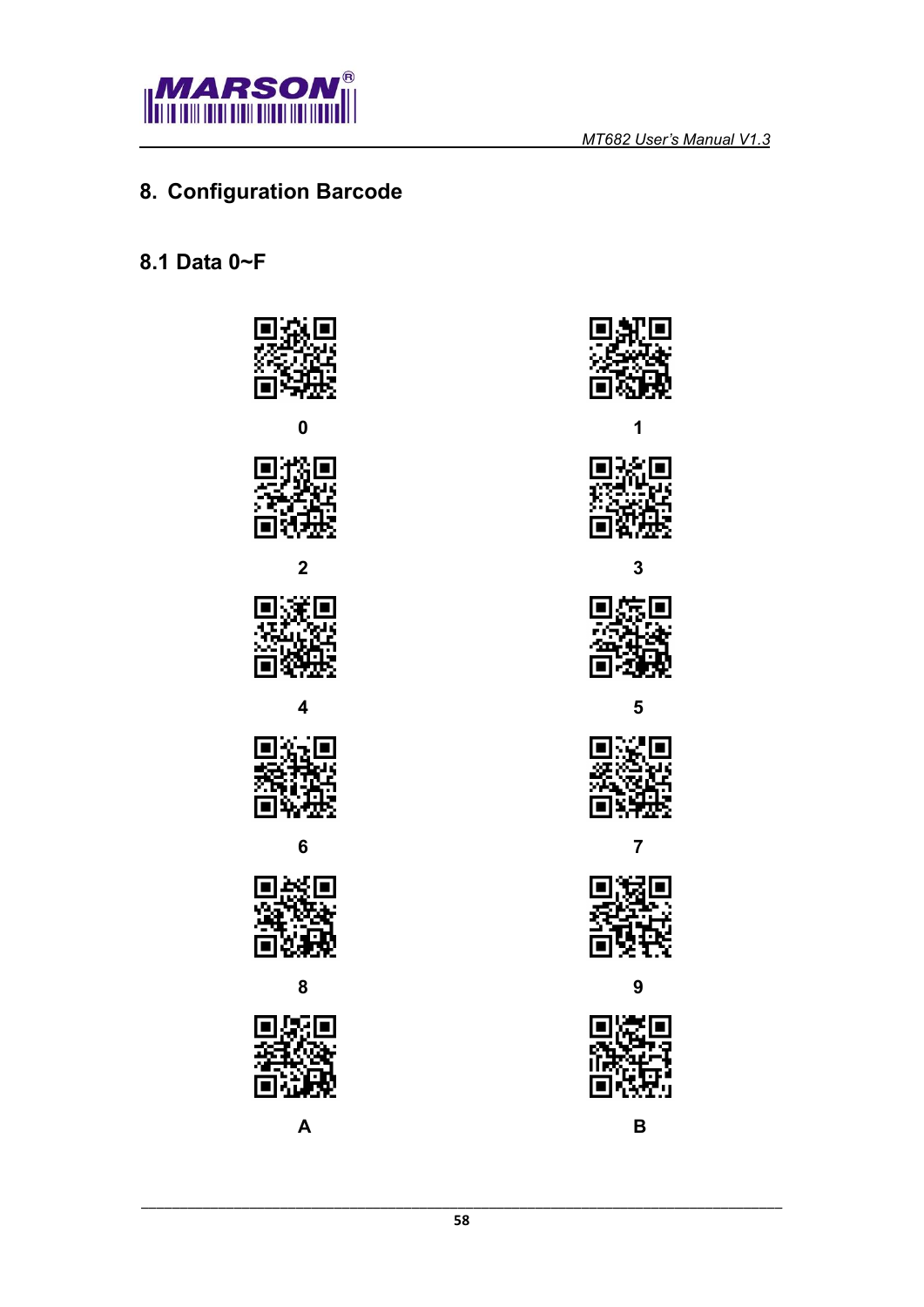



### **8.2 Save & Abort**

If there is an error reading data barcode during configuration, you may cancel 1/all data by scanning below configuration barcodes.

For example, barcode data '1', '2' ,'3' have been scanned respectively during configuration. If you want to cancel '3', scan **Abort 1 Data**. If you want to cancel '123', scan **Abort All Data**. Alternatively you may scan **Abort Configuration** to cancel the whole configuration process.



**Save Configuration Abort 1 Data** 







**Abort All Data Abort Configuration**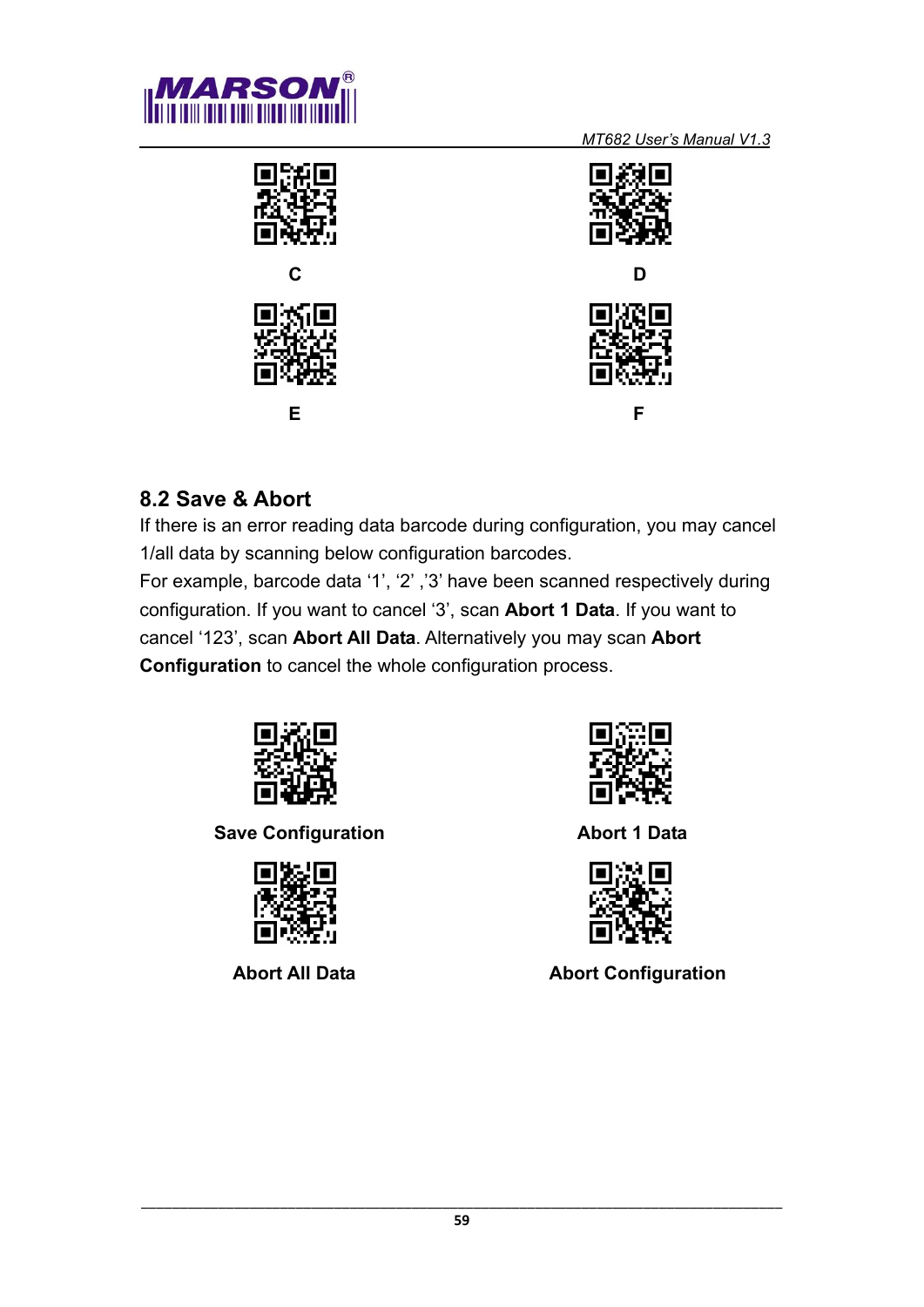

# **Appendix**

# **Appendix A - Default Table**

| Function                       |                                | Default          | Remark                |  |
|--------------------------------|--------------------------------|------------------|-----------------------|--|
| <b>Barcode Configurability</b> |                                | Enable           |                       |  |
| Config Barcode Data Output     |                                | Disable          |                       |  |
| Interface                      |                                | USB HID          |                       |  |
|                                | <b>Baud Rate</b>               | 9600             |                       |  |
|                                | Parity                         | None             |                       |  |
| <b>UART</b>                    | Data Bits                      | 8                |                       |  |
|                                | Stop Bit                       | 1                |                       |  |
|                                | <b>Flow Control</b>            | None             |                       |  |
| USB HID                        | Keyboard Layout                | English (USA)    |                       |  |
|                                | Intercharacter Delay           | 2ms              |                       |  |
|                                | Polling Rate                   | 1 <sub>ms</sub>  |                       |  |
| Reading Mode                   |                                | Continuous Mode  |                       |  |
|                                | <b>LED Timeout</b>             | 3000ms           | Range: 1000~3600000ms |  |
|                                | Image Stabilization            | 60 <sub>ms</sub> | Range: 0~1600ms       |  |
|                                | TImeout                        |                  |                       |  |
| Auto-sensing                   | Identical Read Interval        | <b>Disable</b>   |                       |  |
| Mode                           | Identical Read Interval        | <b>Disable</b>   |                       |  |
|                                | Reset                          |                  |                       |  |
|                                | Set Identical Read             | 1500ms           | Range: 0~65535ms      |  |
|                                | Interval                       |                  |                       |  |
|                                | Auto-sensing Threshold         | 10               | Range: 1~50           |  |
|                                | Scan Interval                  | 1000ms           | Range: 0~65535ms      |  |
|                                | Identical Read Interval        | Disable          |                       |  |
| Continuous                     | <b>Identical Read Interval</b> | Disable          |                       |  |
| Mode                           | Reset                          |                  |                       |  |
|                                | Set Identical Read             | 1500ms           | Range: 0~65535ms      |  |
|                                | Interval                       |                  |                       |  |
| Illumination                   |                                | Normal           |                       |  |
| Aimer                          |                                | Normal           |                       |  |
| Power Up Beep                  |                                | Enable           |                       |  |
| Good Read<br>Beep              |                                | Enable           |                       |  |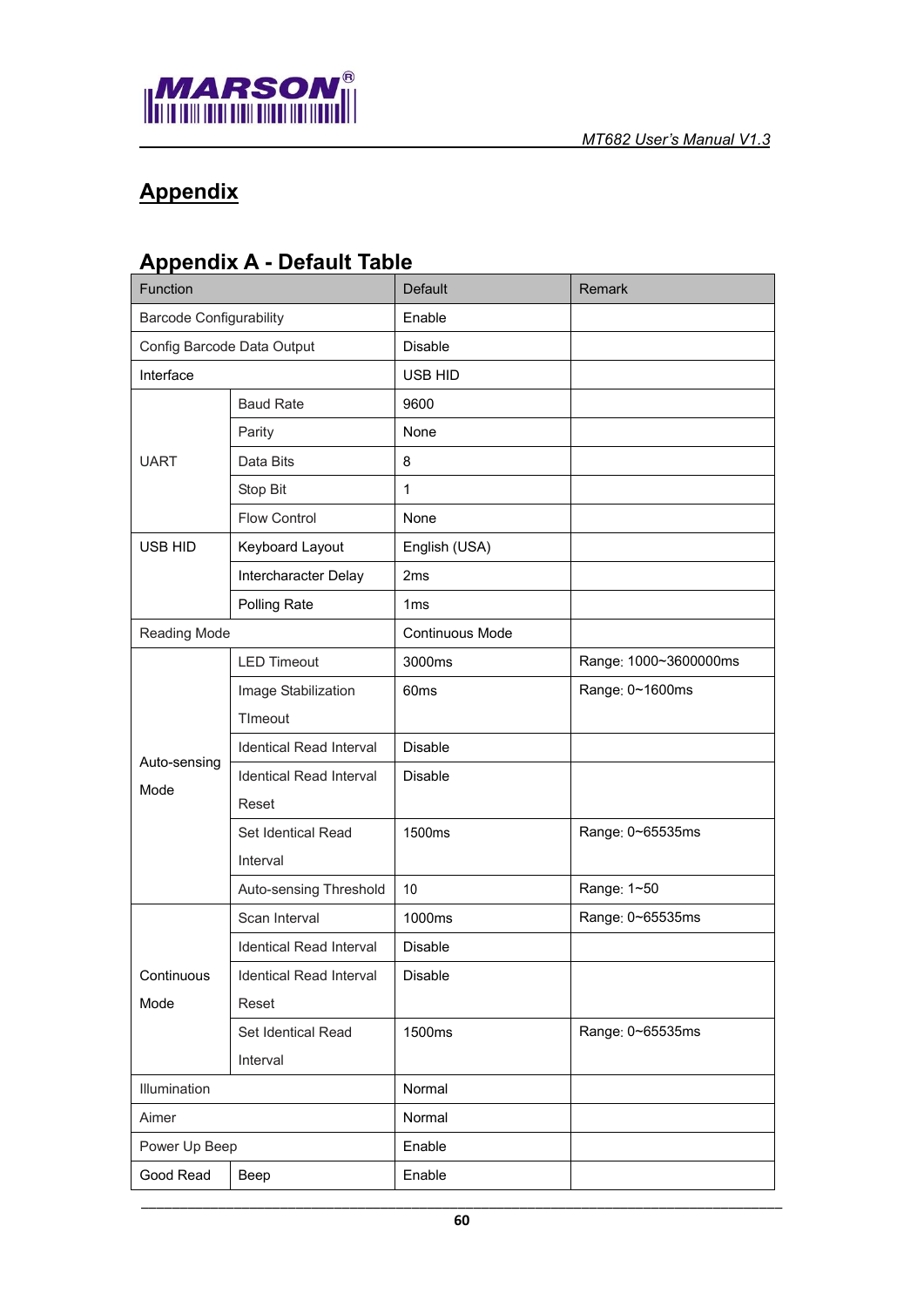

| Indicator Beep Type        |             | Type 3             |              |  |
|----------------------------|-------------|--------------------|--------------|--|
|                            | Beep Volume | High               |              |  |
| Configuration Barcode Beep |             | Enable             |              |  |
| Good Read LED              |             | Enable             |              |  |
| Preamble + Code ID         |             | Preamble + Code ID |              |  |
| Preamble                   |             | <b>Disable</b>     |              |  |
| Set Preamble               |             | None               |              |  |
| Code ID                    |             | <b>Disable</b>     |              |  |
| Postamble                  |             | <b>Disable</b>     |              |  |
| Set Postamble              |             | None               |              |  |
| Terminator                 |             | Enable             |              |  |
| Set Terminator             |             | 0x0D               |              |  |
| Data Output                |             | Send Data          |              |  |
| Data Length                |             | 0                  | Range: 0~255 |  |
| <b>Encoding Format</b>     |             | <b>GBK</b>         |              |  |
| <b>ECI Mode</b>            |             | Enable             |              |  |
| Code128                    |             |                    |              |  |
| Enable/Disable             |             | Enable             |              |  |
| Max Length                 |             | 255                |              |  |
| Min Length                 |             | $\pmb{0}$          |              |  |
| <b>EAN-8</b>               |             |                    |              |  |
| Enable/Disable             |             | Enable             |              |  |
| <b>Check Digit</b>         |             | Send               |              |  |
| 2-digit Supplement         |             | Disable            |              |  |
| 5-digit Supplement         |             | Disable            |              |  |
| <b>EAN-13</b>              |             |                    |              |  |
| Enable/Disable             |             | Enable             |              |  |
| <b>Check Digit</b>         |             | Send               |              |  |
| 2-digit Supplement         |             | Disable            |              |  |
| 5-digit Supplement         |             | Disable            |              |  |
| EAN13 to ISBN              |             | Disable            |              |  |
| EAN13 to ISSN              |             | Disable            |              |  |
| UPC-E0                     |             |                    |              |  |
| Enable/Disable             |             | Enable             |              |  |
| <b>Check Digit</b>         |             | Send               |              |  |
| System Number              |             | Send               |              |  |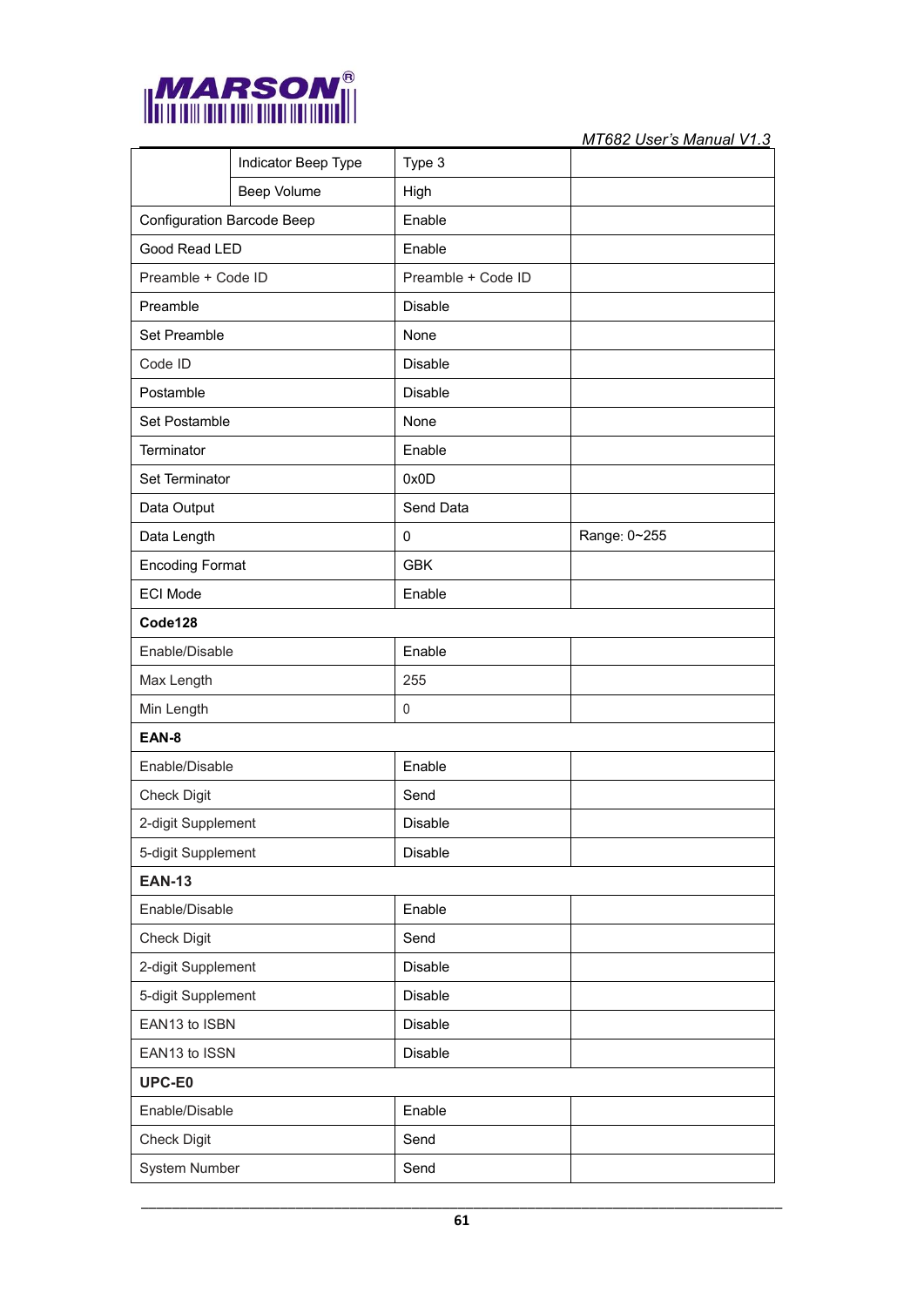

Ì

 *MT682 User's Manual V1.3*

| UPC-E1             |                |  |  |  |
|--------------------|----------------|--|--|--|
| Enable/Disable     | Enable         |  |  |  |
| <b>Check Digit</b> | Send           |  |  |  |
| System Number      | Send           |  |  |  |
| 2-digit Supplement | Disable        |  |  |  |
| 5-digit Supplement | Disable        |  |  |  |
| <b>UPC-A</b>       |                |  |  |  |
| Enable/Disable     | Enable         |  |  |  |
| UPCA to EAN13      | <b>Disable</b> |  |  |  |
| <b>Check Digit</b> | Send           |  |  |  |
| 2-digit Supplement | Disable        |  |  |  |
| 5-digit Supplement | Disable        |  |  |  |
| System Number      | Send           |  |  |  |
| Interleaved 2/5    |                |  |  |  |
| Enable/Disable     | Enable         |  |  |  |
| Verification       | <b>Disable</b> |  |  |  |
| <b>Check Digit</b> | Not Send       |  |  |  |
| Max Length         | 255            |  |  |  |
| Min Length         | $\mathbf 0$    |  |  |  |
| Matrix 2/5         |                |  |  |  |
| Enable/Disable     | <b>Disable</b> |  |  |  |
| Verification       | <b>Disable</b> |  |  |  |
| <b>Check Digit</b> | Not Send       |  |  |  |
| Max Length         | 255            |  |  |  |
| Min Length         | 0              |  |  |  |
| Industrial 2/5     |                |  |  |  |
| Enable/Disable     | Disable        |  |  |  |
| Verification       | Disable        |  |  |  |
| <b>Check Digit</b> | Not Send       |  |  |  |
| Max Length         | 255            |  |  |  |
| Min Length         | 0              |  |  |  |
| <b>IATA 2/5</b>    |                |  |  |  |
| Enable/Disable     | Disable        |  |  |  |
| Verification       | Disable        |  |  |  |
| <b>Check Digit</b> | Not Send       |  |  |  |
| Max Length         | 255            |  |  |  |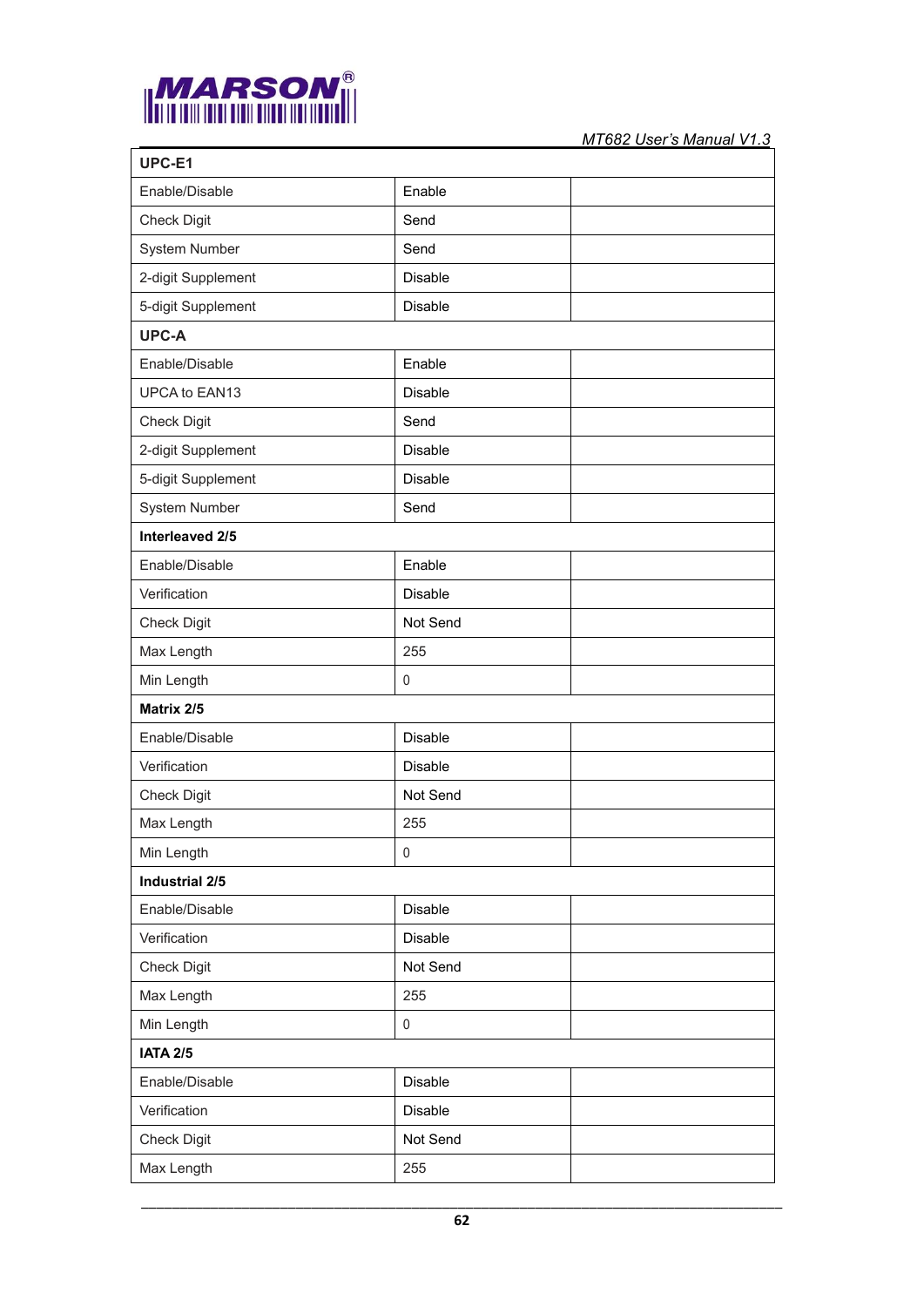

|                      |                | <u>MT682 User's Manual V1.3</u> |
|----------------------|----------------|---------------------------------|
| Min Length           | $\pmb{0}$      |                                 |
| Code39               |                |                                 |
| Enable/Disable       | Enable         |                                 |
| Verification         | Disable        |                                 |
| <b>Check Digit</b>   | Not Send       |                                 |
| Start & Stop         | Not Send       |                                 |
| Full ASCII Code39    | Disable        |                                 |
| Code32               | Disable        |                                 |
| Max Length           | 255            |                                 |
| Min Length           | $\mathsf 0$    |                                 |
| Codabar              |                |                                 |
| Enable/Disable       | Enable         |                                 |
| Verification         | Disable        |                                 |
| <b>Check Digit</b>   | Not Send       |                                 |
| Start & Stop         | Not Send       |                                 |
| Start & Stop Type    | ABCD/ABCD      |                                 |
| Max Length           | 255            |                                 |
| Min Length           | 0              |                                 |
| Code93               |                |                                 |
| Enable/Disable       | Enable         |                                 |
| Max Length           | 255            |                                 |
| Min Length           | $\mathsf 0$    |                                 |
| Code11               |                |                                 |
| Enable/Disable       | <b>Disable</b> |                                 |
| Max Length           | 255            |                                 |
| Min Length           | $\mathsf 0$    |                                 |
| <b>MSI Plessey</b>   |                |                                 |
| Enable/Disable       | Disable        |                                 |
| Max Length           | 255            |                                 |
| Min Length           | $\mathsf 0$    |                                 |
| <b>PDF417</b>        |                |                                 |
| Enable/Disable       | Enable         |                                 |
| QR Code              |                |                                 |
| Enable/Disable       | Enable         |                                 |
| <b>Micro QR Code</b> |                |                                 |
| Enable/Disable       | Disable        |                                 |
|                      |                |                                 |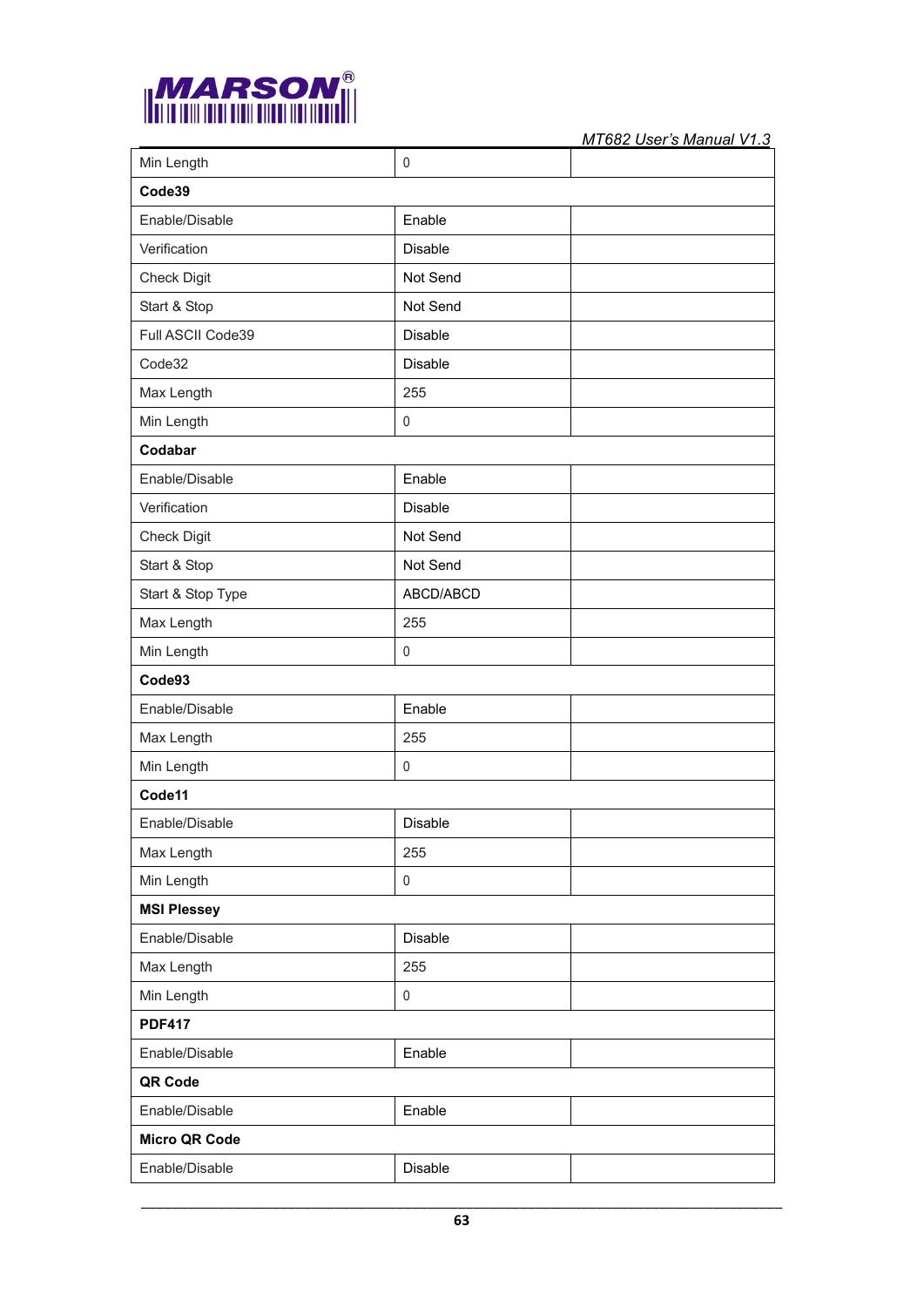

| Data Matrix    |        |  |  |  |
|----------------|--------|--|--|--|
| Enable/Disable | ensure |  |  |  |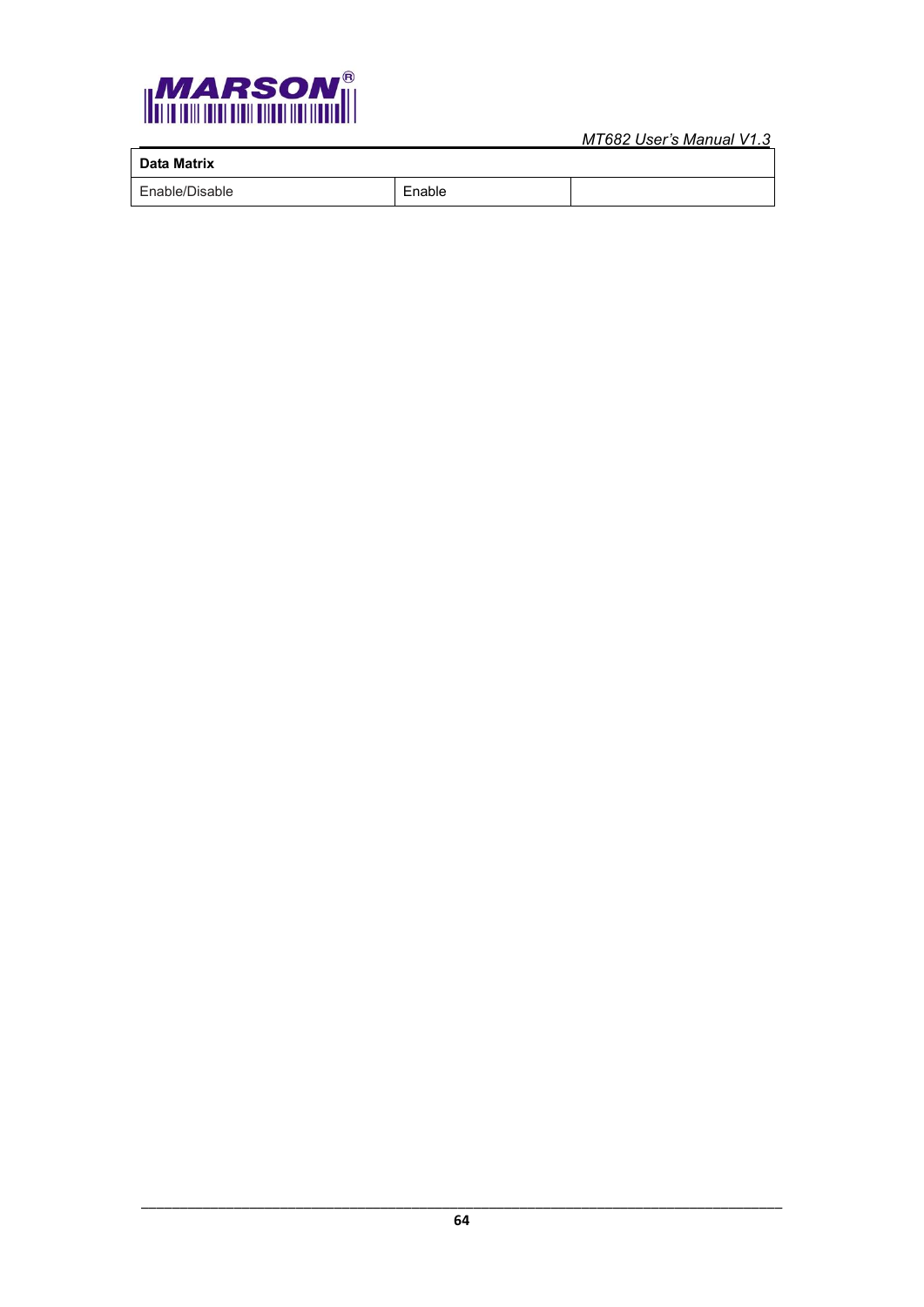

# **Appendix B - Code ID**

| Symbology          | Code ID      |
|--------------------|--------------|
| Code128            | J            |
| EAN-8              | d            |
| <b>EAN-13</b>      | d            |
| UPC-E0             | $\mathbf C$  |
| UPC-E1             | $\mathbf C$  |
| UPC-A              | $\mathbf C$  |
| Interleaved 2/5    | $\mathbf e$  |
| Matrix 2/5         | $\mathsf{V}$ |
| Industrial 2/5     | D            |
| <b>IATA 2/5</b>    | $\mathbf{s}$ |
| Code39             | $\mathsf b$  |
| Codabar            | a            |
| Code93             | i            |
| <b>PDF417</b>      | r            |
| QR Code            | Q            |
| Data Matrix        | $\mathsf{u}$ |
| Code 11            | H            |
| <b>MSI Plessey</b> | J            |
| Micro QR Code      | Q            |
| Code32             | $\mathsf{b}$ |
| <b>ISBN</b>        | d            |
| <b>ISSN</b>        | d            |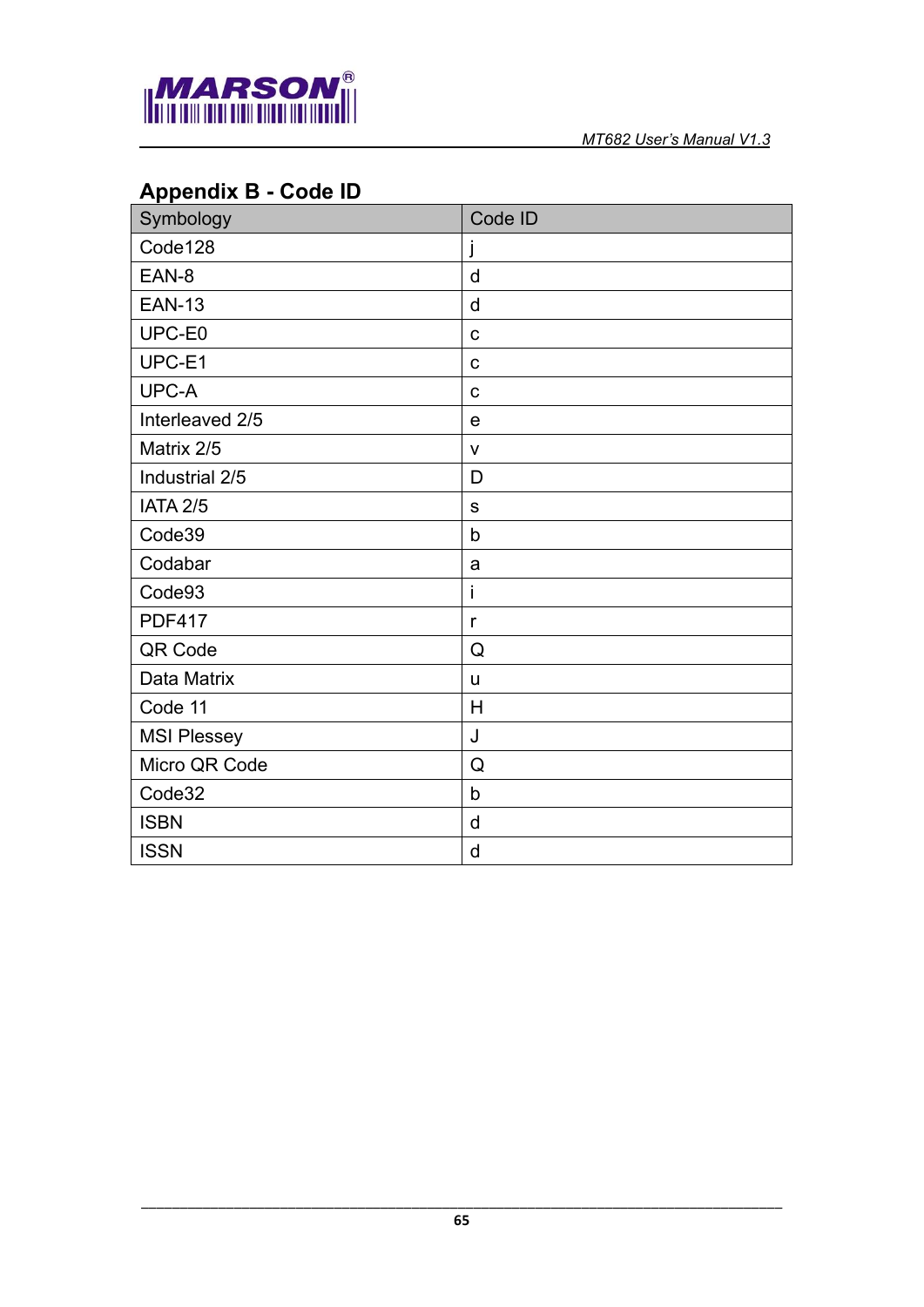

# **Appendix C - ASCII Table**

| <b>Hex</b>     | Dec            | <b>ASCII</b>    |                           |
|----------------|----------------|-----------------|---------------------------|
| 00             | 0              | <b>NUL</b>      | (Null char.)              |
| 01             | 1              | <b>SOH</b>      | (Start of Header)         |
| 02             | $\overline{2}$ | <b>STX</b>      | (Start of Text)           |
| 03             | 3              | <b>ETX</b>      | (End of Text)             |
| 04             | 4              | <b>EOT</b>      | (End of Transmission)     |
| 05             | 5              | <b>ENQ</b>      | (Enquiry)                 |
| 06             | 6              | <b>ACK</b>      | (Acknowledgment)          |
| 07             | $\overline{7}$ | <b>BEL</b>      | (Bell)                    |
| 08             | 8              | <b>BS</b>       | (Backspace)               |
| 09             | 9              | НT              | (Horizontal Tab)          |
| 0a             | 10             | LF              | (Line Feed)               |
| 0b             | 11             | VT              | (Vertical Tab)            |
| 0c             | 12             | FF              | (Form Feed)               |
| 0d             | 13             | <b>CR</b>       | (Carriage Return)         |
| 0e             | 14             | <b>SO</b>       | (Shift Out)               |
| 0f             | 15             | SI              | (Shift In)                |
| 10             | 16             | <b>DLE</b>      | (Data Link Escape)        |
| 11             | 17             | DC <sub>1</sub> | (XON)(DeviceControl1)     |
| 12             | 18             | DC <sub>2</sub> | (DeviceControl2)          |
| 13             | 19             | DC <sub>3</sub> | (XOFF)(DeviceControl3)    |
| 14             | 20             | DC4             | (DeviceControl4)          |
| 15             | 21             | <b>NAK</b>      | (Negative Acknowledgment) |
| 16             | 22             | <b>SYN</b>      | (Synchronous Idle)        |
| 17             | 23             | ETB             | (End of Trans. Block)     |
| 18             | 24             | <b>CAN</b>      | (Cancel)                  |
| 19             | 25             | EM              | (End of Medium)           |
| 1a             | 26             | <b>SUB</b>      | (Substitute)              |
| 1 <sub>b</sub> | 27             | <b>ESC</b>      | (Escape)                  |
| 1 <sub>c</sub> | 28             | <b>FS</b>       | (File Separator)          |
| 1 <sub>d</sub> | 29             | <b>GS</b>       | (Group Separator)         |
| 1e             | 30             | <b>RS</b>       | (Request to Send)         |
| 1f             | 31             | <b>US</b>       | (Unit Separator)          |
| 20             | 32             | <b>SP</b>       | (Space)                   |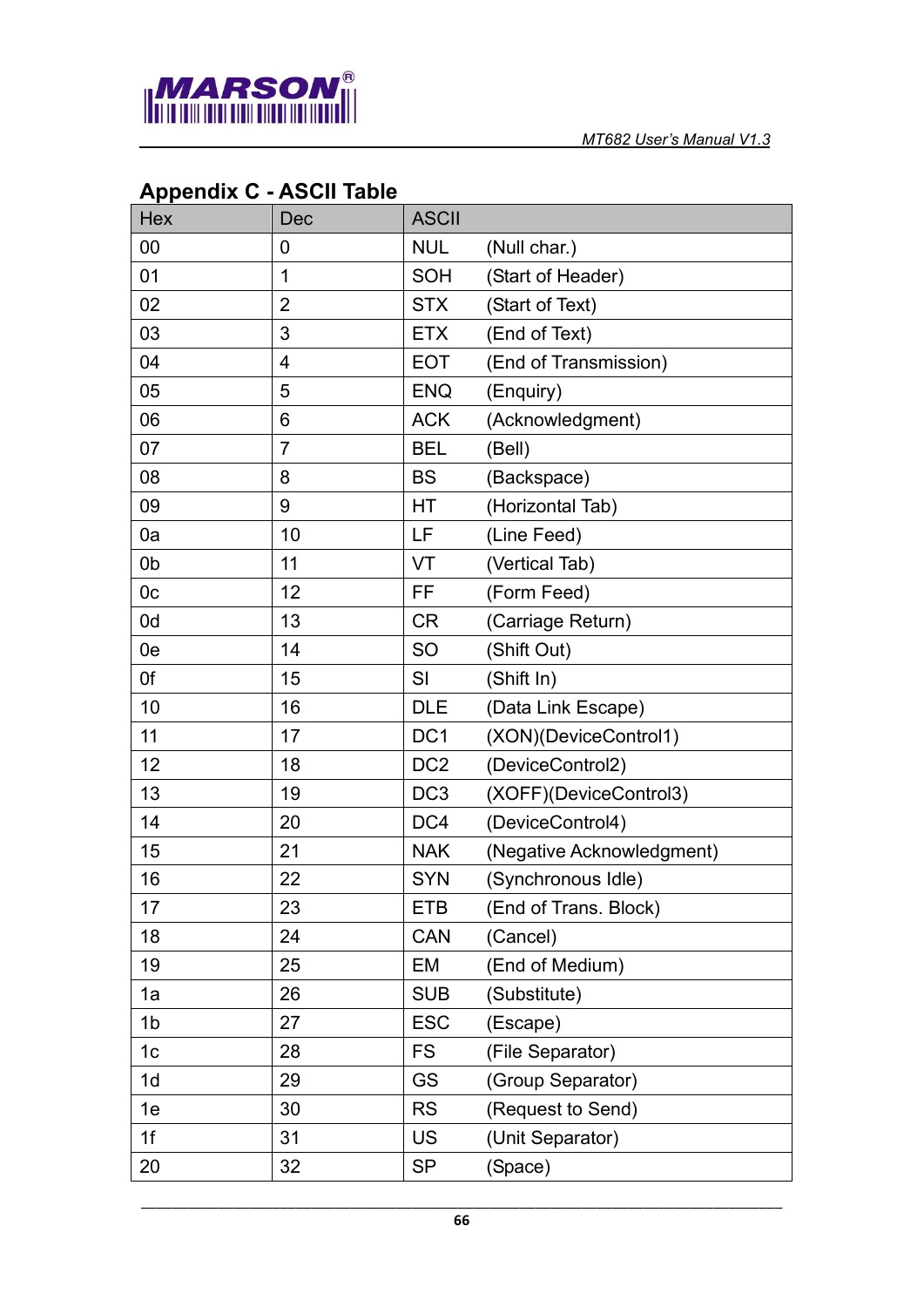

|                |    |                              | <u>MT682 User's Manual V1.3</u> |
|----------------|----|------------------------------|---------------------------------|
| 21             | 33 | Ţ                            | (Exclamation Mark)              |
| 22             | 34 | $\pmb{\mathsf{u}}$           | (Double Quote)                  |
| 23             | 35 | #                            | (Number Sign)                   |
| 24             | 36 | \$                           | (Dollar Sign)                   |
| 25             | 37 | $\%$                         | (Percent)                       |
| 26             | 38 | &                            | (Ampersand)                     |
| 27             | 39 |                              | (Single Quote)                  |
| 28             | 40 |                              | (Right/Closing Parenthesis)     |
| 29             | 41 | $\mathcal Y$                 | (Right/Closing Parenthesis)     |
| 2a             | 42 | $\star$                      | (Asterisk)                      |
| 2 <sub>b</sub> | 43 | $\ddot{}$                    | (Plus)                          |
| 2 <sub>c</sub> | 44 | $\pmb{\mathfrak{z}}$         | (Comma)                         |
| 2d             | 45 | $\qquad \qquad \blacksquare$ | (Minus/Dash)                    |
| 2e             | 46 |                              | (Dot)                           |
| 2f             | 47 | $\prime$                     | (Forward Slash)                 |
| 30             | 48 | $\mathbf 0$                  |                                 |
| 31             | 49 | $\mathbf 1$                  |                                 |
| 32             | 50 | $\overline{2}$               |                                 |
| 33             | 51 | 3                            |                                 |
| 34             | 52 | 4                            |                                 |
| 35             | 53 | 5                            |                                 |
| 36             | 54 | 6                            |                                 |
| 37             | 55 | $\overline{7}$               |                                 |
| 38             | 56 | 8                            |                                 |
| 39             | 57 | 9                            |                                 |
| 3a             | 58 | Ì,                           | (Colon)                         |
| 3 <sub>b</sub> | 59 | ;                            | (Semi-colon)                    |
| 3 <sub>c</sub> | 60 | $\,<$                        | (Less Than)                     |
| 3d             | 61 | $=$                          | (Equal Sign)                    |
| 3e             | 62 | $\mathbf{I}$                 | (Greater Than)                  |
| 3f             | 63 | $\tilde{?}$                  | (Question Mark)                 |
| 40             | 64 | $^\text{\textregistered}$    | (AT Symbol)                     |
| 41             | 65 | A                            |                                 |
| 42             | 66 | B                            |                                 |
| 43             | 67 | C                            |                                 |
| 44             | 68 | D                            |                                 |
|                |    |                              |                                 |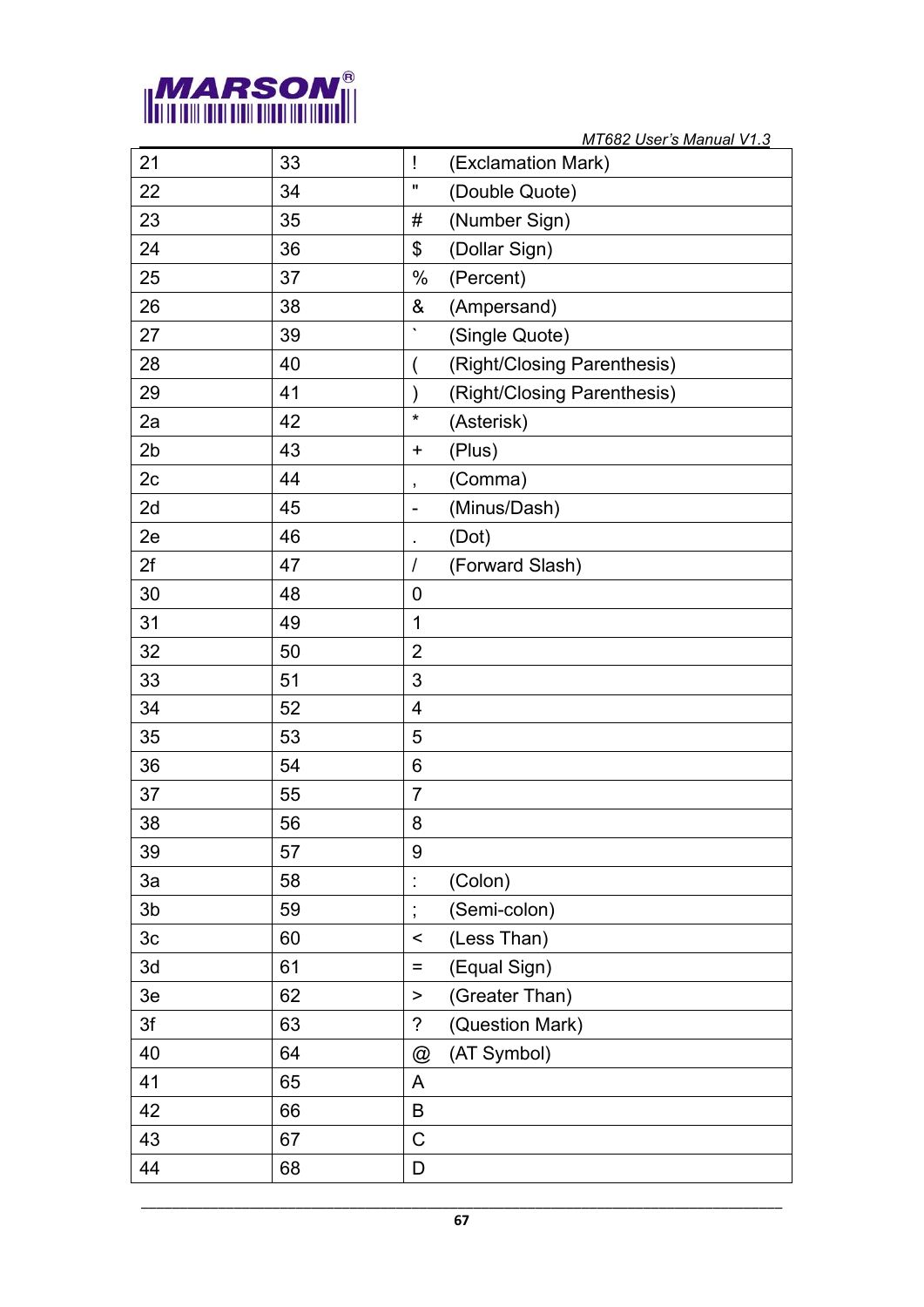

| 45             | 69   | Ε                                            |
|----------------|------|----------------------------------------------|
| 46             | 70   | F                                            |
| 47             | 71   | G                                            |
| 48             | 72   | Н                                            |
| 49             | 73   | $\mathsf I$                                  |
| 4a             | 74   | J                                            |
| 4b             | 75   | Κ                                            |
| 4 <sub>c</sub> | 76   | L                                            |
| 4d             | $77$ | M                                            |
| 4e             | 78   | N                                            |
| 4f             | 79   | $\bigcirc$                                   |
| 50             | 80   | P                                            |
| 51             | 81   | Q                                            |
| 52             | 82   | R                                            |
| 53             | 83   | ${\mathsf S}$                                |
| 54             | 84   | T                                            |
| 55             | 85   | U                                            |
| 56             | 86   | V                                            |
| 57             | 87   | W                                            |
| 58             | 88   | X                                            |
| 59             | 89   | Y                                            |
| 5a             | 90   | Z                                            |
| 5 <sub>b</sub> | 91   | (Left/Opening Bracket)<br>ſ                  |
| 5c             | 92   | (Back Slash)<br>$\backslash$                 |
| 5d             | 93   | $\mathbf{L}$<br>(Right/Closing Bracket)<br>l |
| 5e             | 94   | $\pmb{\wedge}$<br>(Caret/Circumflex)         |
| 5f             | 95   | (Underscore)                                 |
| 60             | 96   | $\mathbf{r}$<br>(Grave Accent)               |
| 61             | 97   | a                                            |
| 62             | 98   | b                                            |
| 63             | 99   | C                                            |
| 64             | 100  | ${\sf d}$                                    |
| 65             | 101  | $\mathsf e$                                  |
| 66             | 102  | $\mathsf f$                                  |
| 67             | 103  | g                                            |
| 68             | 104  | h                                            |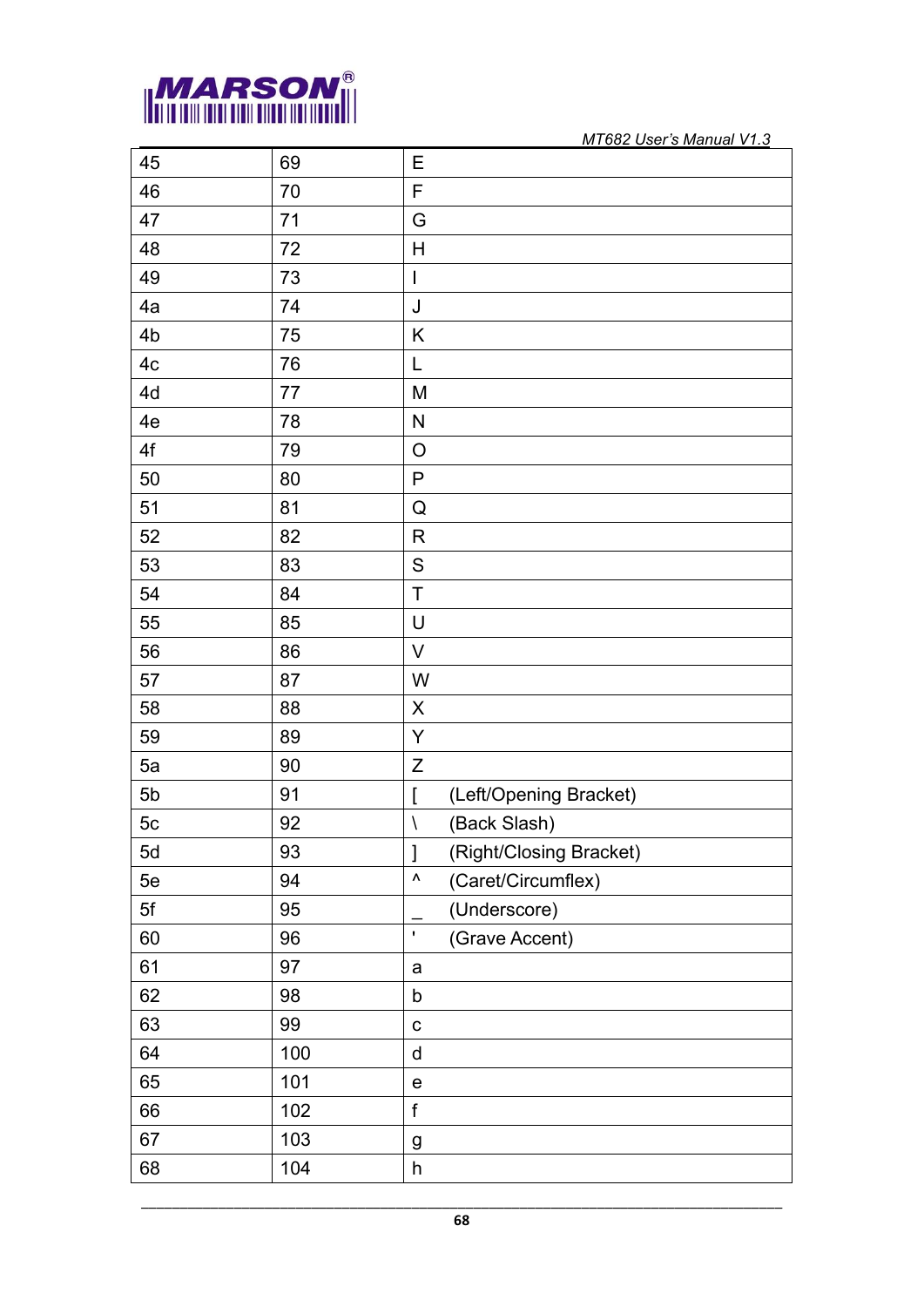

7e 126 ~ (Tilde) 7f | 127 | DEL(Delete)

|    |     |               | MT682 User's Manual V1.3 |
|----|-----|---------------|--------------------------|
| 69 | 105 | İ             |                          |
| 6a | 106 |               |                          |
| 6b | 107 | $\mathsf k$   |                          |
| 6c | 108 |               |                          |
| 6d | 109 | m             |                          |
| 6e | 110 | n             |                          |
| 6f | 111 | O             |                          |
| 70 | 112 | p             |                          |
| 71 | 113 | q             |                          |
| 72 | 114 | r             |                          |
| 73 | 115 | ${\mathbb S}$ |                          |
| 74 | 116 | t             |                          |
| 75 | 117 | U             |                          |
| 76 | 118 | v             |                          |
| 77 | 119 | W             |                          |
| 78 | 120 | X             |                          |
| 79 | 121 | У             |                          |
| 7a | 122 | z             |                          |
| 7b | 123 | {             | (Left/Opening Brace)     |
| 7c | 124 |               | (Vertical Bar)           |
| 7d | 125 | }             | (Right/Closing Brace)    |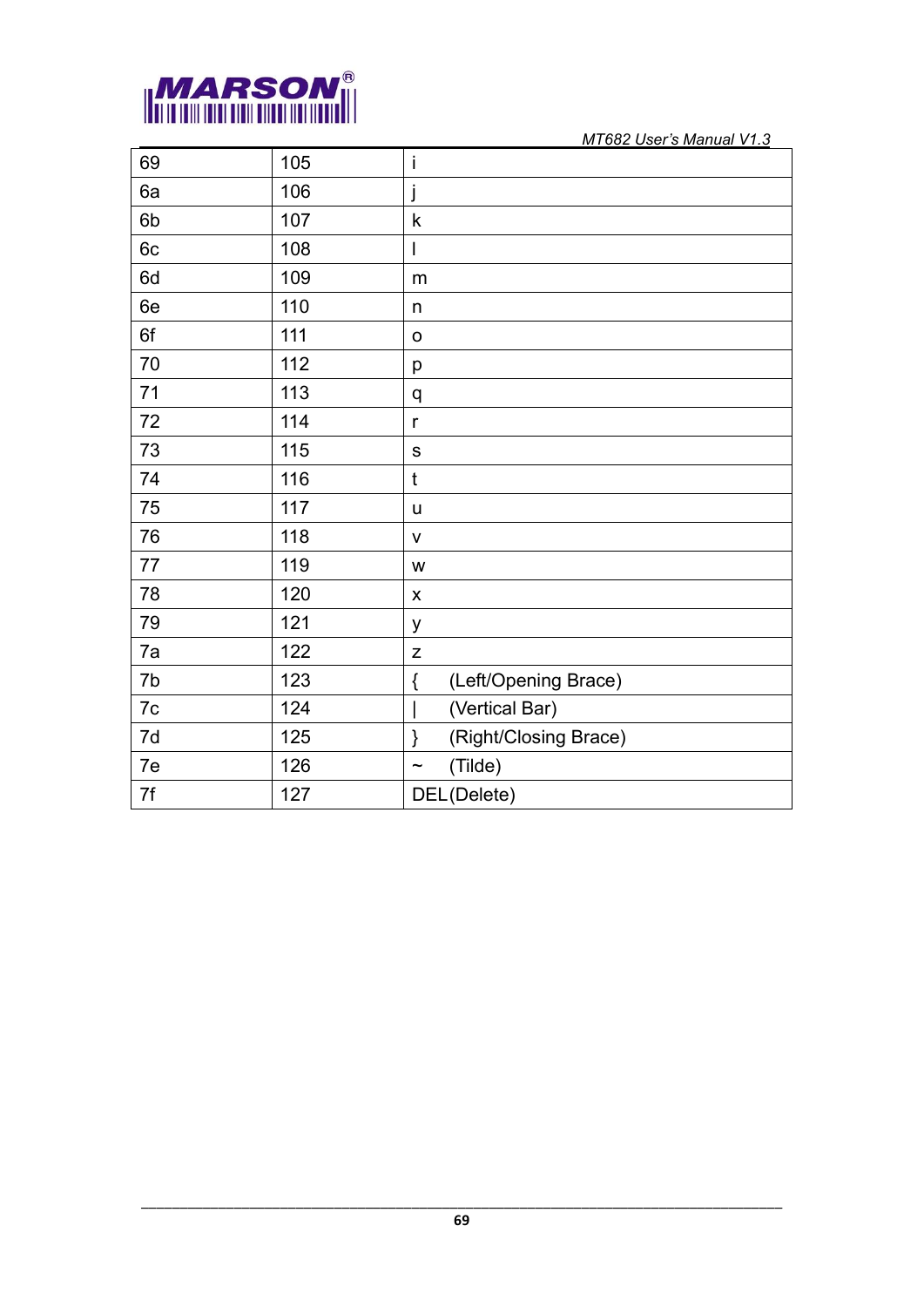

## **Appendix D - Configuration Method**

### **LED Timeout**

Example: to set LED Timeout as 1500ms

- 1. Scan **Set LED Timeout**
- 2. Scan **1**, **5**, **0**, **0** respectively from **8.1 Data 0~F**
- 3. Scan **Save Configuration** from **8.2 Save & Abort**

#### **Image Stabilization Timeout**

Example: to set Image Stabilization Timeout as 500ms

- 1. Scan **Set Image Stabilization Timeout**
- 2. Scan **5**, **0**, **0** respectively from **8.1 Data 0~F**
- 3. Scan **Save Configuration** from **8.2 Save & Abort**

#### **Identical Read Interval**

Example: to set Identical Read Interval as 100ms

- 1. Scan **Set Identical Read Interval**
- 2. Scan **1**, **0**, **0**, **0** respectively from **8.1 Data 0~F**
- 3. Scan **Save Configuration** from **8.2 Save & Abort**

### **Auto-sensing Threshold**

Example: to set Auto-sensing Threshold as 4

- 1. Scan **Set Auto-sensing Threshold**
- 2. Scan **4** from **8.1 Data 0~F**
- 3. Scan **Save Configuration** from **8.2 Save & Abort**

### **Scan Interval**

Example: to set Scan Interval as 500ms

- 1. Scan **Set Scan Interval**
- 2. Scan **5**, **0**, **0** respectively from **8.1 Data 0~F**
- 3. Scan **Save Configuration** from **8.2 Save & Abort**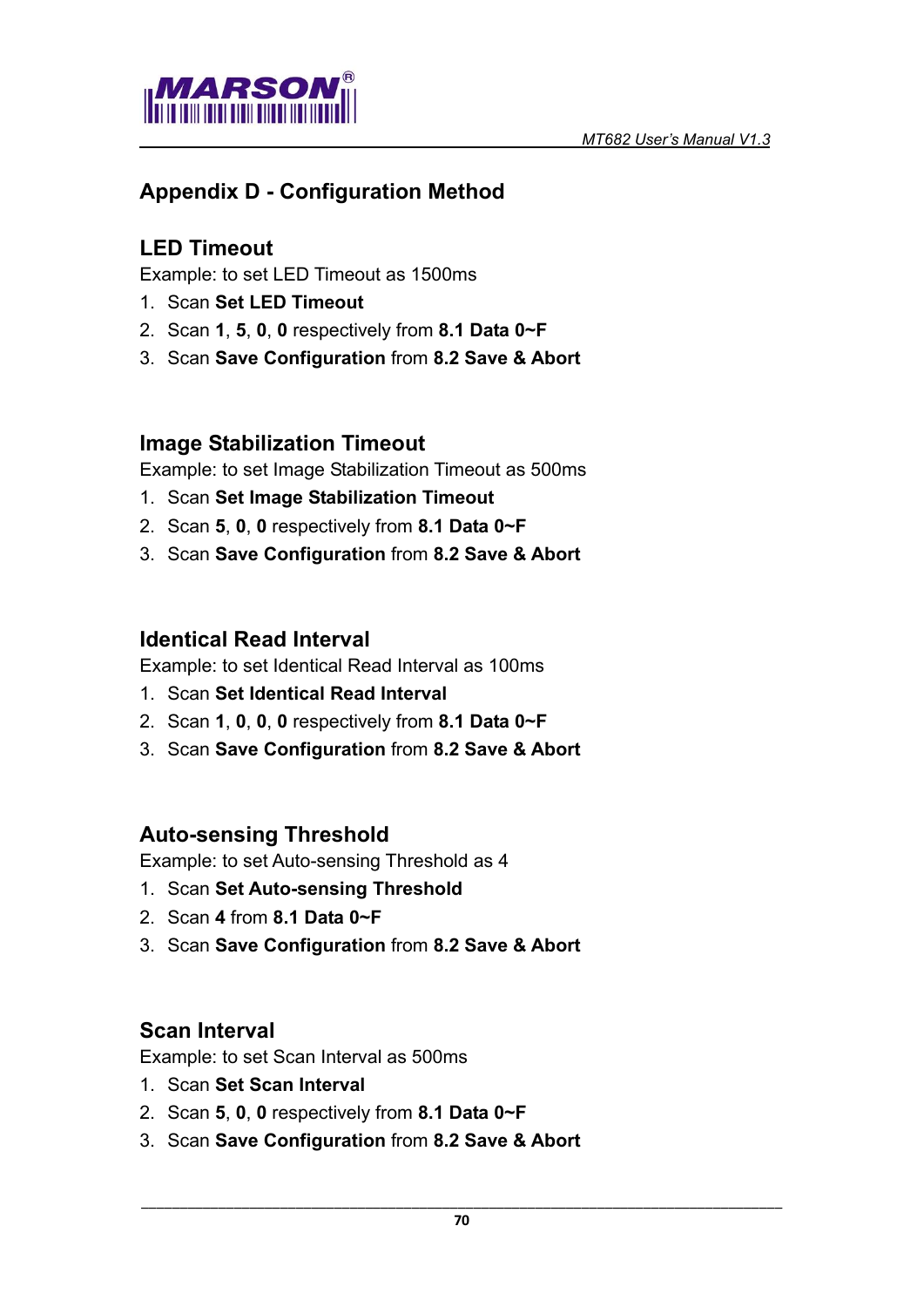

#### **Preamble/Postamble**

Example: to set Preamble/Postamble as "CODE"

- 1. Convert "CODE" into Hex equivalent as 43, 4F, 44, 45
- 2. Scan **Set Preamble**
- 3. Scan **4**, **3**, **4**, **F**, **4**, **4**, **4**, **5** respectively from **8.1 Data 0~F**
- 4. Scan **Save Configuration** from **8.2 Save & Abort**

#### **Terminator**

Example: to set Terminator as 0x0D

- 1. Scan **Set Terminator**
- 2. Scan **0**, **D** respectively from **8.1 Data 0~F**
- 3. Scan **Save Configuration** from **8.2 Save & Abort**

#### **Code ID**

Example: to set PDF417 Code ID as 'p'

- 1. Convert 'p' to Hex equivalent as 70
- 2. Scan **Set PDF417 Code ID**
- 3. Scan **7**, **0** respectively from **8.1 Data 0~F**
- 4. Scan **Save Configuration** from **8.2 Save & Abort**

#### **Min/Max Length**

Example: to set Min Length as 8 and set Max Length as 12

- 1. Scan **Set Min Length**
- 2. Scan **8** from **8.1 Data 0~F**
- 3. Scan **Save Configuration** from **8.2 Save & Abort**
- 4. Scan **Set Max Length**
- 5. Scan **1**, **2** respectively from **8.1 Data 0~F**
- 6. Scan **Save Configuration** from **8.2 Save & Abort**

#### **Intercharacter Delay**

Example: to set Intercharacter Delay as 15ms

1. Scan **Set Intercharacter Delay**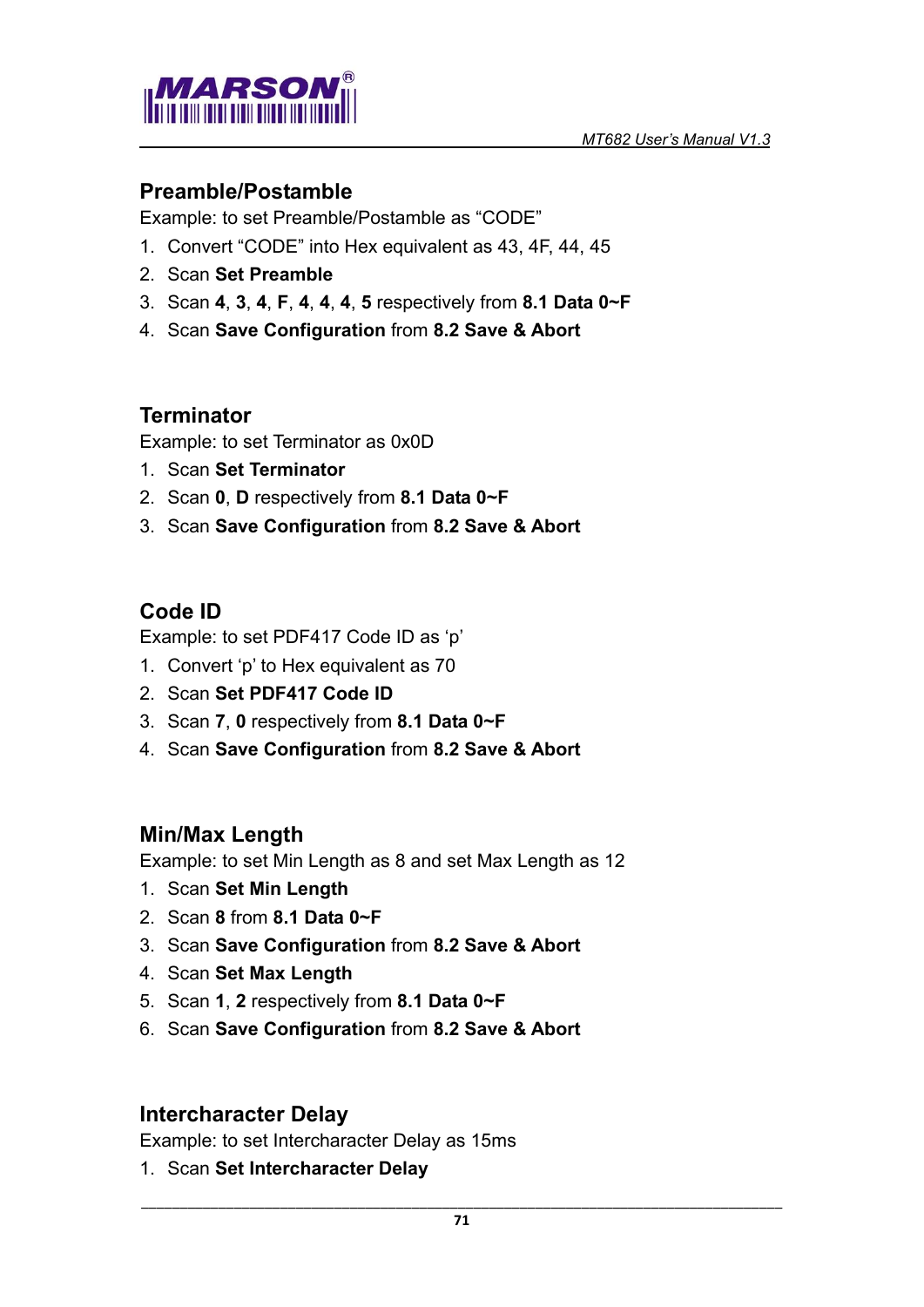

- 2. Scan **1**, **5** respectively from **8.1 Data 0~F**
- 3. Scan **Save Configuration** from **8.2 Save & Abort**

#### **Good Read LED Duration**

Example: to set Intercharacter Delay as 200ms

- 1. Scan **Good Read LED Duration**
- 2. Scan **2**, **0**, **0** respectively from **8.1 Data 0~F**
- 3. Scan **Save Configuration** from **8.2 Save & Abort**